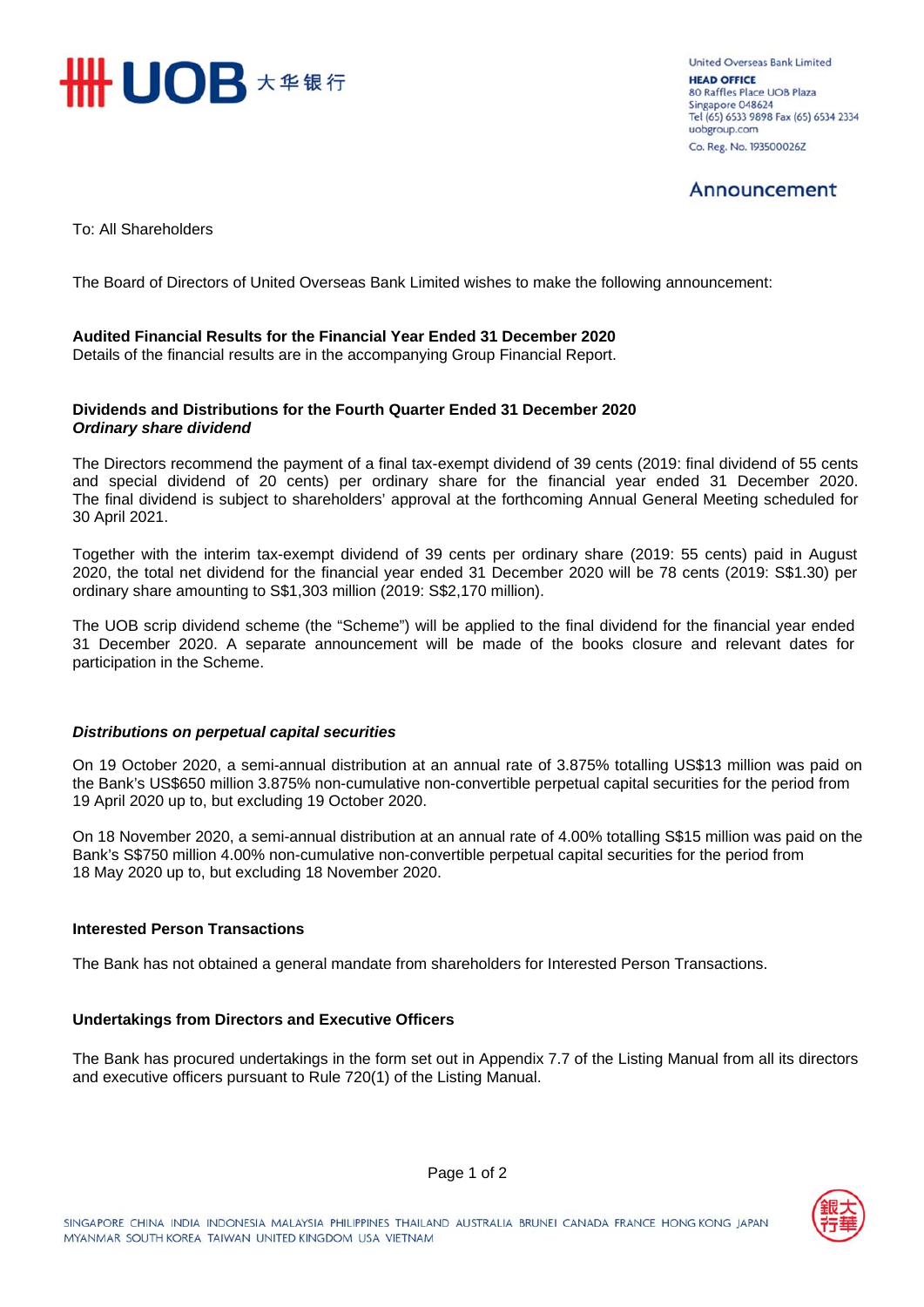

**Information relating to persons occupying managerial position in the issuer or any of its principal subsidiaries who are relatives of a director or chief executive officer or substantial shareholder of the issuer pursuant to Rule 704(13)** 

| <b>Name</b>   | Age | Family relationship with<br>director<br>and/or<br>anv<br>substantial shareholder                                                                                                   | <b>Current position and</b><br>duties, and the year the<br>position was held | Details of changes in duties<br>and position held, if any,<br>during the year |
|---------------|-----|------------------------------------------------------------------------------------------------------------------------------------------------------------------------------------|------------------------------------------------------------------------------|-------------------------------------------------------------------------------|
| Wee Ee Cheong | 68  | Son of Dr Wee Cho Yaw,<br>substantial shareholder<br>and; brother of Mr Wee Ee<br>Lim. director and<br>substantial shareholder;<br>and Mr Wee Ee Chao,<br>substantial shareholder. | Deputy Chairman & CEO                                                        | Nil                                                                           |

## **BY ORDER OF THE BOARD UNITED OVERSEAS BANK LIMITED**

Joyce Sia / Theresa Sim Company Secretaries

Dated this 25<sup>th</sup> day of February 2021

The results are also available at www.UOBgroup.com

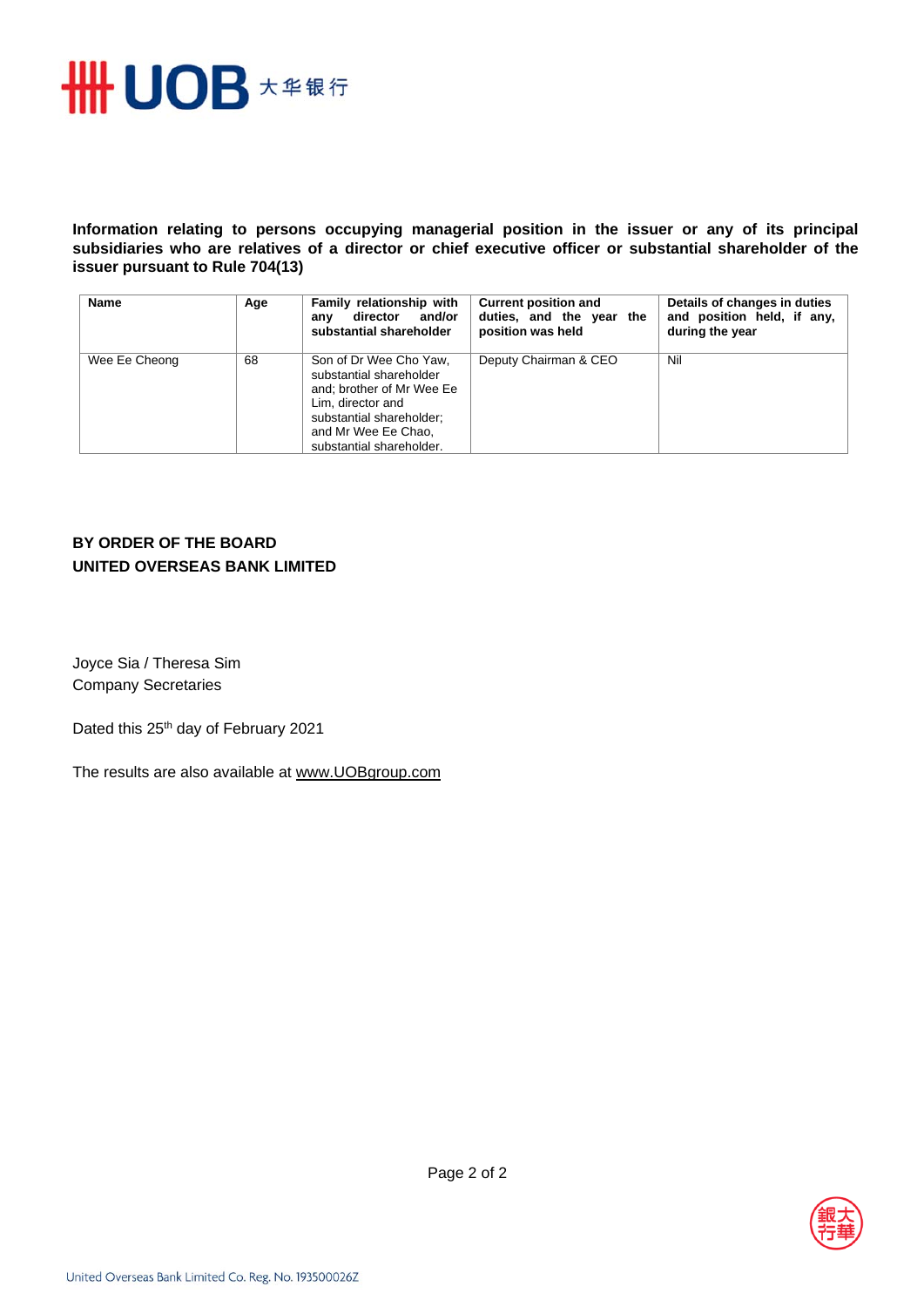

## **Group Financial Report**

 **For the Financial Year/Fourth Quarter ended 31 December 2020**

**United Overseas Bank Limited Incorporated in the Republic of Singapore**

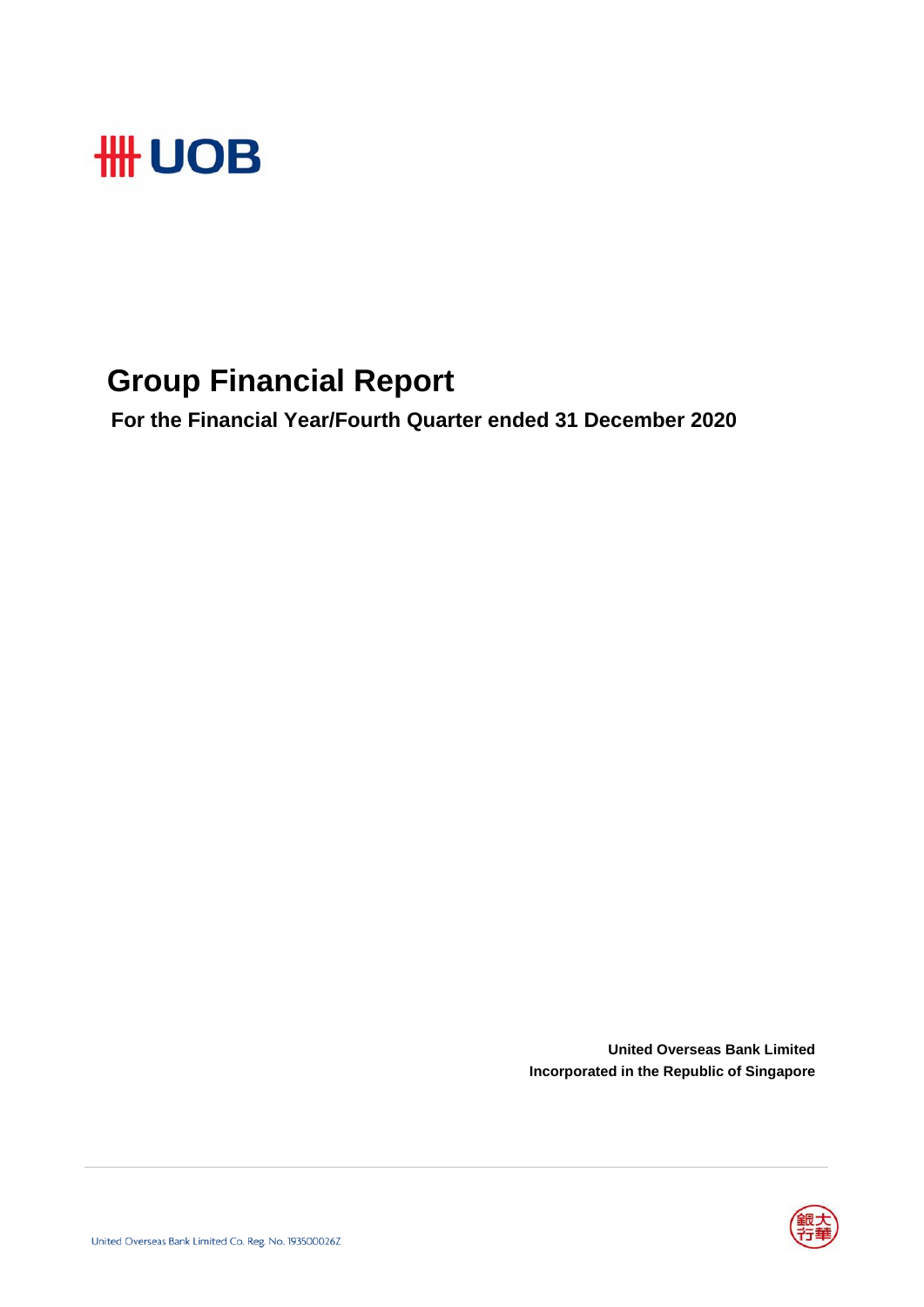# **IOB**

## **Contents**

## **Page**

- 2 Financial Highlights
- 4 Performance Review
- 6 Net Interest Income
- 8 Non-Interest Income
- 9 Operating Expenses
- 10 Allowance for Credit and Other Losses
- 11 Customer Loans
- 12 Non-Performing Assets
- 14 Customer Deposits
- 14 Debts Issued
- 15 Shareholders' Equity
- 15 Changes in Issued Shares of the Bank
- 16 Performance by Business Segment
- 20 Performance by Geographical Segment
- 23 Capital Adequacy and Leverage Ratios

## **Appendix**

- 1 Consolidated Income Statement
- 2 Consolidated Statement of Comprehensive Income
- 3 Consolidated Balance Sheet
- 4 Consolidated Statement of Changes in Equity
- 5 Consolidated Cash Flow Statement
- 6 Balance Sheet of the Bank
- 7 Statement of Changes in Equity of the Bank

## **Attachment**: Independent Auditor's Report

## Notes

- 1 The financial statements are presented in Singapore Dollars.
- 2 Certain comparative figures have been restated to conform with current period's presentation.
- 3 Certain figures in this report may not add up to the respective totals due to rounding.
- 4 Amounts less than \$500,000 in absolute term are shown as "0".
- 5 Non-impaired assets refer to Stage 1 and Stage 2 assets under SFRS(I) 9.
- 6 Impaired assets refer to Stage 3 and purchased or originated credit-impaired assets under SFRS(I) 9.

## Abbrevation

"2020" and "2019" denote to financial year of 2020 and 2019 respectively.

"3Q20" denotes third quarter of 2020.

"4Q20" and "4Q19" denote fourth quarter of 2020 and 2019 respectively.

"NM" denotes not meaningful.



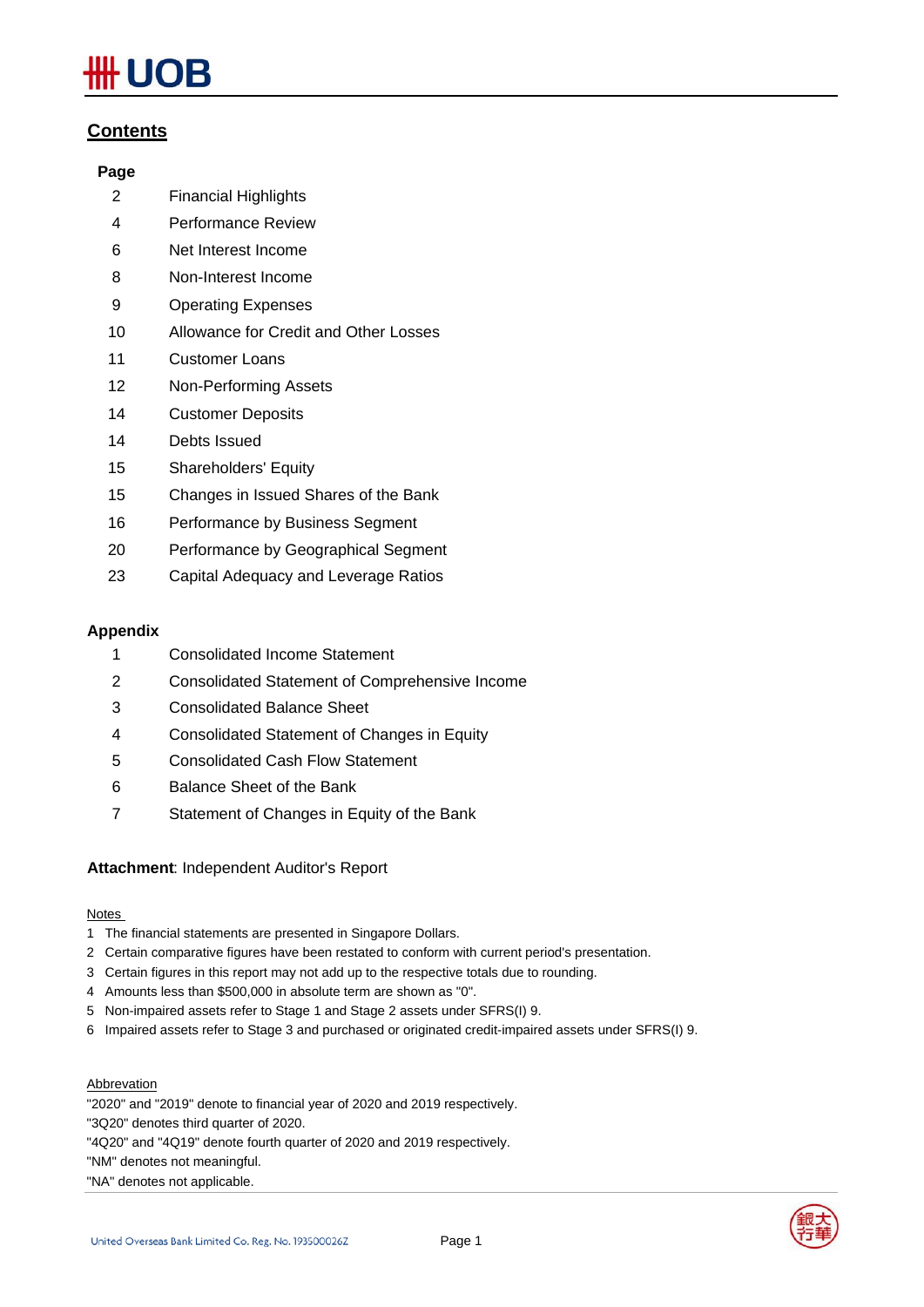| <b>Financial Highlights</b> |
|-----------------------------|
|                             |

|                                                         | 2020    | 2019         | $+/(-)$ | 4Q20    | 3Q20    | $+/(-)$ | 4Q19    | $+/(-)$        |
|---------------------------------------------------------|---------|--------------|---------|---------|---------|---------|---------|----------------|
|                                                         |         |              | $\%$    |         |         | $\%$    |         | $\%$           |
| Selected income statement items (\$m)                   |         |              |         |         |         |         |         |                |
| Net interest income                                     | 6,035   | 6,563        | (8)     | 1,512   | 1,474   | 3       | 1,635   | (8)            |
| Net fee and commission income                           | 1,997   | 2,032        | (2)     | 522     | 514     | 2       | 476     | 10             |
| Other non-interest income                               | 1,144   | 1,435        | (20)    | 214     | 272     | (21)    | 321     | (33)           |
| Total income                                            | 9,176   | 10,030       | (9)     | 2,249   | 2,261   | (1)     | 2,432   | (8)            |
| Less: Operating expenses                                | 4,184   | 4,472        | (6)     | 1,049   | 1,009   | 4       | 1,116   | (6)            |
| Operating profit                                        | 4,992   | 5,558        | (10)    | 1,200   | 1,252   | (4)     | 1,316   | (9)            |
| Less: Allowance for credit and other losses             | 1,554   | 435          | >100    | 396     | 477     | (17)    | 146     | >100           |
| Add: Share of profit of associates and joint ventures   | 98      | 51           | 91      | 34      | 24      | 40      | 20      | 69             |
| Net profit before tax                                   | 3,536   | 5,174        | (32)    | 838     | 800     | 5       | 1,190   | (30)           |
| Less: Tax and non-controlling interests                 | 621     | 831          | (25)    | 150     | 132     | 13      | 185     | (19)           |
| Net profit after tax <sup>1</sup>                       | 2,915   | 4,343        | (33)    | 688     | 668     | 3       | 1,006   | (32)           |
| Selected balance sheet items (\$m)                      |         |              |         |         |         |         |         |                |
| Gross customer loans                                    | 281,387 | 268,676      | 5       | 281,387 | 280,682 | 0       | 268,676 | 5              |
| Customer deposits                                       | 324,598 | 310,726      | 4       | 324,598 | 319,114 | 2       | 310,726 | 4              |
| <b>Total assets</b>                                     | 431,814 | 404,409      | 7       | 431,814 | 422,079 | 2       | 404,409 | $\overline{7}$ |
| Shareholders' equity <sup>1</sup>                       | 40,901  | 39,636       | 3       | 40,901  | 39,986  | 2       | 39,636  | 3              |
| Key financial ratios (%)                                |         |              |         |         |         |         |         |                |
| Net interest margin <sup>2</sup>                        | 1.57    | 1.78         |         | 1.57    | 1.53    |         | 1.76    |                |
| Non-interest income/Total income                        | 34.2    | 34.6         |         | 32.8    | 34.8    |         | 32.8    |                |
| Cost/Income ratio                                       | 45.6    | 44.6         |         | 46.7    | 44.6    |         | 45.9    |                |
| Overseas profit before tax contribution                 | 43.6    | 38.9         |         | 43.9    | 32.5    |         | 40.1    |                |
| Credit costs on loans (bp) <sup>2</sup><br>Non-impaired | 32      | $\mathbf{1}$ |         | 21      | 49      |         | 1       |                |
| Impaired                                                | 24      | 17           |         | 34      | 19      |         | 23      |                |
| Total                                                   | 57      | 18           |         | 55      | 68      |         | 24      |                |
| NPL ratio <sup>3</sup>                                  | 1.6     | 1.5          |         | 1.6     | 1.5     |         | 1.5     |                |

Notes:

1 Relate to amount attributable to equity holders of the Bank.

2 Computed on an annualised basis.

3 Refer to non-performing loans as a percentage of gross customer loans.



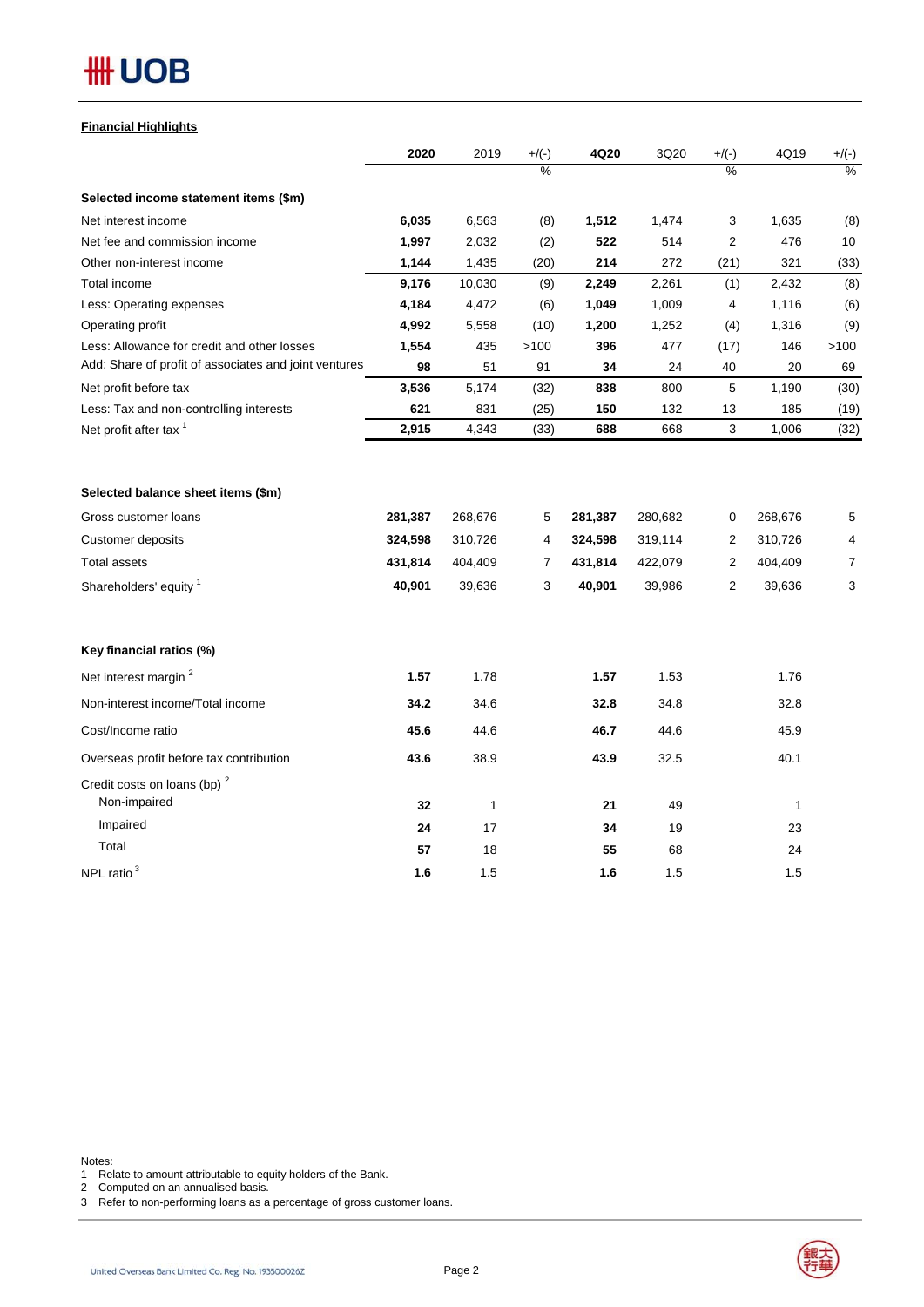## **Financial Highlights** *(cont'd)*

|                                                     | 2020  | 2019  | 4Q20  | 3Q20  | 4Q19  |
|-----------------------------------------------------|-------|-------|-------|-------|-------|
| Key financial ratios (%) (cont'd)                   |       |       |       |       |       |
| Return on average ordinary shareholders' equity 1,2 | 7.4   | 11.6  | 7.0   | 6.9   | 10.6  |
| Return on average total assets <sup>1</sup>         | 0.69  | 1.08  | 0.65  | 0.63  | 1.00  |
| Return on average risk-weighted assets <sup>1</sup> | 1.27  | 1.90  | 1.22  | 1.17  | 1.77  |
| Loan/Deposit ratio <sup>3</sup>                     | 85.4  | 85.4  | 85.4  | 86.7  | 85.4  |
| Liquidity coverage ratios ("LCR") <sup>4,8</sup>    |       |       |       |       |       |
| All-currency                                        | 135   | 146   | 139   | 127   | 149   |
| Singapore Dollar                                    | 298   | 306   | 256   | 301   | 315   |
| Net stable funding ratio ("NSFR") <sup>5,8</sup>    | 125   | 111   | 125   | 122   | 111   |
| Capital adequacy ratios                             |       |       |       |       |       |
| Common Equity Tier 1                                | 14.7  | 14.3  | 14.7  | 14.0  | 14.3  |
| Tier 1                                              | 15.8  | 15.4  | 15.8  | 15.0  | 15.4  |
| Total                                               | 18.4  | 17.4  | 18.4  | 17.6  | 17.4  |
| Leverage ratio <sup>6</sup>                         | 7.4   | 7.7   | 7.4   | 7.4   | 7.7   |
| Earnings per ordinary share $(\$)^{1,2}$            |       |       |       |       |       |
| <b>Basic</b>                                        | 1.69  | 2.55  | 1.59  | 1.55  | 2.35  |
| <b>Diluted</b>                                      | 1.68  | 2.54  | 1.58  | 1.54  | 2.34  |
| Net asset value ("NAV") per ordinary share $(\$)^7$ | 23.03 | 22.33 | 23.03 | 22.53 | 22.33 |
| Revalued NAV per ordinary share $(\$)$ <sup>7</sup> | 26.07 | 25.40 | 26.07 | 25.67 | 25.40 |

Notes:

1 Computed on an annualised basis.

2 Calculated based on profit attributable to equity holders of the Bank net of perpetual capital securities distributions.

- 3 Refer to net customer loans and customer deposits.
- 4 Figures reported are based on average LCR for the respective periods, calculated based on MAS 651. A minimum requirement of Singapore Dollar LCR of 100% and all-currency LCR of 100% shall be maintained at all times.
- 5 NSFR is calculated based on MAS Notice 652 which requires a minimum of 100% to be maintained.
- 6 Leverage ratio is calculated based on MAS Notice 637 which requires a minimum ratio of 3%.
- 7 Perpetual capital securities are excluded from the computation.
- 8 Public disclosure required under MAS Notice 651 and 653 are available in the UOB website at
- www.UOBgroup.com/investor-relations/financial/index.html.

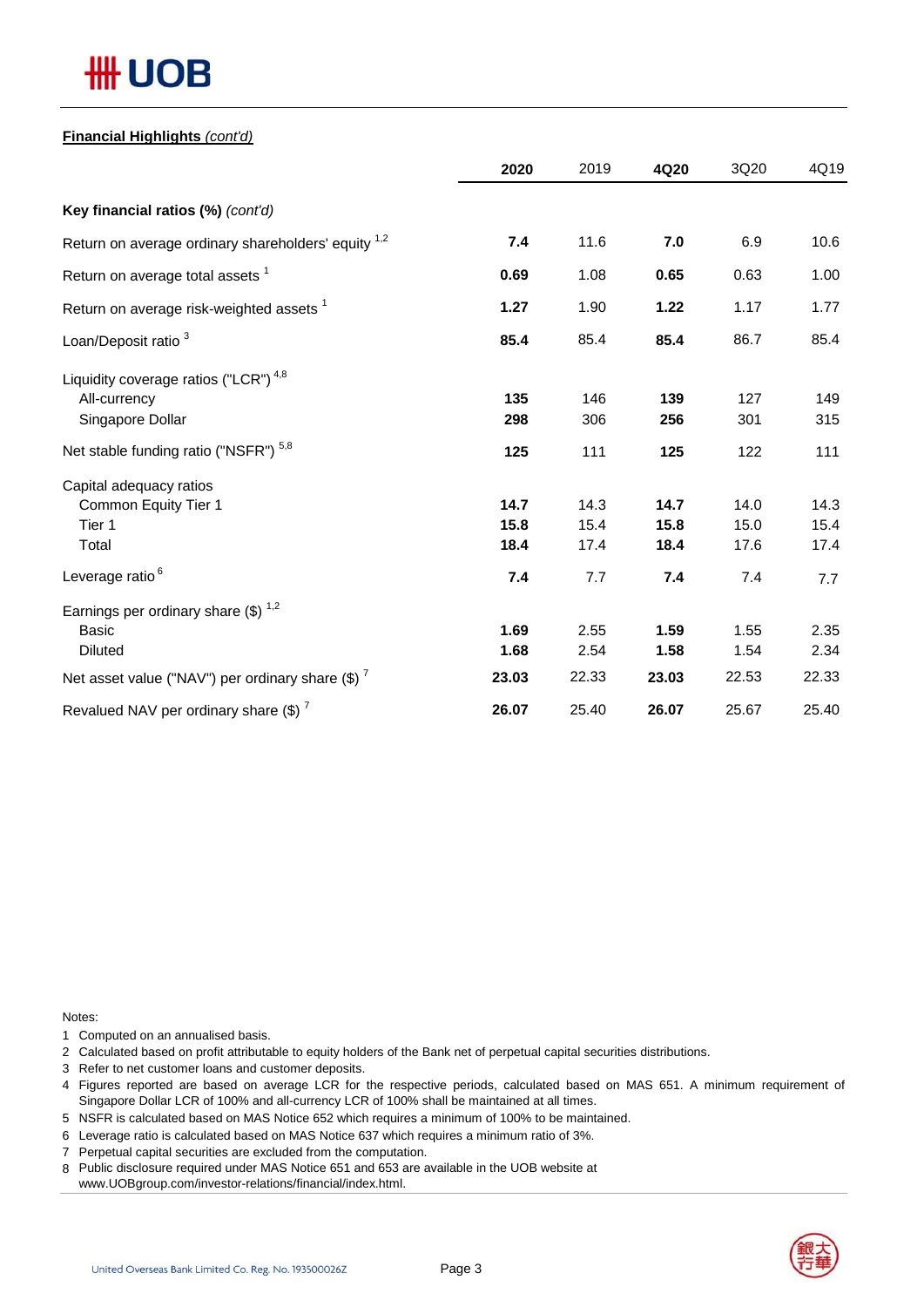

## **Performance Review**

### **Changes in Accounting Policies**

The Group adopted the following changes with effect from 1 January 2020:

- Conceptual Framework for Financial Reporting
- Amendments to SFRS(I) 3: Definition of a Business
- Amendments to SFRS(I) 9, SFRS(I) 1-39 and SFRS(I) 7: Interest Rate Benchmark Reform
- Amendments to SFRS(I) 16: Covid-19-Related Rent Concessions
- Amendments to SFRS(I) 1-1 and SFRS(I) 1-8: Definition of Material

The amendments to SFRS(I) 9 provide temporary exceptions to specific hedge accounting requirements, to allow hedge accounting not to be discontinued as a result of uncertainties created by interest rate benchmark reform. The Group applied the amendments retrospectively to hedging relationships that existed at 1 January 2020 or were designated thereafter and that are directly affected by the interest rate benchmark reform. The Group will continue to apply the applicable exceptions until the uncertainties arising from the interest rate benchmark reform are no longer present, or when the impacted hedging relationships are discontinued. The adoption of these SFRS(I) 9 amendments did not have any significant impact on the Group for the year ended 31 December 2020.

The Group early adopted the amendments to SFRS(I) 16 which provide a practical expedient for lessees to not assess qualifying COVID-19-related rent concessions for lease modification. The adoption of these amendments did not have any impact on the Group's opening balance sheet as at 1 January 2020.

The adoption of the other changes above did not have a significant impact on the Group's financial statements.

Other than the above changes, the accounting policies and computation methods applied in the financial statements for the financial year ended 31 December 2020 are the same as those applied in the audited financial statements for the financial year ended 31 December 2019.

#### **2020 versus 2019**

The Group reported net profit of \$2.91 billion, 33% lower than a year ago as economies contracted amid the global pandemic with lower margins from benchmark rate cuts and reduced customer activities. Pre-emptive credit allowance of \$916 million was built up during the year to strengthen the balance sheet.

Net interest income decreased 8% against last year to \$6.04 billion, as policy makers across the regional markets reduced interest rates to provide support to the economy and market liquidity.

Net fee and commission income was 2% lower at \$2 billion, as consumers spent less on credit cards and business activities reduced with movement restrictions and social distancing measures in place. On the other hand, wealth management fees did better and fund management fees improved.

Other non-interest income dropped 20% to \$1.14 billion due to lower net trading income on the back of a volatile market in 2020, partially offset by higher gains from investment securities.

Total expenses decreased 6% to \$4.18 billion on the Group's effort to balance continued strategic investments in people and technology while reducing discretionary spend. The cost-to-income ratio for the year was 45.6%.

Total allowance increased to \$1.55 billion from \$435 million a year ago, as the Group pre-emptively set aside additional allowance of \$916 million for non-impaired assets to ensure adequate coverage even as the impact of the pandemic on credit remains uncertain. Allowance for impaired loans increased 45% to \$679 million on a few corporate accounts. Total credit costs on loans increased 39 basis points to 57 basis points.



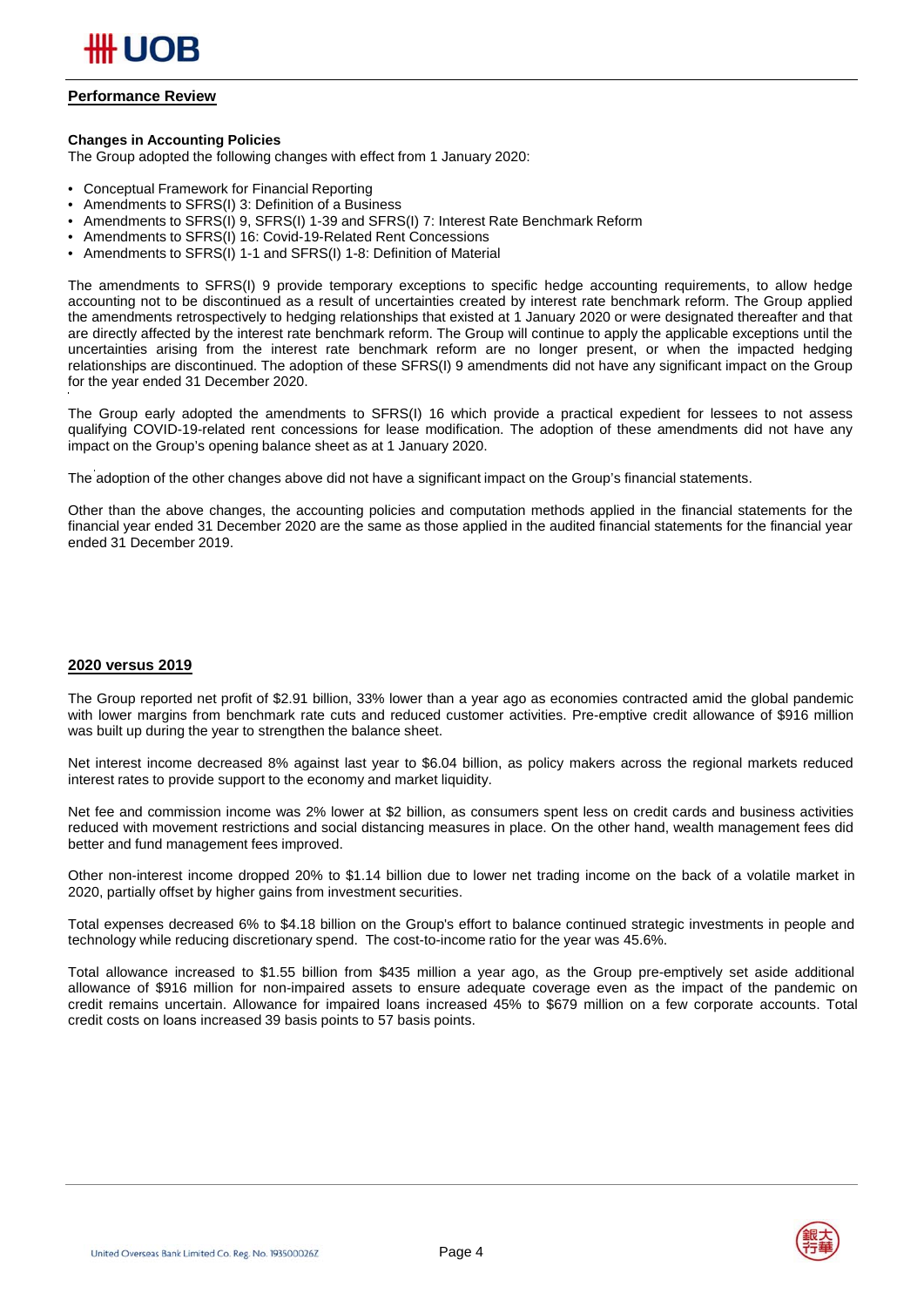## **Performance Review** *(cont'd)*

#### **4Q20 versus 3Q20**

4Q20 net profit rose 3% to \$688 million on higher margin, fees and lower allowance as business momentum improved.

Net interest income increased 3% to \$1.51 billion, lifted by a 4-basis point increase in net interest margin to 1.57% this quarter. Net fee and commission income was 2% higher at \$522 million, led by an increase in fund management and credit cards fees. Trading and investment income declined 28% to \$152 million as the last quarter benefitted from higher gains on investments.

Total operating expenses increased 4% to \$1.05 billion, largely due to higher staff costs. Total allowance dropped 17% to \$396 million with lower allowance for non-impaired assets while allowance for impaired assets increased from a few secured corporate accounts.

### **4Q20 versus 4Q19**

Compared with the same quarter last year, net profit for 4Q20 was 32% lower.

Net interest income decreased 8% from lower interest rates. Net fee and commission income rose 10% driven by strong growth in wealth management, fund management and loan-related fees, partially offset by lower credit card spending. Other non-interest income declined 33% to \$214 million, mainly from lower net trading income.

Total operating expenses fell alongside income, mainly from staff costs and revenue-related expenses. Total allowance was higher due to the increase in allowance on non-impaired assets.

### **Asset quality**

The Group's non-performing loan (NPL) ratio stood at 1.6% as at 31 December 2020. Total credit allowance of \$916 million for non-impaired assets was pre-emptively set aside during the year, bringing the performing loan coverage ratio to 1.05% from 0.69% last year. The non-performing assets coverage strengthened to 107% or 245% after taking collateral into account.

#### **Capital, Funding and Liquidity Positions**

The Group's liquidity and funding positions remained robust with 4Q20's average all-currency liquidity coverage ratio (LCR) at 139% and net stable funding ratio (NSFR) at 125%, well above the minimum regulatory requirements. The loan-to-deposit ratio (LDR) was stable at 85.4%.

As at 31 December 2020, the Group's Common Equity Tier 1 CAR remained strong at 14.7%. Leverage ratio of 7.4% was more than two times above the regulatory requirement.

The resilience of the Group's balance sheet, supported by robust capital, diversified funding and strong reserve coverage, allowed UOB to help customers and community weather through macro uncertainties ahead and to drive growth when market recovers.

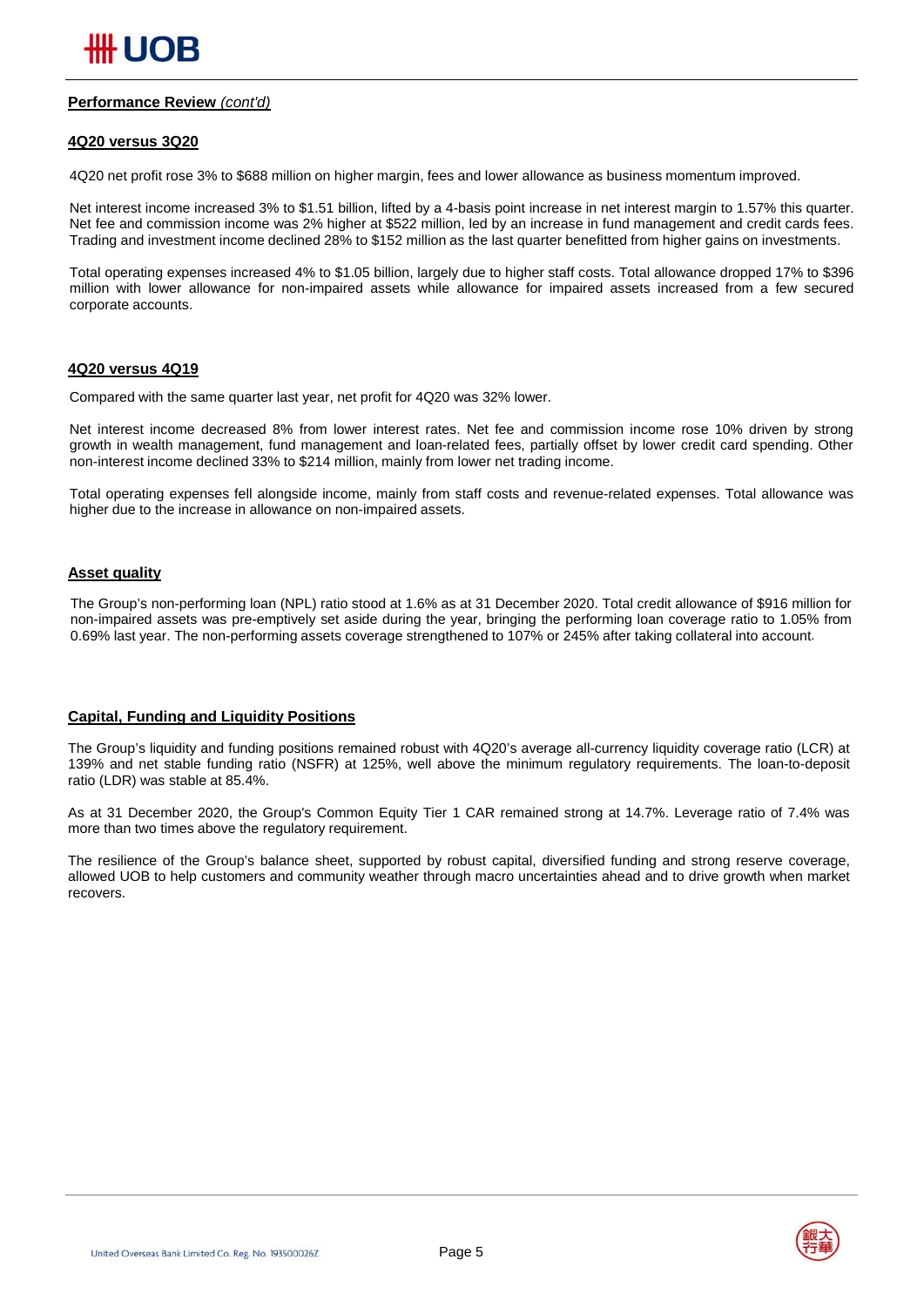## **Net Interest Income**

## **Net interest margin**

|                              |         | 2020            |         | 2019           |               |         |  |
|------------------------------|---------|-----------------|---------|----------------|---------------|---------|--|
|                              | Average |                 | Average | Average        |               | Average |  |
|                              | balance | <b>Interest</b> | rate    | balance        | Interest      | rate    |  |
|                              | \$m     | \$m             | %       | $\mathsf{S}$ m | $\mathsf{Sm}$ | $\%$    |  |
| Interest bearing assets      |         |                 |         |                |               |         |  |
| Customer Ioans               | 275,271 | 7,963           | 2.89    | 267,424        | 10.108        | 3.78    |  |
| Interbank balances           | 66,525  | 829             | 1.25    | 66,420         | 1.562         | 2.35    |  |
| <b>Securities</b>            | 42,368  | 831             | 1.96    | 34,593         | 887           | 2.57    |  |
| Total                        | 384,164 | 9,623           | 2.50    | 368,436        | 12,557        | 3.41    |  |
| Interest bearing liabilities |         |                 |         |                |               |         |  |
| Customer deposits            | 323,246 | 3,177           | 0.98    | 308,654        | 4.996         | 1.62    |  |
| Interbank balances/others    | 41.430  | 410             | 0.99    | 42,956         | 998           | 2.32    |  |
| Total                        | 364,676 | 3,588           | 0.98    | 351,609        | 5,994         | 1.70    |  |
| Net interest margin          |         |                 | 1.57    |                |               | 1.78    |  |

|                                     | 4Q20    |                 |      | 3Q20    |          |         | 4Q19          |               |         |
|-------------------------------------|---------|-----------------|------|---------|----------|---------|---------------|---------------|---------|
|                                     | Average | Average         |      | Average |          | Average | Average       |               | Average |
|                                     | balance | <b>Interest</b> | rate | balance | Interest | rate    | balance       | Interest      | rate    |
|                                     | \$m     | \$m             | %    | \$m     | \$m      | %       | $\mathsf{Sm}$ | $\mathsf{Sm}$ | $\%$    |
| Interest bearing assets             |         |                 |      |         |          |         |               |               |         |
| Customer Ioans                      | 277.582 | 1,745           | 2.50 | 276.316 | 1,812    | 2.61    | 268,237       | 2,470         | 3.65    |
| Interbank balances                  | 61,461  | 137             | 0.89 | 62,846  | 158      | 1.00    | 62,990        | 339           | 2.13    |
| <b>Securities</b>                   | 45,153  | 202             | 1.78 | 44,471  | 203      | 1.82    | 37,523        | 230           | 2.43    |
| Total                               | 384,196 | 2,084           | 2.16 | 383,633 | 2,174    | 2.25    | 368,750       | 3,039         | 3.27    |
| <b>Interest bearing liabilities</b> |         |                 |      |         |          |         |               |               |         |
| Customer deposits                   | 322,555 | 514             | 0.63 | 323,462 | 637      | 0.78    | 308,135       | 1,187         | 1.53    |
| Interbank balances/others           | 41,334  | 59              | 0.57 | 39,670  | 63       | 0.63    | 42,995        | 217           | 2.00    |
| Total                               | 363,889 | 573             | 0.63 | 363,132 | 699      | 0.77    | 351,130       | 1,403         | 1.59    |
| Net interest margin                 |         |                 | 1.57 |         |          | 1.53    |               |               | 1.76    |

Note:

1 Net interest margin represents annualised net interest income as a percentage of total interest bearing assets.

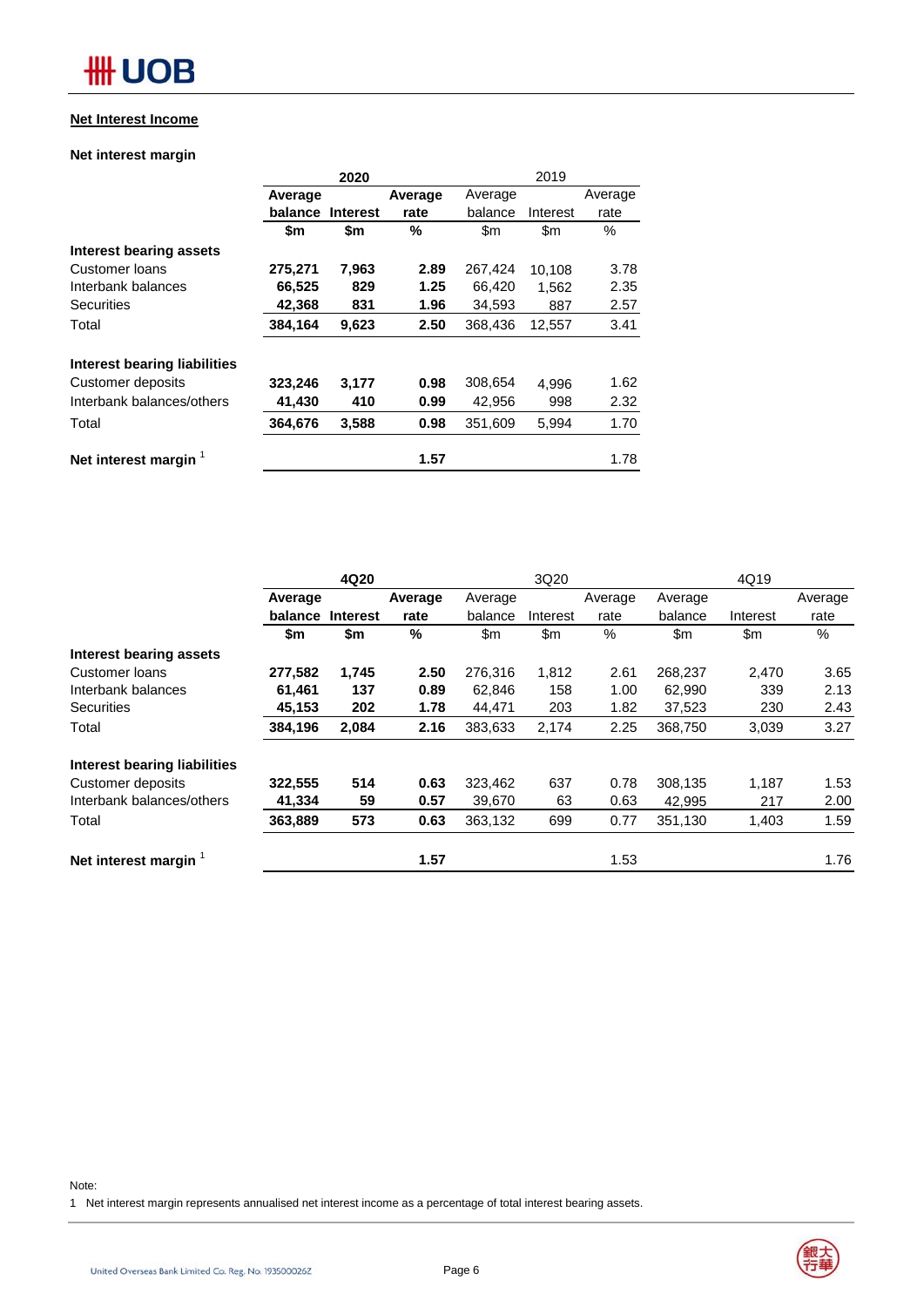## **Net Interest Income** *(cont'd)*

## **Volume and rate analysis**

|                           | 2020 vs 2019 |          |            |        | 4Q20 vs 3Q20 |               | 4Q20 vs 4Q19 |         |            |  |
|---------------------------|--------------|----------|------------|--------|--------------|---------------|--------------|---------|------------|--|
|                           | Volume       | Rate     | <b>Net</b> | Volume | Rate         | <b>Net</b>    | Volume       | Rate    | <b>Net</b> |  |
|                           | change       | change   | change     | change | change       | change        | change       | change  | change     |  |
|                           | \$m          | \$m      | \$m        | \$m    | \$m          | $\mathsf{Sm}$ | \$m          | \$m     | \$m        |  |
| Interest income           |              |          |            |        |              |               |              |         |            |  |
| Customer Ioans            | 297          | (2, 463) | (2, 167)   | 8      | (75)         | (67)          | 86           | (811)   | (725)      |  |
| Interbank balances        | 2            | (737)    | (735)      | (3)    | (18)         | (21)          | (8)          | (194)   | (202)      |  |
| Securities                | 199          | (258)    | (59)       | 3      | (4)          | (1)           | 47           | (74)    | (28)       |  |
| Total                     | 499          | (3, 458) | (2,960)    | 8      | (97)         | (89)          | 125          | (1,079) | (955)      |  |
| Interest expense          |              |          |            |        |              |               |              |         |            |  |
| Customer deposits         | 236          | (2,064)  | (1,828)    | (2)    | (121)        | (123)         | 56           | (729)   | (673)      |  |
| Interbank balances/others | (35)         | (554)    | (589)      | 3      | (6)          | (4)           | (8)          | (149)   | (158)      |  |
| Total                     | 201          | (2,617)  | (2, 417)   |        | (127)        | (127)         | 47           | (878)   | (831)      |  |
| Change in number of days  |              |          | 16         |        |              |               |              |         |            |  |
| Net interest income       | 298          | (841)    | (527)      |        | 30           | 37            | 77           | (201)   | (124)      |  |

Net interest income for 2020 decreased 8% against last year to \$6.04 billion, as policy makers across the regional markets reduced interest rate to provide support to the economy and market liquidity.

Compared with last quarter, net interest income increased 3% to \$1.51 billion, lifted by a 4-basis point increase in net interest margin to 1.57% this quarter. This reflects the Group's proactive liability management in the declining interest rate environment.

Against the same quarter last year, net interest income decreased 8% from lower interest rates.

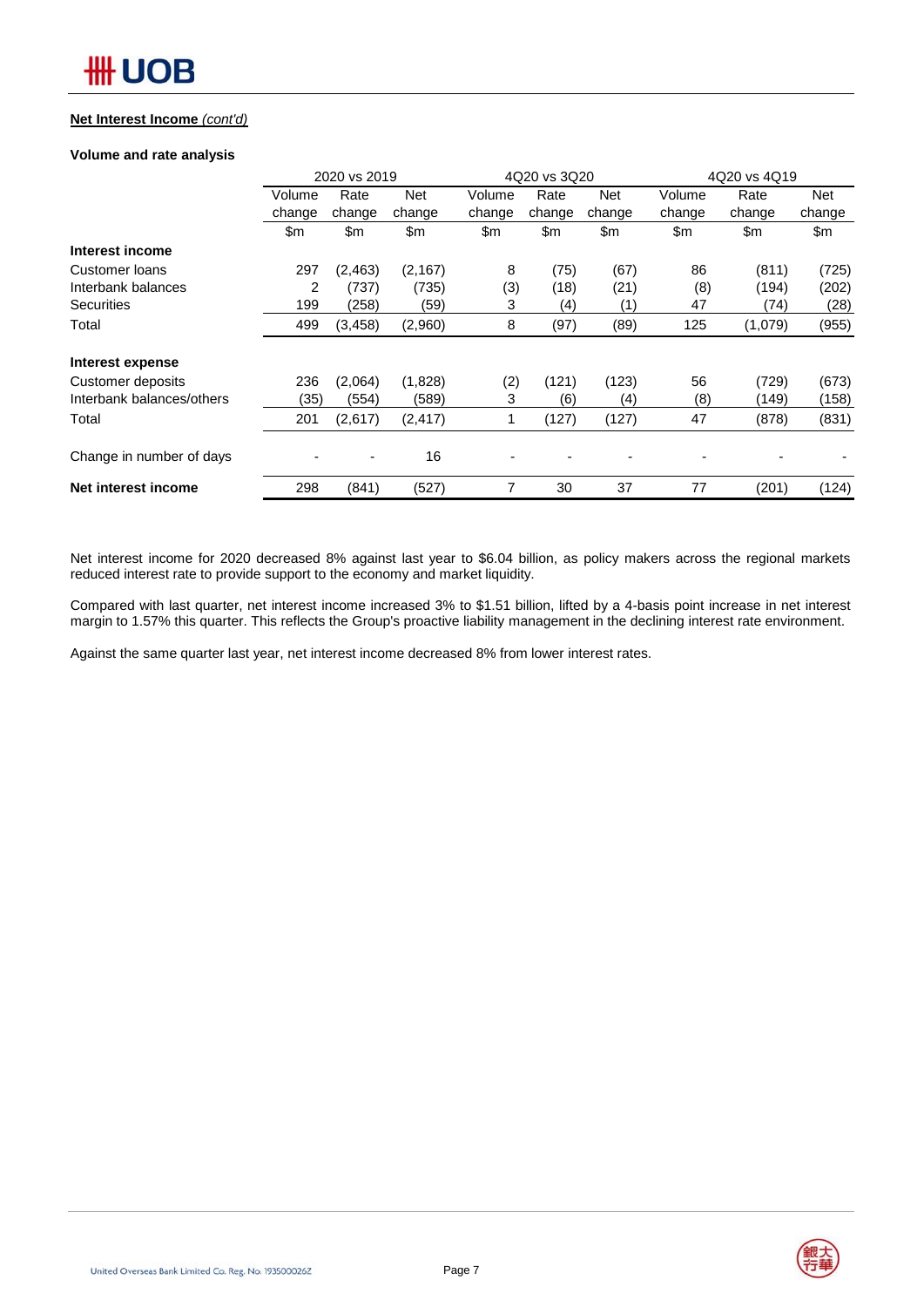

## **Non-Interest Income**

|                                     | 2020  | 2019  | $+$ /(-) | 4Q20 | 3Q20  | $+$ /(-) | 4Q19 | $+/(-)$ |
|-------------------------------------|-------|-------|----------|------|-------|----------|------|---------|
|                                     | \$m   | \$m   | %        | \$m  | \$m\$ | $\%$     | \$m  | %       |
| Net fee and commission income       |       |       |          |      |       |          |      |         |
| Credit card <sup>1</sup>            | 386   | 488   | (21)     | 109  | 95    | 15       | 136  | (19)    |
| Fund management                     | 275   | 236   | 16       | 84   | 67    | 25       | 63   | 34      |
| Wealth management                   | 710   | 641   | 11       | 188  | 188   | 0        | 162  | 16      |
| Loan-related <sup>2</sup>           | 506   | 558   | (9)      | 108  | 124   | (13)     | 91   | 19      |
| Service charges                     | 142   | 155   | (9)      | 37   | 33    | 13       | 41   | (9)     |
| Trade-related <sup>3</sup>          | 281   | 297   | (5)      | 74   | 71    | 5        | 77   | (3)     |
| <b>Others</b>                       | 13    | 37    | (64)     | 2    | 4     | (56)     | 2    | (22)    |
|                                     | 2,313 | 2,412 | (4)      | 602  | 581   | 4        | 571  | 5       |
| Less: Fee and commission expenses   | 316   | 380   | (17)     | 79   | 67    | 18       | 95   | (17)    |
|                                     | 1,997 | 2,032 | (2)      | 522  | 514   | 2        | 476  | 10      |
| Other non-interest income           |       |       |          |      |       |          |      |         |
| Net trading income                  | 594   | 874   | (32)     | 98   | 123   | (20)     | 175  | (44)    |
| Net gain from investment securities | 286   | 242   | 18       | 54   | 87    | (39)     | 49   | 10      |
| Dividend income                     | 50    | 51    | (0)      | 3    | 15    | (82)     | 4    | (21)    |
| Rental income                       | 106   | 110   | (4)      | 25   | 25    | 2        | 27   | (8)     |
| Other income                        | 108   | 158   | (32)     | 35   | 22    | 58       | 66   | (47)    |
|                                     | 1,144 | 1,435 | (20)     | 214  | 272   | (21)     | 321  | (33)    |
| Total                               | 3,141 | 3,467 | (9)      | 737  | 786   | (6)      | 796  | (7)     |

Net fee and commission income for the year was 2% lower at \$2 billion, as consumers spent less on credit cards and business activities reduced with movement restrictions and social distancing measures in place. On the other hand, wealth management fees did better and fund management fees improved. Other non-interest income dropped 20% to \$1.14 billion due to lower net trading income on the back of a volatile market in 2020, partially offset by higher gains from investment securities.

Quarter on quarter, net fee and commission income was 2% higher at \$522 million, led by an increase in fund management and credit cards fees. Trading and investment income declined 28% to \$152 million as the last quarter benefitted from higher gains on investments.

Compared with the same quarter last year, net fee and commission income rose 10% driven by strong growth in wealth management, fund management and loan-related fees, partially offset by lower credit card spending. Other non-interest income declined 33% to \$214 million, mainly from lower net trading income.

Notes:



<sup>1</sup> Credit card fees are net of interchange fees paid.

<sup>2</sup> Loan-related fees include fees earned from corporate finance activities.

<sup>3</sup> Trade-related fees include trade, remittance and guarantees related fees.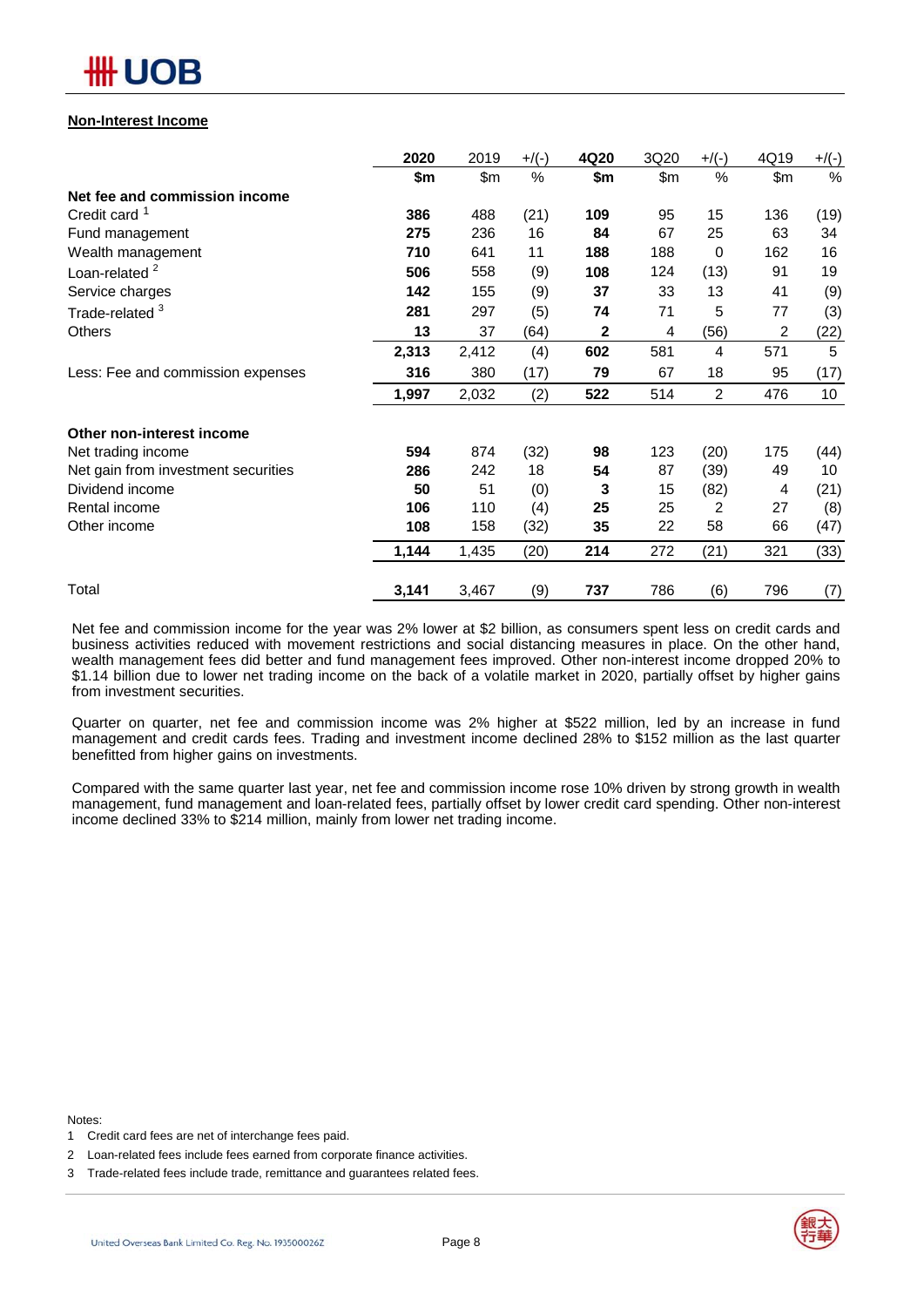

## **Operating Expenses**

|                          | 2020   | 2019   | $+$ /(-) | 4Q20   | 3Q20   | $+$ /(-) | 4Q19   | $+/(-)$ |
|--------------------------|--------|--------|----------|--------|--------|----------|--------|---------|
|                          | \$m    | \$m    | %        | \$m    | \$m    | $\%$     | \$m    | $\%$    |
| <b>Staff costs</b>       | 2,501  | 2,716  | (8)      | 613    | 592    | 4        | 673    | (9)     |
| Other operating expenses |        |        |          |        |        |          |        |         |
| Revenue-related          | 577    | 688    | (16)     | 144    | 144    | 0        | 178    | (19)    |
| Occupancy-related        | 321    | 334    | (4)      | 84     | 76     | 11       | 87     | (3)     |
| IT-related               | 582    | 504    | 15       | 155    | 148    | 5        | 128    | 22      |
| <b>Others</b>            | 203    | 230    | (12)     | 52     | 49     | 6        | 50     | 4       |
|                          | 1,683  | 1,756  | (4)      | 436    | 417    | 4        | 443    | (2)     |
| Total                    | 4,184  | 4,472  | (6)      | 1,049  | 1,009  | 4        | 1,116  | (6)     |
| Of which,                |        |        |          |        |        |          |        |         |
| Depreciation of assets   | 454    | 399    | 14       | 119    | 112    | $\,6$    | 109    | 9       |
| Manpower (number)        | 25,466 | 26,872 | (5)      | 25,466 | 26,008 | (2)      | 26,872 | (5)     |

Total expenses for the full year of 2020 decreased 6% to \$4.18 billion on the Group's effort to balance continued strategic investments in people and technology while reducing discretionary spend. The cost-to-income ratio for the year was 45.6%.

Quarter on quarter, total expenses increased 4% to \$1.05 billion, largely due to higher staff costs.

In tandem with lower operating income, total operating expenses decreased 6% against the same quarter last year, mainly from staff costs and revenue-related expenses.

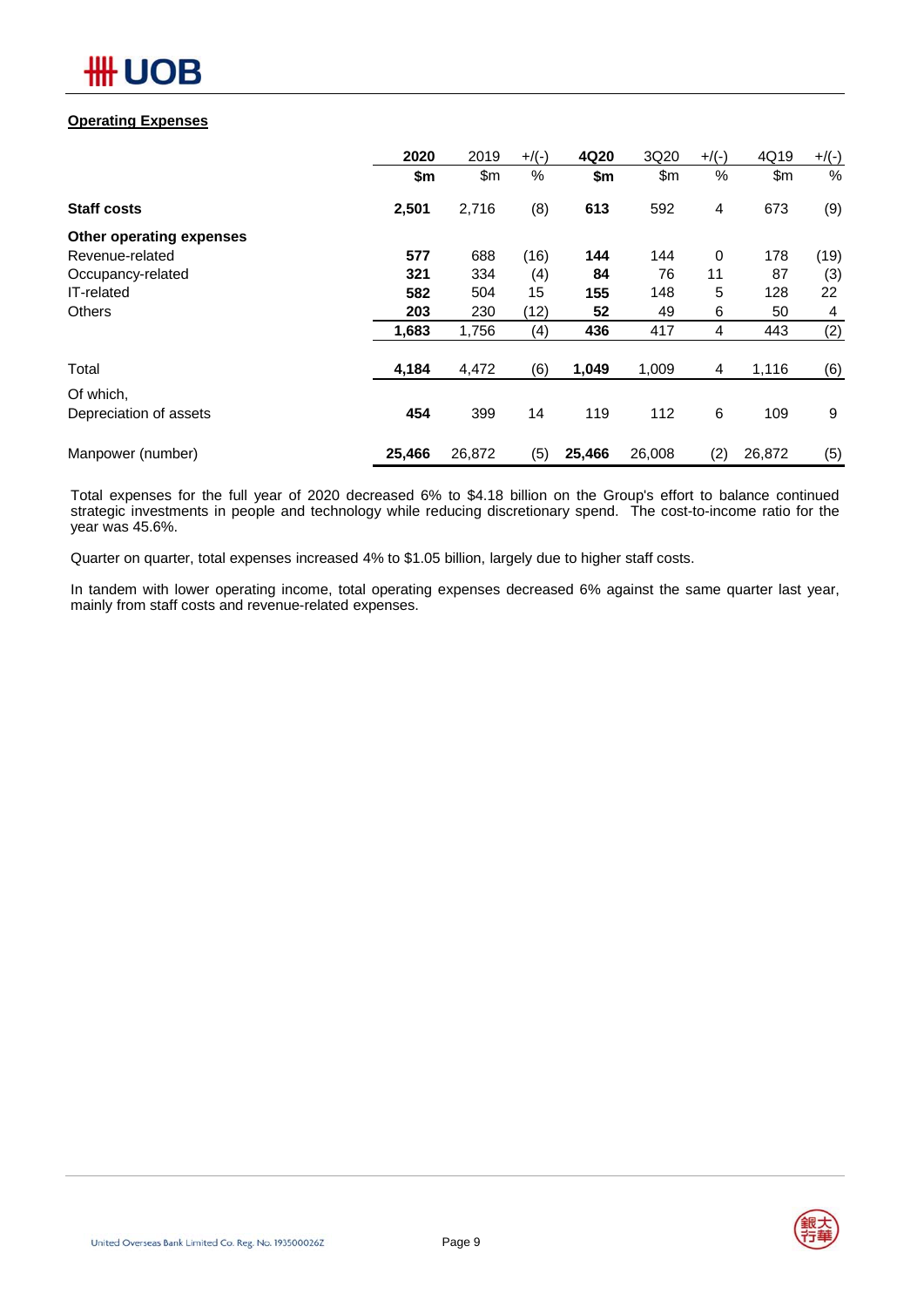

### **Allowance for Credit and Other Losses**

|                                   | 2020  | 2019 | $+$ /(-) | 4Q20 | 3Q20 | $+$ /(-) | 4Q19 | $+$ /(-) |
|-----------------------------------|-------|------|----------|------|------|----------|------|----------|
|                                   | \$m   | \$m  | %        | \$m  | \$m  | $\%$     | \$m  | $\%$     |
| Allowance for non-impaired assets | 916   | (19) | >100     | 150  | 339  | (56)     | 6    | >100     |
| Allowance for impaired assets     |       |      |          |      |      |          |      |          |
| Impaired loans <sup>1</sup>       | 679   | 469  | 45       | 241  | 134  | 80       | 161  | 50       |
| Singapore                         | 243   | 243  | $\Omega$ | 50   | 36   | 37       | 114  | (56)     |
| Malaysia                          | 94    | 41   | >100     | 50   | 13   | >100     | 5    | >100     |
| Thailand                          | 145   | 135  | 7        | 60   | 32   | 87       | 41   | 46       |
| Indonesia                         | 86    | 37   | >100     | 11   | 22   | (49)     | 4    | >100     |
| <b>Greater China</b>              | 106   | (2)  | >100     | 52   | 25   | >100     | 1    | >100     |
| <b>Others</b>                     | 6     | 16   | (64)     | 18   | 6    | >100     | (4)  | >100     |
| Impaired securities and others    | (42)  | (15) | (>100)   | 4    | 3    | 48       | (22) | >100     |
| Total                             | 1,554 | 435  | >100     | 396  | 477  | (17)     | 146  | >100     |

Full year 2020 total allowance increased to \$1.55 billion from \$435 million a year ago, as the Group pre-emptively set aside additional allowance of \$916 million for non-impaired assets to ensure adequate coverage even as the impact of the pandemic on credit remains uncertain. Allowance for impaired loans increased 45% to \$679 million on a few secured corporate accounts. Total credit costs on loans increased 39 basis points to 57 basis points.

Quarter on quarter, total allowance dropped 17% to \$396 million with lower allowance for non-impaired assets while allowance for impaired assets increased from a few secured corporate accounts.

Against the same quarter last year, total allowance was higher largely due to the increase in allowance on non-impaired assets.

Notes:

- 1 Allowance for impaired loans by geography are classified according to where credit risks reside, largely represented by the borrower's country of incorporation/operation for non-individuals and residence for individuals.
- 2 Comprise Mainland China, Hong Kong SAR and Taiwan.

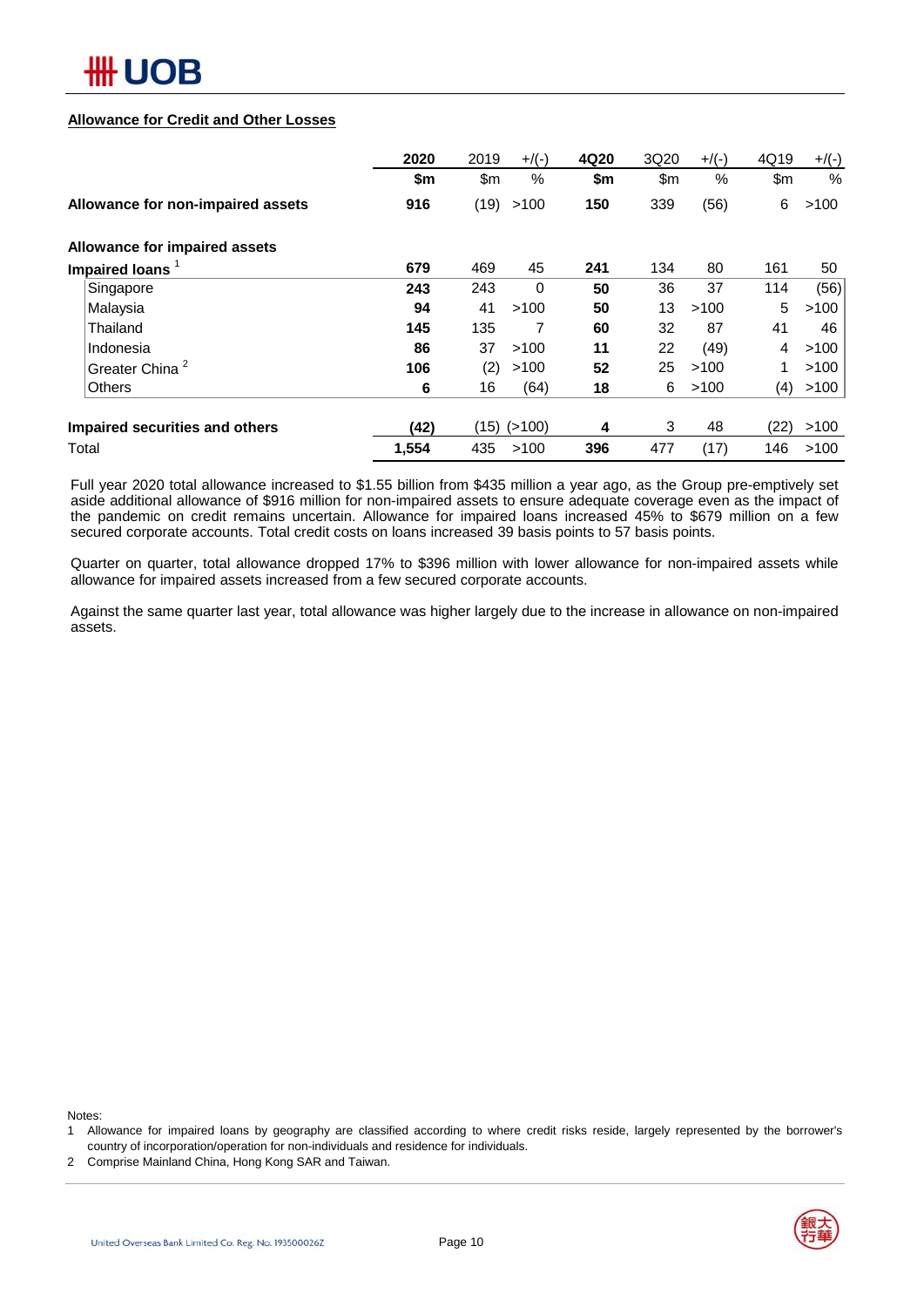## **\H**UOB

#### **Customer Loans**

|                                                          | <b>Dec-20</b> | Sep-20  | Dec-19  |
|----------------------------------------------------------|---------------|---------|---------|
|                                                          | \$m           | \$m     | \$m\$   |
| Gross customer loans                                     | 281,387       | 280,682 | 268,676 |
| Less: Allowance for non-impaired loans                   | 2,521         | 2,362   | 1,721   |
| Allowance for impaired loans                             | 1,665         | 1,609   | 1,497   |
| Net customer loans                                       | 277,201       | 276,711 | 265,458 |
| <b>By industry</b>                                       |               |         |         |
| Transport, storage and communication                     | 11,411        | 11,606  | 11,036  |
| Building and construction                                | 71,702        | 71,724  | 66,992  |
| Manufacturing                                            | 20,194        | 21,798  | 19,380  |
| Financial institutions, investment and holding companies | 31,259        | 29,187  | 26,098  |
| General commerce                                         | 34,488        | 35,013  | 32,713  |
| Professionals and private individuals                    | 27,637        | 27,884  | 29,458  |
| Housing loans                                            | 68,562        | 68,032  | 68,586  |
| <b>Others</b>                                            | 16,134        | 15,438  | 14,413  |
| Total (gross)                                            | 281,387       | 280,682 | 268,676 |
| <b>By currency</b>                                       |               |         |         |
| Singapore Dollar                                         | 129,503       | 129,702 | 125,447 |
| <b>US Dollar</b>                                         | 49,336        | 50,649  | 47,562  |
| Malaysian Ringgit                                        | 26,849        | 27,354  | 26,167  |
| Thai Baht                                                | 18,666        | 18,013  | 18,299  |
| Indonesian Rupiah                                        | 5,581         | 5,491   | 5,681   |
| Others                                                   | 51,452        | 49,474  | 45,520  |
| Total (gross)                                            | 281,387       | 280,682 | 268,676 |
| By maturity                                              |               |         |         |
| Within 1 year                                            | 111,856       | 113,207 | 103,112 |
| Over 1 year but within 3 years                           | 58,528        | 56,602  | 52,058  |
| Over 3 years but within 5 years                          | 32,341        | 32,115  | 33,494  |
| Over 5 years                                             | 78,661        | 78,758  | 80,012  |
| Total (gross)                                            | 281,387       | 280,682 | 268,676 |
| By geography $1$                                         |               |         |         |
| Singapore                                                | 143,333       | 144,249 | 138,666 |
| Malaysia                                                 | 29,691        | 30,419  | 29,554  |
| Thailand                                                 | 20,625        | 19,379  | 19,585  |
| Indonesia                                                | 10,470        | 10,931  | 11,466  |
| <b>Greater China</b>                                     | 44,195        | 44,145  | 41,423  |
| <b>Others</b>                                            | 33,073        | 31,559  | 27,982  |
| Total (gross)                                            | 281,387       | 280,682 | 268,676 |

Gross loans were \$281 billion as at 31 December 2020, an increase of 5% from a year ago and little changed over last quarter. The growth over last year was led by broad-based increase of wholesale loans across most territories and industries.

Singapore loans continue to grow 3% year-on-year, while overseas contributed a healthy growth of 6% mainly from Greater China and western countries.

Note:

<sup>1</sup> Loans by geography are classified according to where credit risks reside, largely represented by the borrower's country of incorporation/operation for non-individuals and residence for individuals.

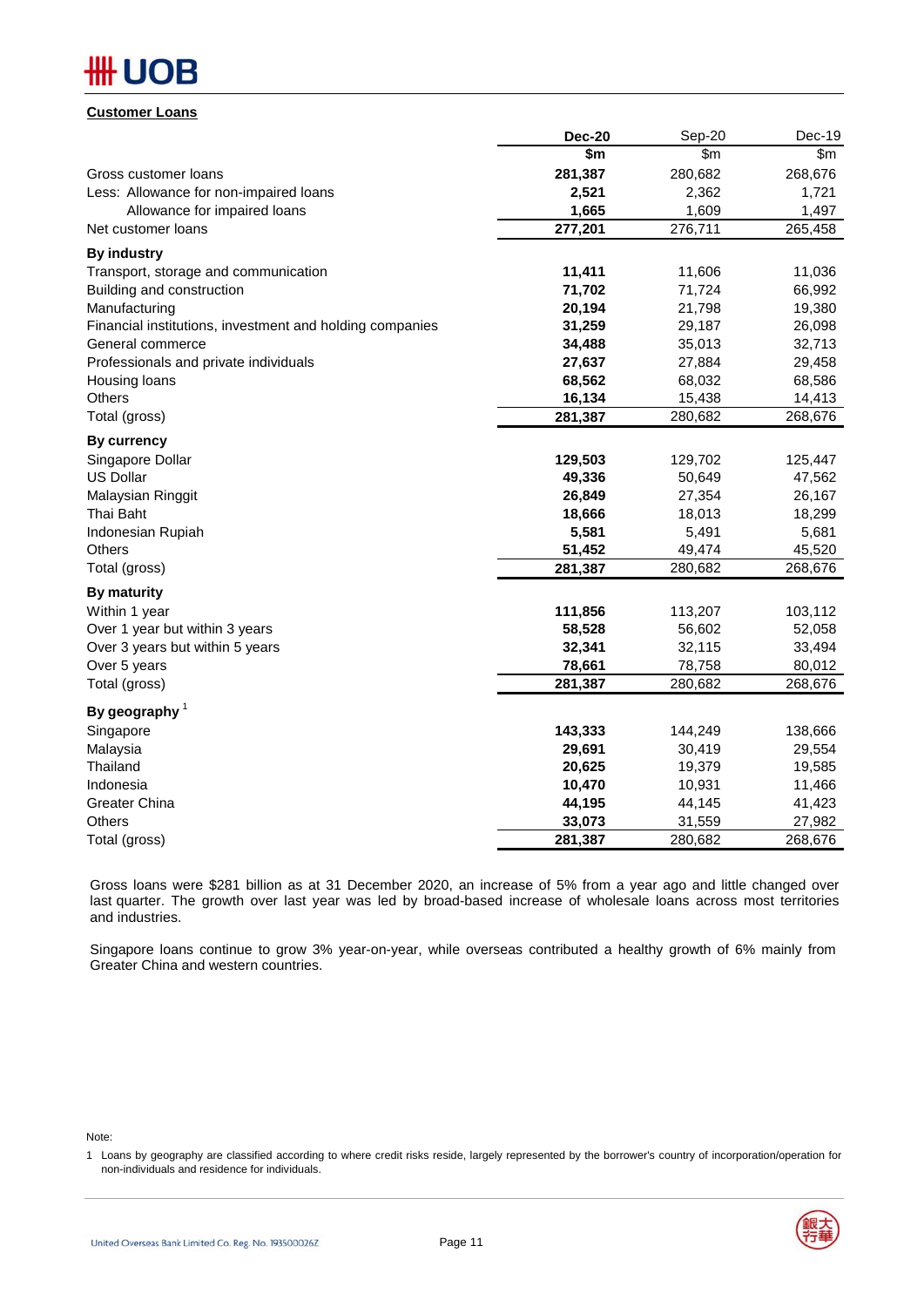| <b>Non-Performing Assets</b>                   |            |                |            |              |            |              |
|------------------------------------------------|------------|----------------|------------|--------------|------------|--------------|
|                                                |            | <b>Dec-20</b>  |            | Sep-20       |            | Dec-19       |
|                                                |            | \$m            |            | \$m          |            | \$m          |
| Loans ("NPL")                                  |            | 4,520          |            | 4,230        |            | 4,136        |
| Debt securities and others                     |            | 88             |            | 71           |            | 161          |
| Non-performing assets ("NPA")                  |            | 4,608          |            | 4,301        |            | 4,297        |
| By grading                                     |            |                |            |              |            |              |
| Substandard                                    |            | 2,961          |            | 2,637        |            | 2,677        |
| Doubtful                                       |            | 277            |            | 219          |            | 205          |
| Loss                                           |            | 1,370          |            | 1,445        |            | 1,415        |
| Total                                          |            | 4,608          |            | 4,301        |            | 4,297        |
| <b>By security</b>                             |            |                |            |              |            |              |
| Secured by collateral type:                    |            |                |            |              |            |              |
| Properties                                     |            | 2,333<br>12    |            | 2,147        |            | 2,003        |
| <b>Fixed deposits</b><br>Others <sup>1</sup>   |            | 247            |            | 5<br>348     |            | 66<br>386    |
|                                                |            | 2,592          |            | 2,500        |            | 2,455        |
| Unsecured                                      |            | 2,016          |            | 1,801        |            | 1,842        |
| Total                                          |            | 4,608          |            | 4,301        |            | 4,297        |
|                                                |            |                |            |              |            |              |
| By ageing                                      |            |                |            |              |            |              |
| Current                                        |            | 1,091          |            | 1,102        |            | 1,055        |
| Within 90 days                                 |            | 475            |            | 165          |            | 480          |
| Over 90 to 180 days                            |            | 389            |            | 348<br>2,686 |            | 386<br>2,376 |
| Over 180 days<br>Total                         |            | 2,653<br>4,608 |            | 4,301        |            | 4,297        |
|                                                |            |                |            |              |            |              |
| <b>Total allowance</b>                         |            |                |            |              |            |              |
| Non-impaired                                   |            | 2,873          |            | 2,712        |            | 1,985        |
| Impaired                                       |            | 1,692          |            | 1,664        |            | 1,626        |
| Total                                          |            | 4,565          |            | 4,376        |            | 3,611        |
|                                                |            | <b>NPL</b>     |            | <b>NPL</b>   |            | <b>NPL</b>   |
|                                                | <b>NPL</b> | ratio          | <b>NPL</b> | ratio        | <b>NPL</b> | ratio        |
|                                                | \$m        | $\%$           | \$m        | $\%$         | \$m\$      | $\%$         |
| <b>NPL by industry</b>                         |            |                |            |              |            |              |
| Transport, storage and communication           | 581        | 5.1            | 618        | 5.3          | 650        | 5.9          |
| Building and construction                      | 637        | 0.9            | 566        | 0.8          | 618        | 0.9          |
| Manufacturing                                  | 785        | 3.9            | 769        | 3.5          | 712        | 3.7          |
| Financial institutions, investment and holding |            |                |            |              |            |              |
| companies                                      | 36         | 0.1            | 37         | 0.1          | 39         | 0.1          |
| General commerce                               | 1,035      | 3.0            | 846        | 2.4          | 658        | 2.0          |
| Professionals and private individuals          | 290        | $1.0$          | 259        | 0.9          | 309        | 1.0          |
| Housing loans                                  | 808        | $1.2$          | 783        | 1.2          | 775        | 1.1          |
| Others                                         | 348        | $2.2\,$        | 352        | $2.3\,$      | 375        | 2.6          |
| Total                                          | 4,520      | 1.6            | 4,230      | 1.5          | 4,136      | 1.5          |

Note:

1 Comprise mainly marine vessels.

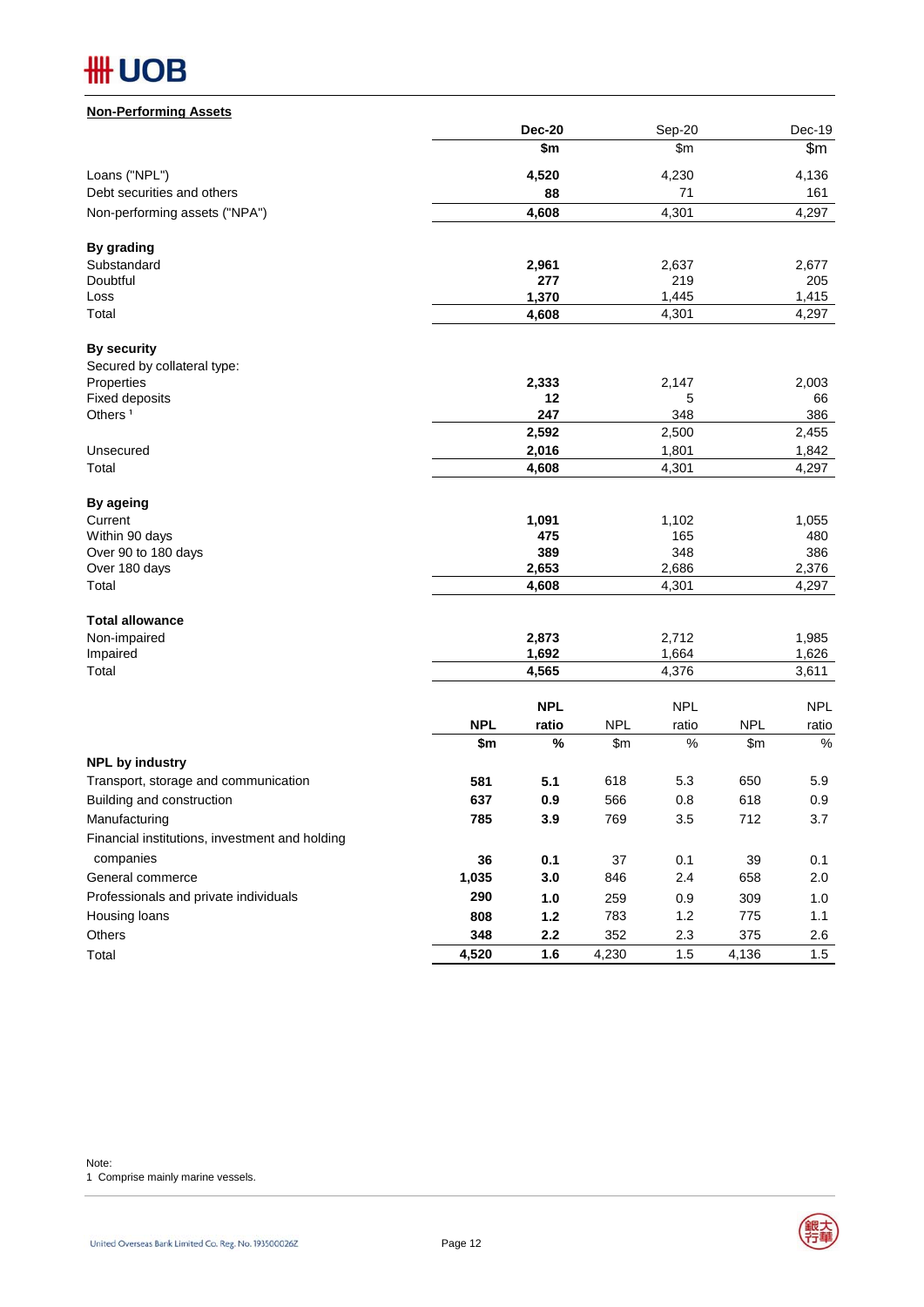#### **Non-Performing Assets** *(cont'd)*

|                      |                            |                        |                                      | <b>Allowance for impaired</b> |
|----------------------|----------------------------|------------------------|--------------------------------------|-------------------------------|
|                      |                            |                        | <b>Allowance for</b>                 | assets as a % of              |
|                      | <b>NPL/NPA</b>             | <b>NPL ratio</b>       | impaired assets                      | <b>NPL/NPA</b>                |
| NPL by geography $1$ | \$m                        | $\%$                   | \$m                                  | $\%$                          |
| Singapore            |                            |                        |                                      |                               |
| <b>Dec-20</b>        | 2,182                      | 1.5                    | 841                                  | 39                            |
| Sep-20               | 2,227                      | 1.5                    | 868                                  | 39                            |
| Dec-19               | 2,183                      | 1.6                    | 823                                  | 38                            |
| <b>Malaysia</b>      |                            |                        |                                      |                               |
| <b>Dec-20</b>        | 581                        | 2.0                    | 171                                  | 29                            |
| Sep-20               | 522                        | 1.7                    | 132                                  | 25                            |
| Dec-19               | 612                        | 2.1                    | 174                                  | 28                            |
| <b>Thailand</b>      |                            |                        |                                      |                               |
| <b>Dec-20</b>        | 673                        | 3.3                    | 269                                  | 40                            |
| Sep-20               | 505                        | 2.6                    | 215                                  | 43                            |
| Dec-19               | 550                        | 2.8                    | 200                                  | 36                            |
| Indonesia            |                            |                        |                                      |                               |
| <b>Dec-20</b>        | 522                        | 5.0                    | 221                                  | 42                            |
| Sep-20               | 543                        | 5.0                    | 246                                  | 45                            |
| Dec-19               | 463                        | 4.0                    | 178                                  | 38                            |
| <b>Greater China</b> |                            |                        |                                      |                               |
| <b>Dec-20</b>        | 328                        | 0.7                    | 89                                   | 27                            |
| Sep-20               | 251                        | 0.6                    | 71                                   | 28                            |
| Dec-19               | 101                        | 0.2                    | 24                                   | 24                            |
| <b>Others</b>        |                            |                        |                                      |                               |
| <b>Dec-20</b>        | 234                        | 0.7                    | 74                                   | 32                            |
| Sep-20               | 182                        | 0.6                    | 76                                   | 42                            |
| Dec-19               | 227                        | 0.8                    | 99                                   | 44                            |
| <b>Group NPL</b>     |                            |                        |                                      |                               |
| <b>Dec-20</b>        | 4,520                      | 1.6                    | 1,665                                | 37                            |
| Sep-20               | 4,230                      | 1.5                    | 1,609                                | 38                            |
| Dec-19               | 4,136                      | 1.5                    | 1,498                                | 36                            |
| <b>Group NPA</b>     |                            |                        |                                      |                               |
| <b>Dec-20</b>        | 4,608                      |                        | 1,692                                | 37                            |
| Sep-20               | 4,301                      |                        | 1,664                                | 39                            |
| Dec-19               | 4,297                      |                        | 1,626                                | 38                            |
|                      |                            | <b>Total allowance</b> |                                      |                               |
|                      | as a % of NPA <sup>2</sup> |                        | as a % of unsecured NPA <sup>2</sup> |                               |
| Group                | $\frac{9}{6}$              |                        | %                                    |                               |
| <b>Dec-20</b>        | 107                        |                        | 245                                  |                               |
| Sep-20               | 111                        |                        | 264                                  |                               |
| Dec-19               | 87                         |                        | 202                                  |                               |
|                      |                            |                        |                                      |                               |

The Group's overall loan portfolio remained sound. Total NPA increased 7% to \$4.61 billion, as the credit environment was fairly benign last year.

NPL ratio rose to 1.6% as at 31 December 2020 as NPL formation was higher in the fourth quarter of 2020 due to several major secured corporate exposures. For the year, the Group pre-emtively set aside \$916 million allowance for potential risks arising from the global pandemic, strengthening the NPA coverage to 107% or 245% after taking collaterals into account.

Notes:

1 NPL by geography are classified according to where credit risks reside, largely represented by the borrower's country of incorporation/operation for nonindividuals and residence for individuals.

2 Includes regulatory loss allowance reserves (RLAR) as part of total allowance.

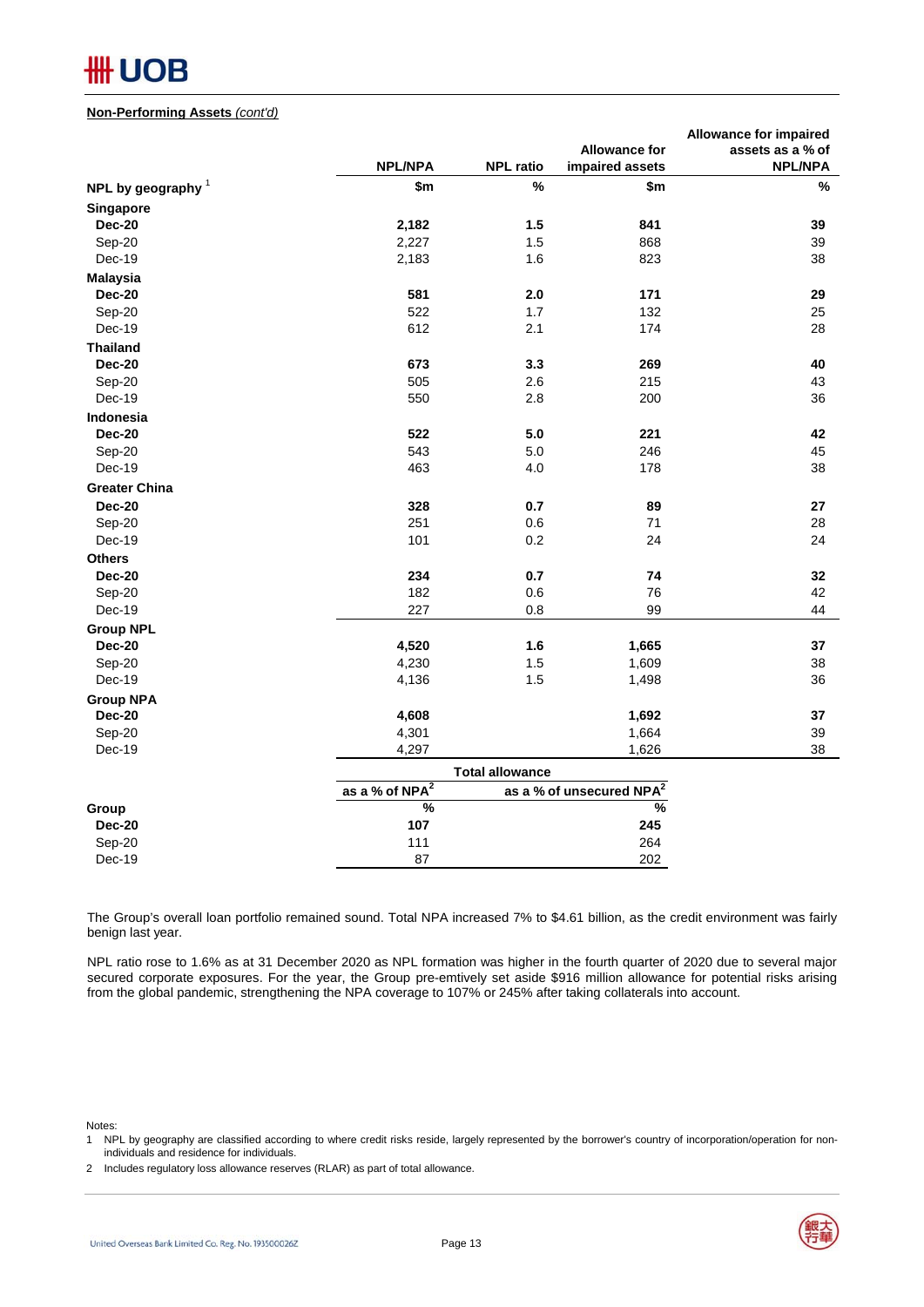## **Customer Deposits**

|                                         | <b>Dec-20</b> | Sep-20  | $Dec-19$ |
|-----------------------------------------|---------------|---------|----------|
|                                         | \$m           | \$m     | \$m      |
| <b>By product</b>                       |               |         |          |
| Fixed deposits                          | 134,034       | 142,628 | 155,768  |
| Savings deposits                        | 91,620        | 88,181  | 78,411   |
| Current accounts                        | 81,963        | 74,583  | 62,779   |
| <b>Others</b>                           | 16,981        | 13,722  | 13,768   |
| Total                                   | 324,598       | 319,114 | 310,726  |
| By maturity                             |               |         |          |
| Within 1 year                           | 321,337       | 314,727 | 307,222  |
| Over 1 year but within 3 years          | 2,486         | 3,589   | 2,603    |
| Over 3 years but within 5 years         | 294           | 346     | 538      |
| Over 5 years                            | 481           | 452     | 363      |
| Total                                   | 324,598       | 319,114 | 310,726  |
| By currency                             |               |         |          |
| Singapore Dollar                        | 150,360       | 144,778 | 140,167  |
| <b>US Dollar</b>                        | 83,451        | 86,006  | 76,511   |
| Malaysian Ringgit                       | 29,543        | 29,896  | 28,327   |
| Thai Baht                               | 22,292        | 20,697  | 20,610   |
| Indonesian Rupiah                       | 6,288         | 5,980   | 5,698    |
| Others                                  | 32,664        | 31,757  | 39,413   |
| Total                                   | 324,598       | 319,114 | 310,726  |
| Group Loan/Deposit ratio (%)            | 85.4          | 86.7    | 85.4     |
| Singapore Dollar Loan/Deposit ratio (%) | 85.1          | 88.6    | 88.7     |
| US Dollar Loan/Deposit ratio (%)        | 58.2          | 58.0    | 61.2     |
|                                         |               |         |          |

Customer deposits grew 4% from a year ago and 2% over the quarter to \$325 billion as at 31 December 2020. The growth was led by higher saving deposits and current accounts. Correspondingly, current account/savings account ratio improved steadily over the past 4 quarters from 45.4% to 53.5%.

As at 31 December 2020, the Group's loan-to-deposit ratio and Singapore Dollar loan-to-deposit ratio remained healthy at 85.4% and 85.1% respectively.

## **Debts Issued**

|                               | <b>Dec-20</b> | Sep-20 | Dec-19 |
|-------------------------------|---------------|--------|--------|
|                               | \$m           | \$m    | \$m    |
| <b>Unsecured</b>              |               |        |        |
| Subordinated debts            | 5,363         | 5,495  | 5,121  |
| Commercial papers             | 11,938        | 8,447  | 8.729  |
| Fixed and floating rate notes | 5.140         | 3.861  | 4,853  |
| <b>Others</b>                 | 923           | 958    | 1,497  |
| <b>Secured</b>                |               |        |        |
| Covered bonds                 | 6.244         | 4.576  | 5,009  |
| Total                         | 29,608        | 23,337 | 25,209 |
| Due within 1 year             | 15,290        | 11,956 | 10,759 |
| Due after 1 year              | 14,318        | 11,381 | 14,450 |
| Total                         | 29,608        | 23,337 | 25,209 |
|                               |               |        |        |

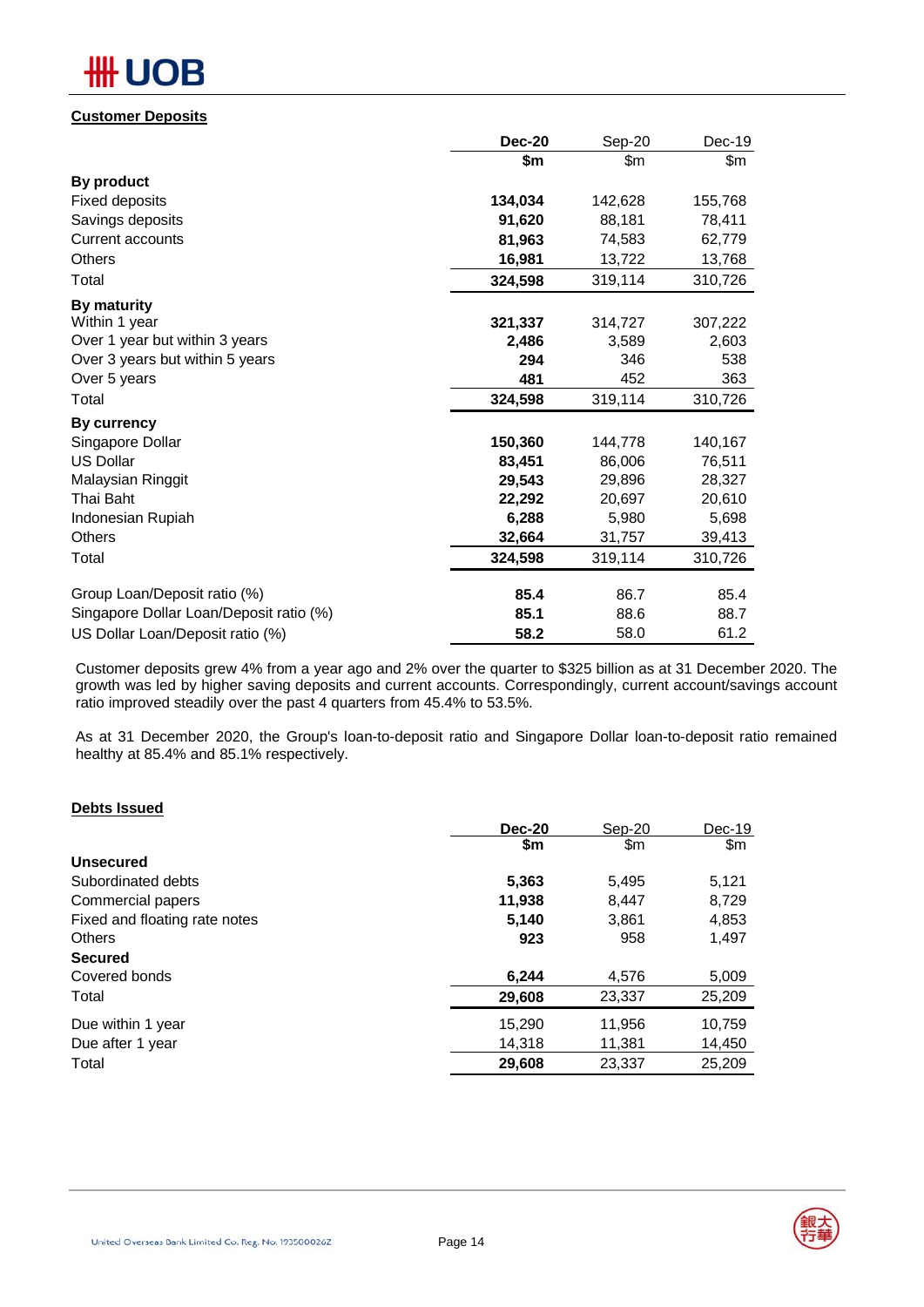

## **Shareholders' Equity**

|                                                    | <b>Dec-20</b> | Sep-20 | Dec-19 |
|----------------------------------------------------|---------------|--------|--------|
|                                                    | \$m           | \$m    | \$m    |
| Shareholders' equity                               | 40.901        | 39.986 | 39,636 |
| Add: Revaluation surplus                           | 5.089         | 5.252  | 5.112  |
| Shareholders' equity including revaluation surplus | 45,990        | 45.238 | 44.748 |

Shareholders' equity increased 3% from a year ago to \$40.9 billion largely driven by higher retained earnings.

As at 31 December 2020, the revaluation surplus of \$5.09 billion relating to the Group's properties, was not recognised in the financial statements.

## **Changes in Issued Shares of the Bank**

|                                           | Number of shares |           |           |           |
|-------------------------------------------|------------------|-----------|-----------|-----------|
|                                           | 2020             | 2019      | 4Q20      | 4Q19      |
|                                           | '000             | '000'     | '000      | '000'     |
| <b>Ordinary shares</b>                    |                  |           |           |           |
| Balance at beginning of period            | 1,680,541        | 1,680,541 | 1,680,541 | 1,680,541 |
| Shares issued under scrip dividend scheme | 3,375            |           | 3,375     |           |
| Balance at end of period                  | 1,683,916        | 1,680,541 | 1,683,916 | 1,680,541 |
| <b>Treasury shares</b>                    |                  |           |           |           |
| Balance at beginning of period            | (12, 207)        | (14, 834) | (11, 101) | (12, 296) |
| Shares re-purchased - held in treasury    | (993)            |           |           |           |
| Shares issued under share-based           |                  |           |           |           |
| compensation plans                        | 2,099            | 2,627     |           | 89        |
| Balance at end of period                  | (11, 101)        | (12, 207) | (11, 101) | (12, 207) |
| Ordinary shares net of treasury shares    | 1,672,815        | 1,668,334 | 1,672,815 | 1,668,334 |

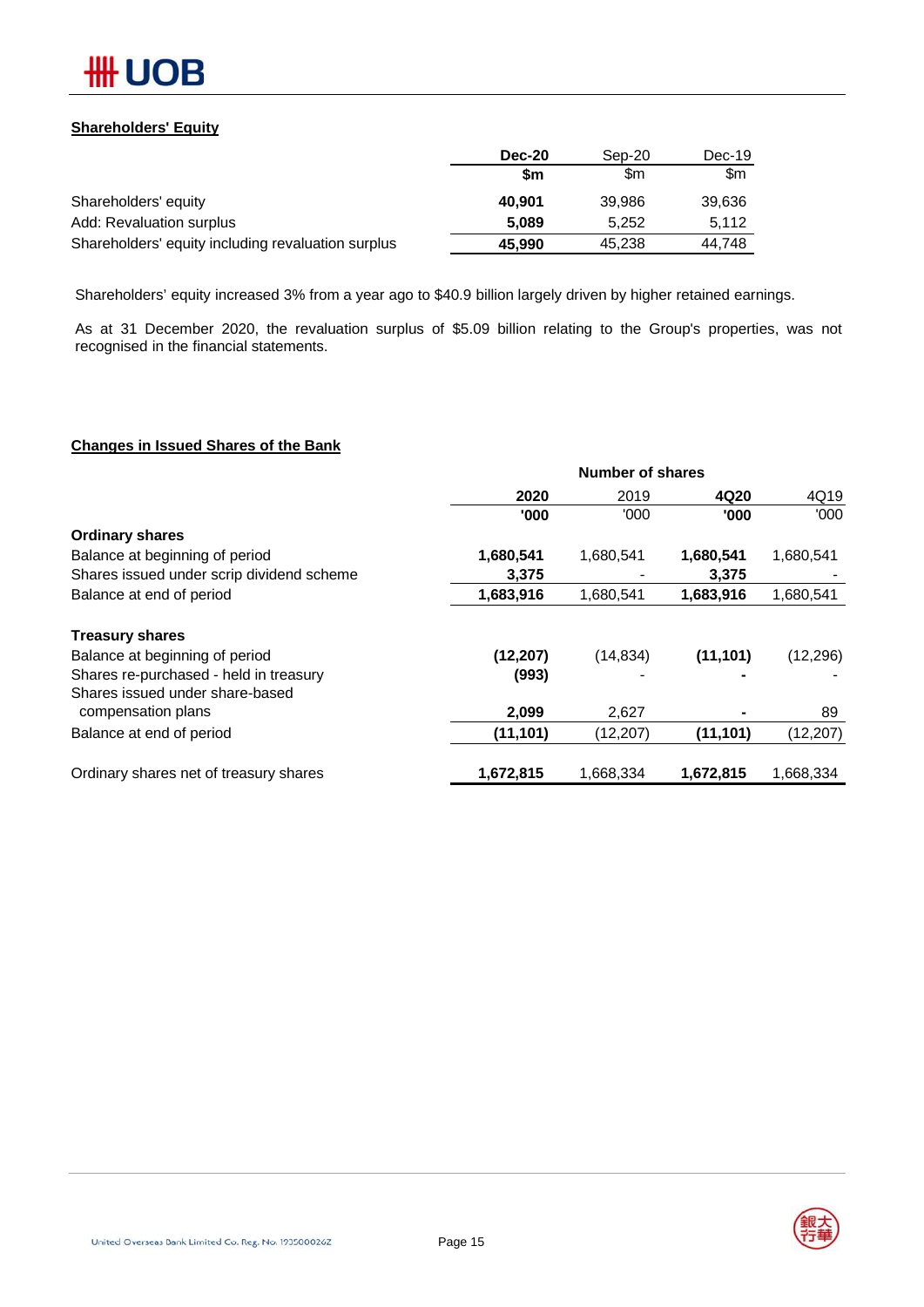| <b>Performance by Business Segment</b>           |           |            |           |               |              |
|--------------------------------------------------|-----------|------------|-----------|---------------|--------------|
| Selected income statement items                  | <b>GR</b> | <b>GWB</b> | <b>GM</b> | <b>Others</b> | <b>Total</b> |
|                                                  | \$m       | \$m        | \$m       | \$m           | \$m          |
| 2020                                             |           |            |           |               |              |
| Net interest income                              | 2,772     | 3,026      | 422       | (185)         | 6,035        |
| Non-interest income                              | 1,331     | 1,030      | 347       | 433           | 3,141        |
| Operating income                                 | 4,103     | 4,056      | 769       | 248           | 9,176        |
| Operating expenses                               | (2,039)   | (955)      | (270)     | (920)         | (4, 184)     |
| Allowance for credit and other losses            | (510)     | (771)      | (10)      | (263)         | (1, 554)     |
| Share of profit of associates and joint ventures |           | 8          |           | 90            | 98           |
| Profit before tax                                | 1,554     | 2,338      | 489       | (845)         | 3,536        |
| Tax                                              |           |            |           |               | (606)        |
| Profit for the financial period                  |           |            |           |               | 2,930        |
| <b>Other information:</b>                        |           |            |           |               |              |
| Capital expenditure                              | 47        | 42         | 9         | 465           | 563          |
| Depreciation of assets                           | 65        | 29         | $12 \,$   | 348           | 454          |
| 2019                                             |           |            |           |               |              |
| Net interest income                              | 2,973     | 2,977      | 95        | 518           | 6,563        |
| Non-interest income                              | 1,325     | 1,121      | 500       | 521           | 3,467        |
| Operating income                                 | 4,298     | 4,098      | 595       | 1,039         | 10,030       |
| Operating expenses                               | (2,097)   | (1,032)    | (277)     | (1,066)       | (4, 472)     |
| Allowance for credit and other losses            | (192)     | (285)      | (4)       | 46            | (435)        |
| Share of profit of associates and joint ventures |           | 5          |           | 46            | 51           |
| Profit before tax                                | 2,009     | 2,786      | 314       | 65            | 5,174        |
| Tax                                              |           |            |           |               | (812)        |
| Profit for the financial period                  |           |            |           |               | 4,362        |
| <b>Other information:</b>                        |           |            |           |               |              |
| Capital expenditure                              | 55        | 49         | 22        | 447           | 573          |
| Depreciation of assets                           | 58        | 24         | 10        | 307           | 399          |

Note:

1 Comparative segment information for prior periods have been adjusted for changes in organisational structure and management reporting methodology.

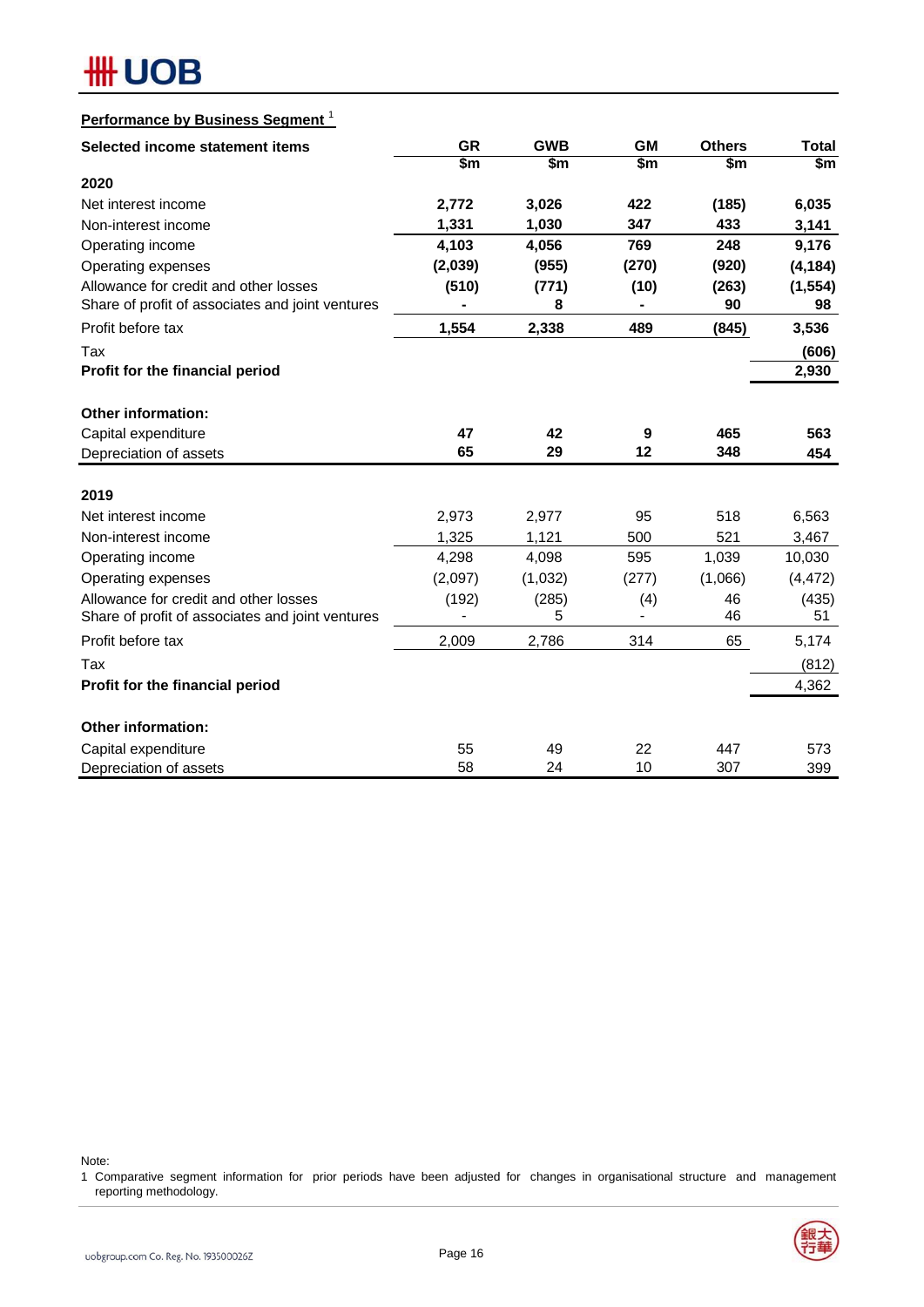| Performance by Business Segment <sup>1</sup> (cont'd)                                     |                                       |                |           |               |                   |
|-------------------------------------------------------------------------------------------|---------------------------------------|----------------|-----------|---------------|-------------------|
| Selected income statement items                                                           | <b>GR</b>                             | <b>GWB</b>     | <b>GM</b> | <b>Others</b> | Total             |
|                                                                                           | \$m                                   | \$m            | \$m       | \$m           | \$m               |
|                                                                                           |                                       |                |           |               |                   |
| 4Q20<br>Net interest income                                                               | 671                                   | 749            | 120       |               | 1,512             |
| Non-interest income                                                                       | 365                                   | 251            | 28        | (28)<br>93    | 737               |
| Operating income                                                                          | 1,036                                 | 1,000          | 148       | 65            | 2,249             |
| Operating expenses                                                                        | (537)                                 | (269)          | (77)      | (166)         | (1,049)           |
| Allowance for credit and other losses                                                     | (200)                                 | (155)          | (8)       | (33)          | (396)             |
| Share of profit of associates and joint ventures                                          |                                       | 3              |           | 31            | 34                |
| Profit before tax                                                                         | 299                                   | 579            | 63        | (103)         | 838               |
| Tax                                                                                       |                                       |                |           |               | (144)             |
| Profit for the financial period                                                           |                                       |                |           |               | 694               |
|                                                                                           |                                       |                |           |               |                   |
| <b>Other information:</b>                                                                 |                                       |                |           |               |                   |
| Capital expenditure                                                                       | $\boldsymbol{9}$                      | 11             | 3         | 150           | 173               |
| Depreciation of assets                                                                    | 17                                    | 8              | 3         | 91            | 119               |
|                                                                                           |                                       |                |           |               |                   |
| 3Q20                                                                                      |                                       |                |           |               |                   |
| Net interest income                                                                       | 666                                   | 757            | 130       | (79)          | 1,474             |
| Non-interest income                                                                       | 347                                   | 251            | 74        | 114           | 786               |
| Operating income                                                                          | 1,013                                 | 1,008          | 204       | 36            | 2,261             |
| Operating expenses                                                                        | (484)                                 | (198)          | (61)      | (266)         | (1,009)           |
| Allowance for credit and other losses<br>Share of profit of associates and joint ventures | (179)<br>$\qquad \qquad \blacksquare$ | (353)<br>0     | (4)       | 59<br>24      | (477)<br>24       |
| Profit before tax                                                                         | 350                                   | 457            | 139       | (146)         | 800               |
| Tax                                                                                       |                                       |                |           |               | (127)             |
| Profit for the financial period                                                           |                                       |                |           |               | 672               |
|                                                                                           |                                       |                |           |               |                   |
| <b>Other information:</b>                                                                 |                                       |                |           |               |                   |
| Capital expenditure                                                                       | 9                                     | 11             | 2         | 106           | 128               |
| Depreciation of assets                                                                    | 16                                    | $\overline{7}$ | 3         | 86            | 112               |
|                                                                                           |                                       |                |           |               |                   |
| 4Q19                                                                                      |                                       |                |           |               |                   |
| Net interest income                                                                       | 754                                   | 747            | 42        | 92            | 1,635             |
| Non-interest income                                                                       | 357                                   | 248            | 97<br>139 | 94<br>187     | 796               |
| Operating income<br>Operating expenses                                                    | 1,111<br>(550)                        | 995            |           | (216)         | 2,432<br>(1, 116) |
| Allowance for credit and other losses                                                     |                                       | (275)          | (75)      | 59            |                   |
| Share of profit of associates and joint ventures                                          | (56)                                  | (143)<br>4     | (6)       | 16            | (146)<br>20       |
| Profit before tax                                                                         | 505                                   | 581            | 58        | 46            | 1,190             |
|                                                                                           |                                       |                |           |               |                   |
| Tax                                                                                       |                                       |                |           |               | (178)             |
| Profit for the financial period                                                           |                                       |                |           |               | 1,012             |
| <b>Other information:</b>                                                                 |                                       |                |           |               |                   |
| Capital expenditure                                                                       | 15                                    | 11             | 3         | 136           | 165               |
| Depreciation of assets                                                                    | 18                                    | 6              | 3         | 82            | 109               |

Note:

1 Comparative segment information for prior periods have been adjusted for changes in organisational structure and management reporting methodology.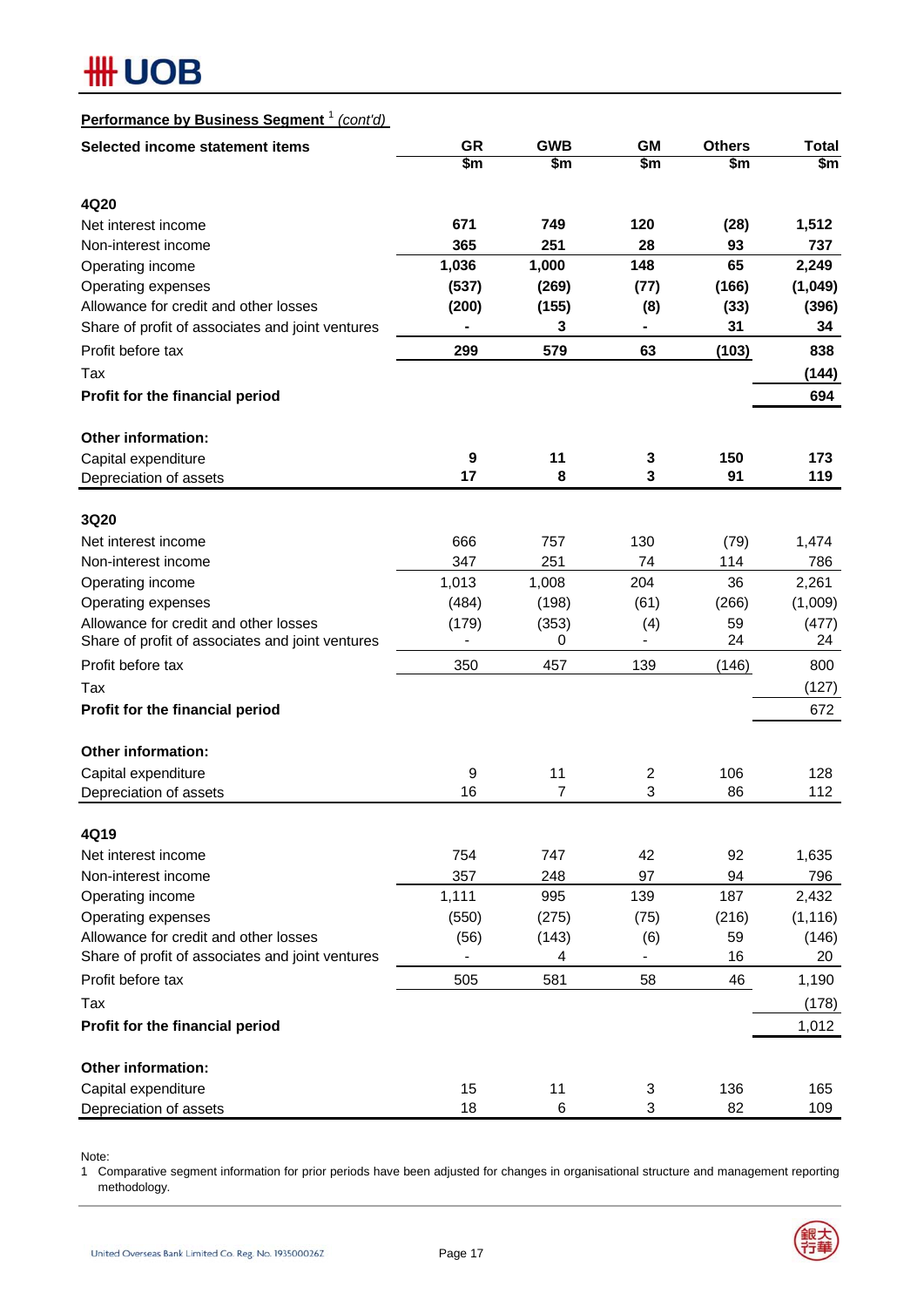# **#H UOB**

## **Performance by Business Segment** <sup>1</sup> *(cont'd)*

| Selected balance sheet items                | <b>GR</b>                | <b>GWB</b> | <b>GM</b>              | <b>Others</b>            | <b>Total</b>           |
|---------------------------------------------|--------------------------|------------|------------------------|--------------------------|------------------------|
|                                             | $\overline{\mathsf{sm}}$ | \$m        | $\overline{\text{sm}}$ | $\overline{\mathsf{sm}}$ | $\overline{\text{sm}}$ |
| At 31 December 2020                         |                          |            |                        |                          |                        |
| <b>Segment assets</b>                       | 107,654                  | 195,056    | 85,093                 | 38,658                   | 426,461                |
| Intangible assets                           | 1,316                    | 2,086      | 659                    | 82                       | 4,143                  |
| Investment in associates and joint ventures | 2                        | 171        |                        | 1,037                    | 1,210                  |
| Total assets                                | 108,972                  | 197,313    | 85,752                 | 39,777                   | 431,814                |
| <b>Segment liabilities</b>                  | 169,042                  | 163,278    | 46,755                 | 11,608                   | 390,683                |
| <b>Other information:</b>                   |                          |            |                        |                          |                        |
| Gross customer loans                        | 108,020                  | 172,281    | 1,052                  | 34                       | 281,387                |
| Non-performing assets                       | 1,297                    | 3,254      | 11                     | 46                       | 4,608                  |
| At 30 September 2020                        |                          |            |                        |                          |                        |
| <b>Segment assets</b>                       | 107,453                  | 192,315    | 76,487                 | 40,488                   | 416,743                |
| Intangible assets                           | 1,314                    | 2,084      | 659                    | 83                       | 4,140                  |
| Investment in associates and joint ventures | 0                        | 174        | $\blacksquare$         | 1,022                    | 1,196                  |
| <b>Total assets</b>                         | 108,767                  | 194,573    | 77,146                 | 41,593                   | 422,079                |
| <b>Segment liabilities</b>                  | 166,648                  | 160,717    | 42,822                 | 11,684                   | 381,871                |
| Other information:                          |                          |            |                        |                          |                        |
| Gross customer loans                        | 107,546                  | 172,412    | 696                    | 28                       | 280,682                |
| Non-performing assets                       | 1,234                    | 3,056      | 11                     | 1                        | 4,301                  |
| At 31 December 2019                         |                          |            |                        |                          |                        |
| <b>Segment assets</b>                       | 109,044                  | 189,444    | 64,672                 | 35,919                   | 399,079                |
| Intangible assets                           | 1,317                    | 2,088      | 660                    | 83                       | 4,148                  |
| Investment in associates and joint ventures | 0                        | 182        | $\blacksquare$         | 1,000                    | 1,182                  |
| <b>Total assets</b>                         | 110,361                  | 191,714    | 65,332                 | 37,002                   | 404,409                |
| <b>Segment liabilities</b>                  | 154,253                  | 164,669    | 31,614                 | 14,009                   | 364,545                |
| <b>Other information:</b>                   |                          |            |                        |                          |                        |
| Gross customer loans                        | 109,017                  | 158,626    | 1,021                  | 12                       | 268,676                |
| Non-performing assets                       | 1,292                    | 2,980      | 9                      | 16                       | 4,297                  |

Note:

1 Comparative segment information for prior periods have been adjusted for changes in organisational structure and management reporting methodology.

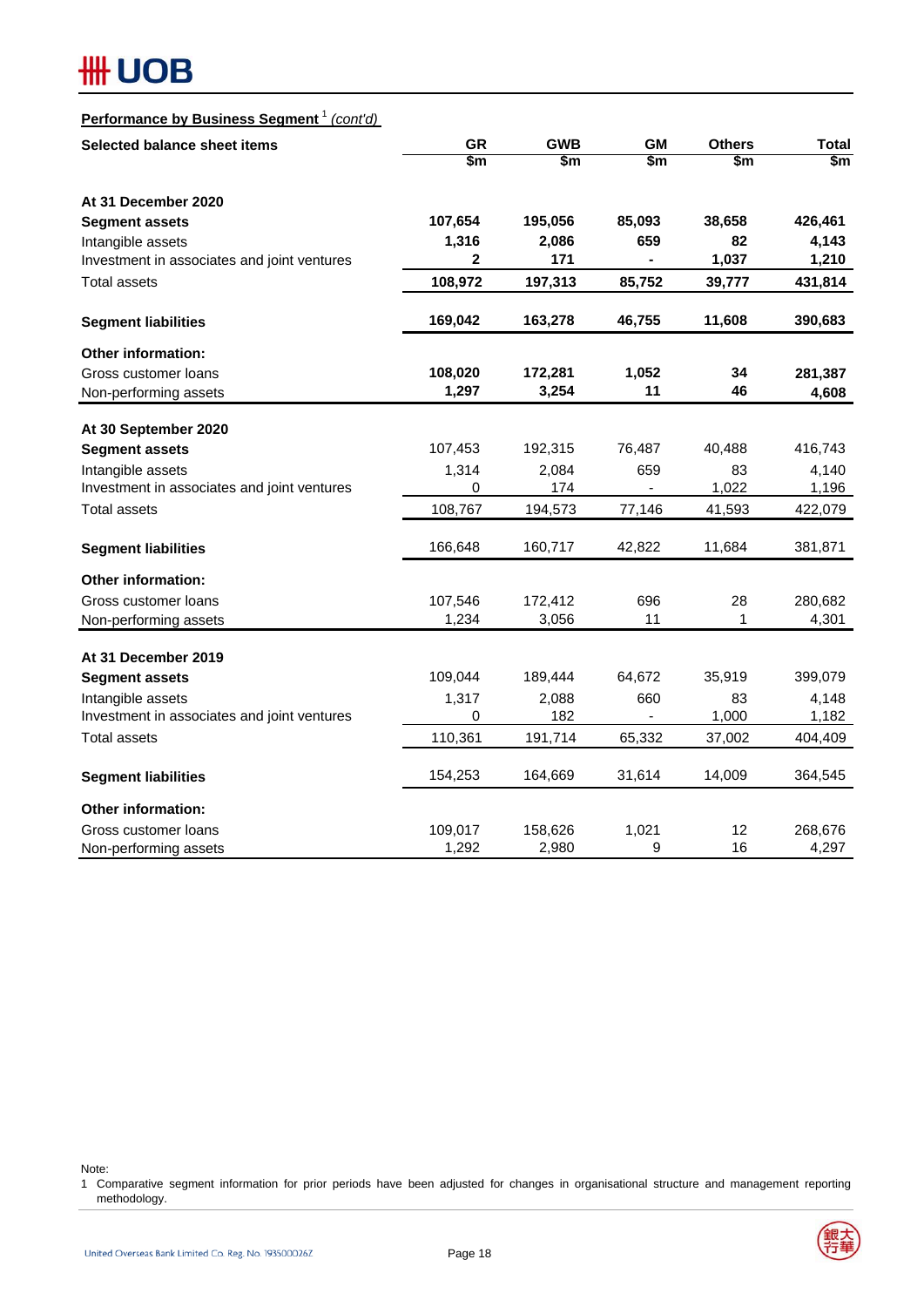

#### **Performance by Business Segment** *(cont'd)*

Business segment performance reporting is prepared based on the Group's internal organisation structure and the methodologies adopted in the management reporting framework. Business segments' results include all applicable revenue, expenses, internal fund transfer price and cost allocations associated with the activities of the business. Transactions between business segments are operated on an arm's length basis in a manner similar to third party transactions and they are eliminated on consolidation.

The Banking Group is organised into three major business segments - Group Retail, Group Wholesale Banking and Global Markets. Others include non-banking activities and corporate functions.

#### **Group Retail ("GR")**

GR segment covers personal and small enterprise customers.

Customers have access to a diverse range of products and services, including deposits, insurance, card, wealth management, investment, loan and trade financing products which are available across the Group's global branch network.

Operating profit decreased 6% to \$2.06 billion from a year ago. Net interest income declined 7% to \$2.77 billion as the strong growth in deposits were negated by margin compression following reduction in benchmark rates. Non-interest income grew marginally to \$1.33 billion driven by double-digit growth in wealth management, partially offset by decline in cards and transaction related service fees. Expenses were lower by 3% at \$2.04 billion as a result of tighter cost control over staff and discretionary spending, while allowances for credit and other losses were higher primarily from pre-emptive provision for non-impaired assets.

Profit before tax declined 41% to \$299 million against the same quarter last year from lower interest rates and allowance for credit and other losses. Compared to last quarter, total income rose 2% to \$1.04 billion as margins remained stable while non-interest income was supported by growth in cards and wealth management. Profit before tax was affected by seasonally higher expenses and allowances for credit and other losses.

#### **Group Wholesale Banking ("GWB")**

GWB encompasses corporate and institutional client segments which include medium and large enterprises, local corporations, multi-national corporations, financial institutions, government-linked entities, financial sponsors and property funds.

GWB provides customers with a broad range of products and services, including financing, trade services, cash management, capital markets solutions and advisory and treasury products.

Operating profit grew 1% to \$3.10 billion compared to the previous year. Net interest income increased 2% to \$3.03 billion against 2019, supported by strong loans growth which moderated the impact from margin compression. Non-interest income fell 8% to \$1.03 billion, mainly from investment banking, trade and loan-related fees amidst disruption to client activities from the global pandemic, partly moderated by 8% reduction in operating expenses from active cost management. Profit before tax declined 16% to \$2.34 billion, largely from general allowances and NPA recognition for a few major accounts.

Profit before tax was flat at \$579 million against 4Q19 with stable income despite challenging market conditions and decrease in expenses, while allowance for credit and other losses rose 8% to \$155 million. Compared to 3Q20, profit before tax grew 27% as higher allowances were set aside for non-impaired assets in the previous quarter. This was partially offset by higher staff and technology related expenses.

#### **Global Markets ("GM")**

GM provides a comprehensive suite of treasury products and services across multi-asset classes which includes foreign exchange, interest rate, credit, commodities, equities and structured investment products to help customers manage market risks and volatility. GM also engages in market making activities and management of funding and liquidity.

Income from products and services offered to customers of Group Retail and Group Wholesale Banking are reflected in the respective client segments.

Profit before tax rose 56% from a year ago to \$489 million. Total income grew 29% to \$769 million, benefitting from wider spreads following the sharp fall in interest rates, while expenses decreased 3% to \$270 million.

Compared to same quarter last year, profit before tax increased 9% to \$63 million as total income improved from funding and liquidity management. Against the previous quarter, profit before tax declined \$76 million due to lower gain from trading and sale of investment securities.

#### **Others**

Others includes corporate support functions, decisions not attributable to business segments mentioned above and other activities, which comprises property, insurance and investment management.

Net loss of \$845 million in 2020 was largely due to lower income from investments, central treasury activities and allowances for non-impaired assets.

Against 4Q19, net loss of \$103 million attributable to central treasury activities and allowance for non-impaired assets, partly moderated by lower expenses. Compared to the previous quarter, improvement in profit before tax was largely supported by lower expenses, offset by allowance for non-impaired assets.

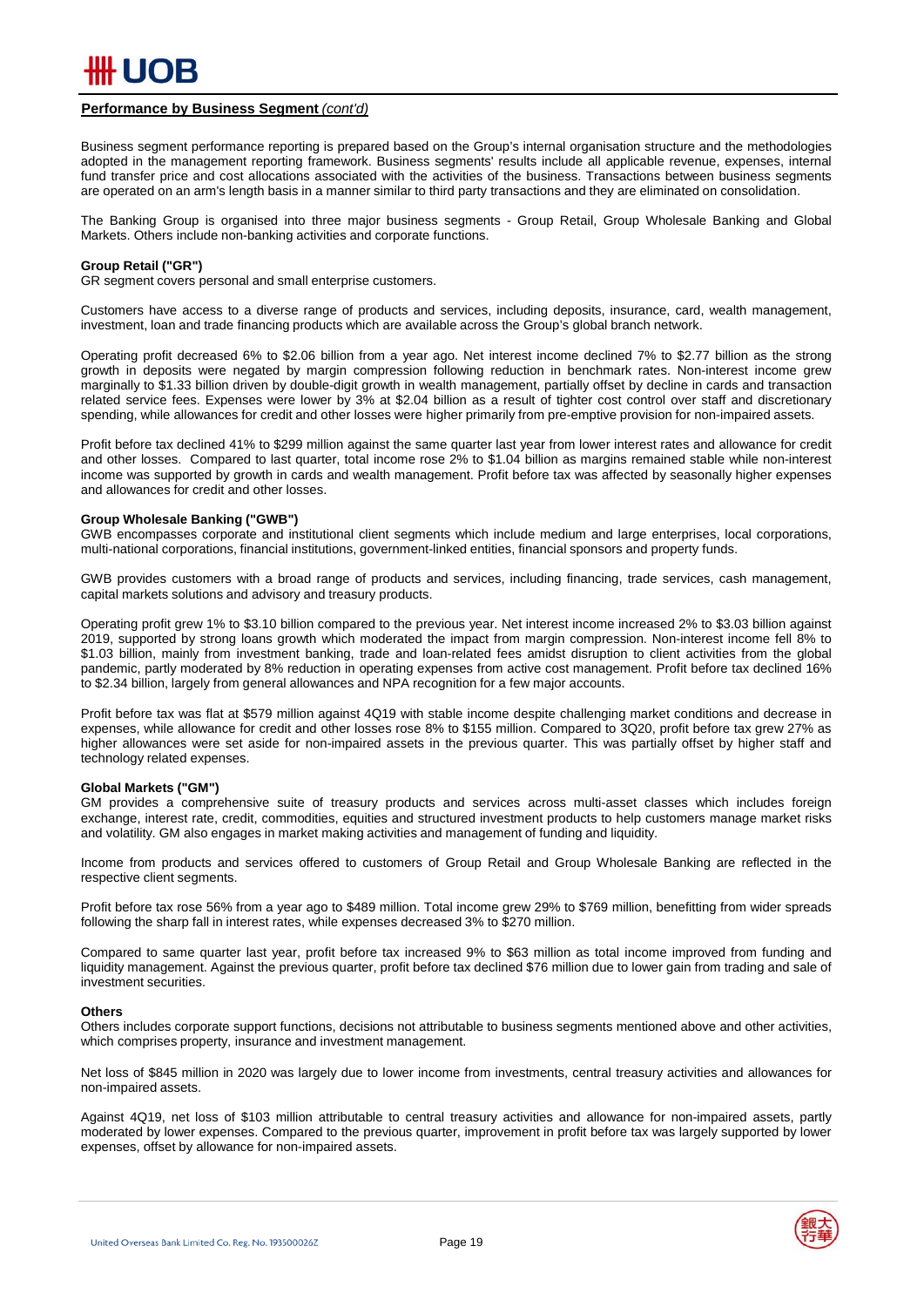## **Performance by Geographical Segment** <sup>1</sup>

|                                                     |           |                 |                 |           | Greater |               |              |
|-----------------------------------------------------|-----------|-----------------|-----------------|-----------|---------|---------------|--------------|
|                                                     | Singapore | <b>Malaysia</b> | <b>Thailand</b> | Indonesia | China   | <b>Others</b> | <b>Total</b> |
|                                                     | \$m       | \$m             | \$m             | \$m       | \$m     | \$m           | \$m          |
| 2020                                                |           |                 |                 |           |         |               |              |
| Net interest income                                 | 2,998     | 777             | 734             | 365       | 655     | 506           | 6,035        |
| Non-interest income                                 | 1,862     | 338             | 258             | 190       | 245     | 248           | 3,141        |
| Operating income                                    | 4,860     | 1,115           | 992             | 555       | 900     | 754           | 9,176        |
| Operating expenses                                  | (2, 267)  | (439)           | (600)           | (344)     | (386)   | (148)         | (4, 184)     |
| Allowance for credit and other losses               | (692)     | (244)           | (282)           | (150)     | (136)   | (50)          | (1, 554)     |
| Share of profit of associates and joint<br>ventures | 94        | 0               |                 |           | (2)     | 6             | 98           |
| Profit before tax                                   | 1,995     | 432             | 110             | 61        | 376     | 562           | 3,536        |
| Total assets before intangible assets               | 248,541   | 44,121          | 27,638          | 10,707    | 59,730  | 36,934        | 427,671      |
| Intangible assets                                   | 3,182     |                 | 728             | 233       |         |               | 4,143        |
| <b>Total assets</b>                                 | 251,723   | 44,121          | 28,366          | 10,940    | 59,730  | 36,934        | 431,814      |
| 2019                                                |           |                 |                 |           |         |               |              |
| Net interest income                                 | 3,752     | 738             | 762             | 327       | 455     | 529           | 6,563        |
| Non-interest income                                 | 2,004     | 346             | 295             | 158       | 482     | 182           | 3,467        |
| Operating income                                    | 5,756     | 1,084           | 1,057           | 485       | 937     | 711           | 10,030       |
| Operating expenses                                  | (2,480)   | (435)           | (651)           | (348)     | (401)   | (157)         | (4, 472)     |
| Allowance for credit and other losses               | (167)     | (80)            | (135)           | (53)      | (9)     | 9             | (435)        |
| Share of profit of associates and joint<br>ventures | 52        | 0               |                 |           | (0)     | (1)           | 51           |
| Profit before tax                                   | 3,161     | 569             | 271             | 84        | 527     | 562           | 5,174        |
| Total assets before intangible assets               | 235,477   | 41,352          | 25,462          | 9,840     | 54,907  | 33,223        | 400,261      |
| Intangible assets                                   | 3,182     |                 | 729             | 237       |         |               | 4,148        |
| <b>Total assets</b>                                 | 238,659   | 41,352          | 26,191          | 10,077    | 54,907  | 33,223        | 404,409      |

Note:

1 Based on the location where the transactions and assets are booked. The information is stated after elimination of inter-segment transactions.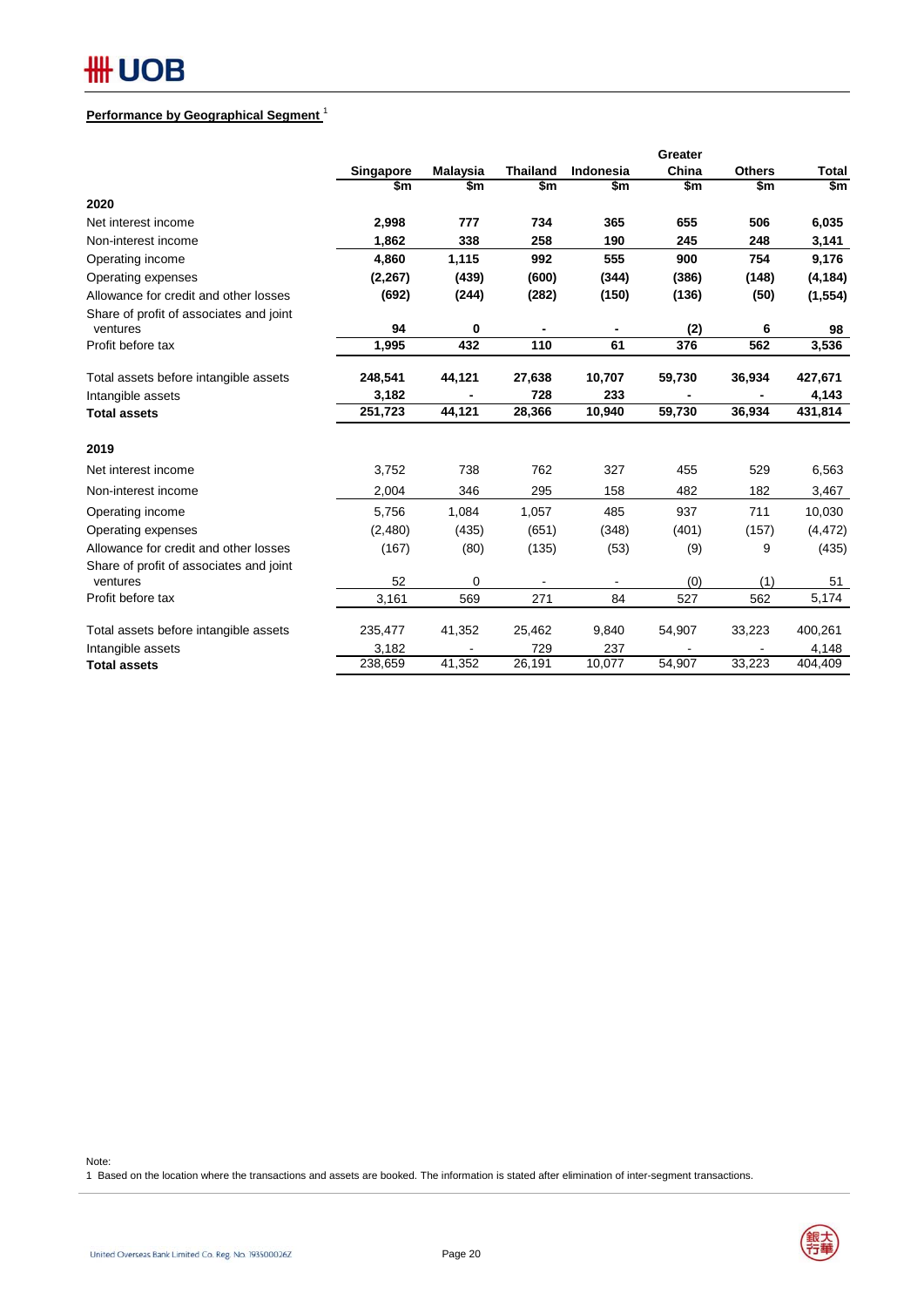## **Performance by Geographical Segment** <sup>1</sup> *(cont'd)*

|                                                                                              |             |                 |                 |                  | Greater   |               |              |
|----------------------------------------------------------------------------------------------|-------------|-----------------|-----------------|------------------|-----------|---------------|--------------|
|                                                                                              | Singapore   | <b>Malaysia</b> | <b>Thailand</b> | <b>Indonesia</b> | China     | <b>Others</b> | <b>Total</b> |
|                                                                                              | \$m         | \$m             | \$m             | \$m              | \$m       | \$m           | \$m          |
| 4Q20                                                                                         |             |                 |                 |                  |           |               |              |
| Net interest income                                                                          | 735         | 204             | 181             | 95               | 166       | 131           | 1,512        |
| Non-interest income                                                                          | 445         | 83              | 69              | 47               | 39        | 54            | 737          |
| Operating income                                                                             | 1,180       | 287             | 250             | 142              | 205       | 185           | 2,249        |
| Operating expenses                                                                           | (530)       | (123)           | (156)           | (92)             | (105)     | (43)          | (1,049)      |
| Allowance for credit and other losses<br>Share of profit of associates and joint<br>ventures | (211)<br>29 | (49)<br>(0)     | (68)            | (29)             | (32)<br>0 | (7)<br>5      | (396)<br>34  |
| Profit before tax                                                                            | 468         | 115             | 26              | 21               | 68        | 140           | 838          |
|                                                                                              |             |                 |                 |                  |           |               |              |
| Total assets before intangible assets                                                        | 248,541     | 44,121          | 27,638          | 10,707           | 59,730    | 36,934        | 427,671      |
| Intangible assets                                                                            | 3,182       |                 | 728             | 233              |           |               | 4,143        |
| <b>Total assets</b>                                                                          | 251,723     | 44,121          | 28,366          | 10,940           | 59,730    | 36,934        | 431,814      |
| 3Q20                                                                                         |             |                 |                 |                  |           |               |              |
| Net interest income                                                                          | 714         | 185             | 185             | 95               | 166       | 129           | 1,474        |
| Non-interest income                                                                          | 475         | 77              | 63              | 47               | 71        | 53            | 786          |
| Operating income                                                                             | 1,189       | 262             | 248             | 142              | 237       | 183           | 2,261        |
| Operating expenses                                                                           | (564)       | (101)           | (139)           | (84)             | (88)      | (33)          | (1,009)      |
| Allowance for credit and other losses                                                        | (110)       | (142)           | (83)            | (42)             | (65)      | (35)          | (477)        |
| Share of profit of associates and joint                                                      |             |                 |                 |                  |           |               |              |
| ventures                                                                                     | 25          | 0               |                 | $\blacksquare$   | (1)       |               | 24           |
| Profit before tax                                                                            | 540         | 19              | 26              | 16               | 83        | 116           | 800          |
| Total assets before intangible assets                                                        | 243,702     | 43,831          | 26,462          | 10,389           | 58,199    | 35,356        | 417,939      |
| Intangible assets                                                                            | 3,182       |                 | 727             | 231              |           |               | 4,140        |
| <b>Total assets</b>                                                                          | 246,884     | 43,831          | 27,189          | 10,620           | 58,199    | 35,356        | 422,079      |
| 4Q19                                                                                         |             |                 |                 |                  |           |               |              |
| Net interest income                                                                          | 896         | 194             | 193             | 85               | 137       | 130           | 1,635        |
| Non-interest income                                                                          | 454         | 97              | 76              | 37               | 84        | 48            | 796          |
| Operating income                                                                             | 1,350       | 291             | 269             | 122              | 221       | 179           | 2,432        |
| Operating expenses                                                                           | (594)       | (122)           | (159)           | (92)             | (105)     | (44)          | (1, 116)     |
| Allowance for credit and other losses                                                        | (61)        | (32)            | (42)            | (5)              | (7)       | 1             | (146)        |
| Share of profit of associates and joint<br>ventures                                          | 17          | 0               |                 |                  | (0)       |               |              |
| Profit before tax                                                                            | 712         | 137             | 68              | 25               | 109       | 3<br>139      | 20<br>1,190  |
|                                                                                              |             |                 |                 |                  |           |               |              |
| Total assets before intangible assets                                                        | 235,477     | 41,352          | 25,462          | 9,840            | 54,907    | 33,223        | 400,261      |
| Intangible assets                                                                            | 3,182       |                 | 729             | 237              |           |               | 4,148        |
| <b>Total assets</b>                                                                          | 238,659     | 41,352          | 26,191          | 10,077           | 54,907    | 33,223        | 404,409      |

Note:

1 Based on the location where the transactions and assets are booked. The information is stated after elimination of inter-segment transactions.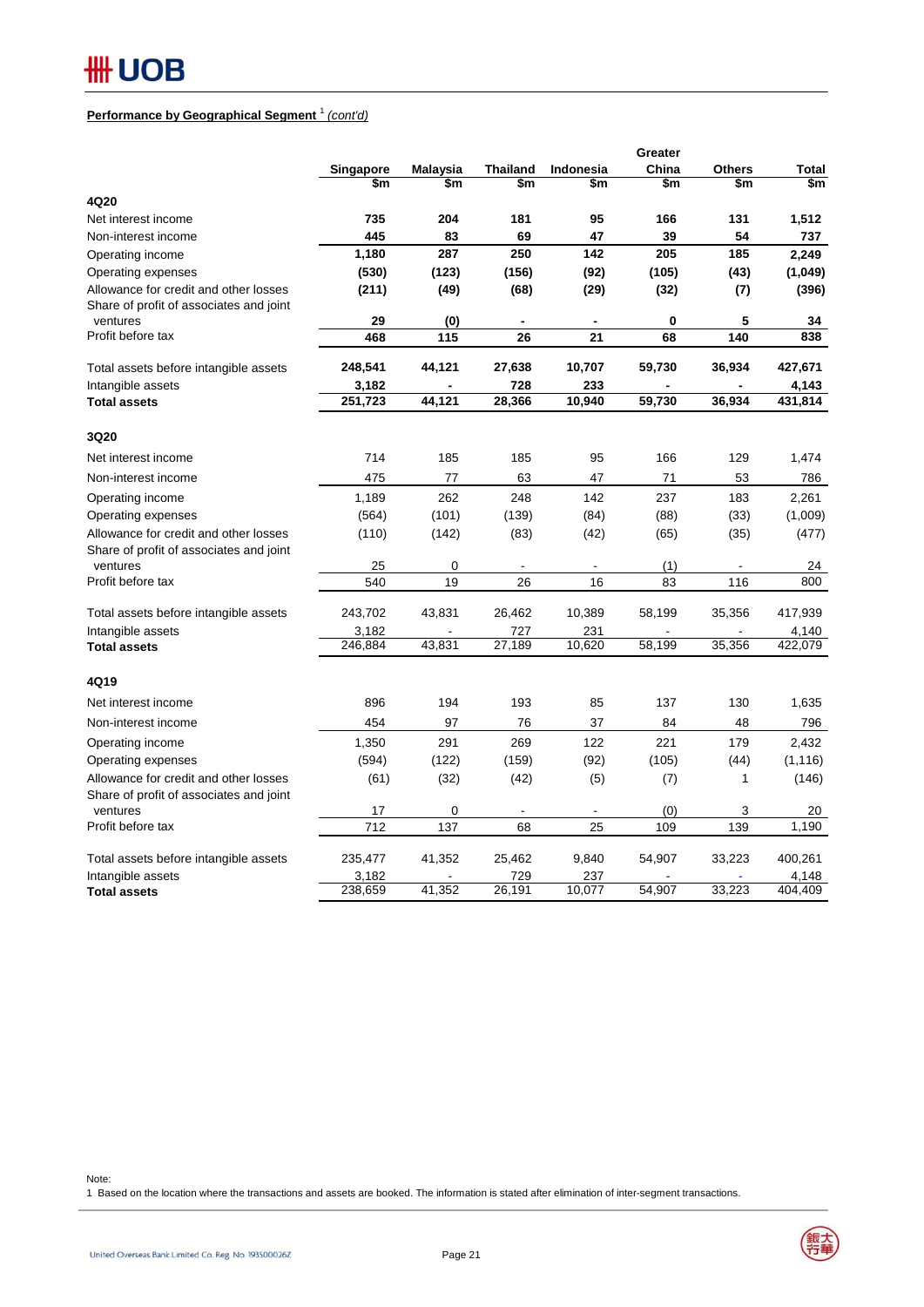

### **Performance by Geographical Segment** *(cont'd)*

Geographical segment performance reporting is prepared based on the location where the transactions or assets are booked. The information is stated after elimination of inter-segment transactions.

#### **Singapore**

Compared to a year ago, profit before tax fell 37% to \$1.99 billion in 2020 as net interest income was affected by margin compression from lower benchmark interest rates, coupled with pre-emptive build-up of credit allowance to strengthen provision coverage. Expenses were 9% lower at \$2.27 billion from staff costs, revenue-related costs and tighter control over discretionary spend.

Profit before tax declined 13% quarter-on-quarter to \$468 million largely due to higher allowance for non-impaired assets, partly moderated by reduction in expenses. Income was relatively flat at \$1.18 billion as 3% improvement in net interest income was offset by lower trading and investment income. Profit before tax was 34% lower compared to the same quarter last year primarily from lower margins and higher allowance for non-impaired assets.

#### **Malaysia**

Profit before tax declined 24% year-on-year to \$432 million due to pre-emptive credit provisioning in view of the uncertainties from the COVID-19 pandemic. Total income increased 3% to \$1.11 billion supported by higher net interest income on government securities and treasury income, partly negated by decline in loan-related and card fees.

Compared to the previous quarter, profit before tax was \$96 million higher at \$115 million mainly from lower allowance for non-impaired assets. Profit before tax declined by 16% from same quarter last year, mainly attributable to lower fee and commission income and increased allowance for impaired assets.

#### **Thailand**

Profit before tax fell by 59% year-on-year to \$110 million largely due to higher credit allowance set aside for non-impaired assets. Income declined 6% to \$992 million due to margin compression and lower fee income amid disruption to client activities from the global pandemic, partly moderated by loan growth.

Profit before tax was flat at \$26 million quarter-on-quarter as the decrease in credit costs were offset by higher staff and revenue-related costs. Compared to the same quarter last year, profit before tax declined by 62% mainly due to increased allowance for credit and other losses.

#### **Indonesia**

Operating profit improved 54% against the previous year to \$211 million in 2020, while profit before tax decreased from credit allowance set aside for non-impaired assets amid global pandemic uncertainties. Income grew 14% to \$555 million driven by strong franchise growth. Net interest income rose 11% to \$365 million led by improved net interest margin while non-interest income registered 21% growth to \$190 million on the back of higher trading income and wealth management fee.

Against the previous quarter, profit before tax improved 42% to \$21 million mainly due to lower allowance for credit and other losses, partly offset by staff costs. Compared to the same quarter last year, profit before tax decreased by 15% to \$21 million mainly attributable to higher allowance for credit and other losses. This was partly offset by stronger net interest income and improvement in trading performance.

#### **Greater China**

Profit before tax declined by 29% to \$376 million in 2020, mainly attributable to higher credit costs while the previous year included payment recoveries from several major clients. Total income decreased by 4% to \$900 million as the increase in net interest income from margin improvement was negated by lower non-interest income.

Compared to the last quarter, profit before tax fell 18% to \$68 million largely due to lower trading income as well as increased staff and technology spend. Against the same quarter last year, profit before tax decreased by 38% to \$68 million due to lower treasury income and higher allowance for credit and other losses. This was partly mitigated by stronger net interest income.

#### **Others**

Profit before tax for 2020 was stable at \$562 million, as the gain from investment securities and increase in loan-related fee income were negated by credit costs and impact of margin compression. Compared to the previous quarter, profit before tax registered strong growth of 21% to \$140 million on the back of lower allowance for non-impaired assets, partly offset by higher staff costs.

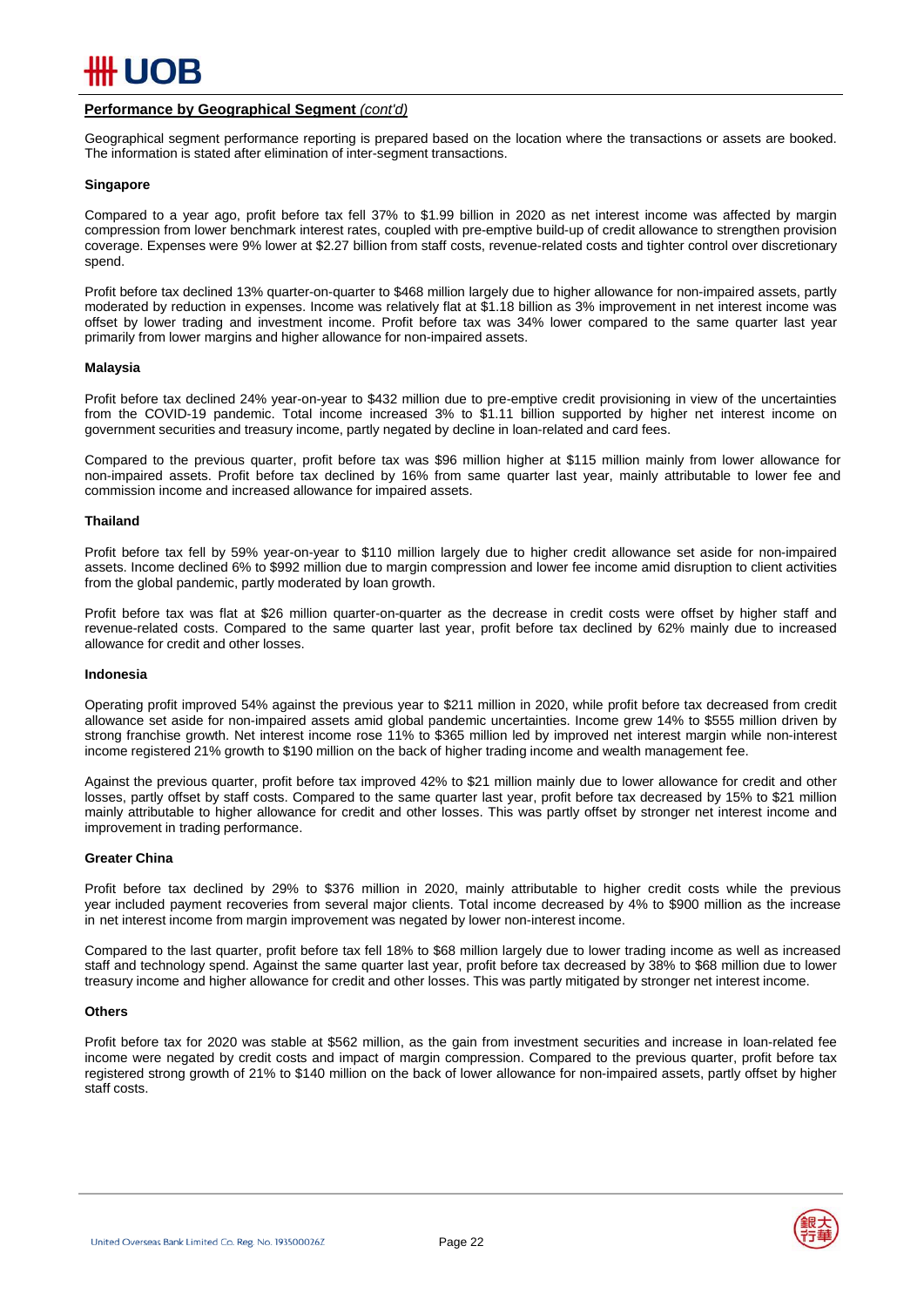## **Capital Adequacy and Leverage Ratios** 1,2,3

|                                              | <b>Dec-20</b> | Sep-20  | Dec-19   |
|----------------------------------------------|---------------|---------|----------|
|                                              | \$m           | \$m\$   | \$m\$    |
| Share capital                                | 5,043         | 4,977   | 4,949    |
| Disclosed reserves/others                    | 32,914        | 32,076  | 32,012   |
| Regulatory adjustments                       | (4, 726)      | (4,745) | (4, 595) |
| <b>Common Equity Tier 1 Capital ("CET1")</b> | 33,231        | 32,308  | 32,366   |
| Perpetual capital securities/others          | 2,379         | 2,379   | 2,379    |
| <b>Additional Tier 1 Capital ("AT1")</b>     | 2,379         | 2,379   | 2,379    |
| <b>Tier 1 Capital</b>                        | 35,610        | 34,688  | 34,745   |
| Subordinated notes                           | 4,287         | 4,427   | 3,969    |
| Provisions/others                            | 1,493         | 1,433   | 638      |
| <b>Tier 2 Capital</b>                        | 5,780         | 5,860   | 4,607    |
| <b>Eligible Total Capital</b>                | 41,390        | 40,548  | 39,352   |
| <b>Risk-Weighted Assets ("RWA")</b>          | 225,441       | 230,595 | 226,318  |
| <b>Capital Adequacy Ratios ("CAR")</b>       |               |         |          |
| CET <sub>1</sub>                             | 14.7%         | 14.0%   | 14.3%    |
| Tier 1                                       | 15.8%         | 15.0%   | 15.4%    |
| Total                                        | 18.4%         | 17.6%   | 17.4%    |
| <b>Leverage Exposure</b>                     | 478,233       | 469,563 | 452,859  |
| Leverage Ratio                               | 7.4%          | 7.4%    | 7.7%     |

The Group's CET1, Tier 1 and Total CAR as at 31 December 2020 were well above the regulatory minimum requirements.

Year on year, total capital increased from retained earnings, higher subordinated notes and higher eligible provisions.

Total capital was higher quarter-on-quarter mainly from retained earnings. The lower RWA was driven by lower credit RWA arising from improved asset mix and model enhancements.

As at 31 December 2020, the Group's leverage ratio was 7.4%, comfortably above the regulatory minimum requirement of 3%.

Notes:

1 Singapore-incorporated banks are required to maintain minimum CAR as follows: CET1 at 6.5%, Tier 1 at 8% and Total at 10%. In addition, the Group is required to maintain CET1 capital to meet the capital conservation buffer of 2.5% and the countercyclical capital buffer (CCyB) of up to 2.5%. The Group's CCyB is computed as the weighted average of effective CCyB in jurisdictions to which the Group has private sector exposures.

<sup>3</sup> Disclosures required under MAS Notice 637 are published on our website: www.UOBgroup.com/investor-relations/financial/index.html.



<sup>2</sup> Leverage ratio is calculated based on MAS Notice 637 which requires a minimum ratio of 3%.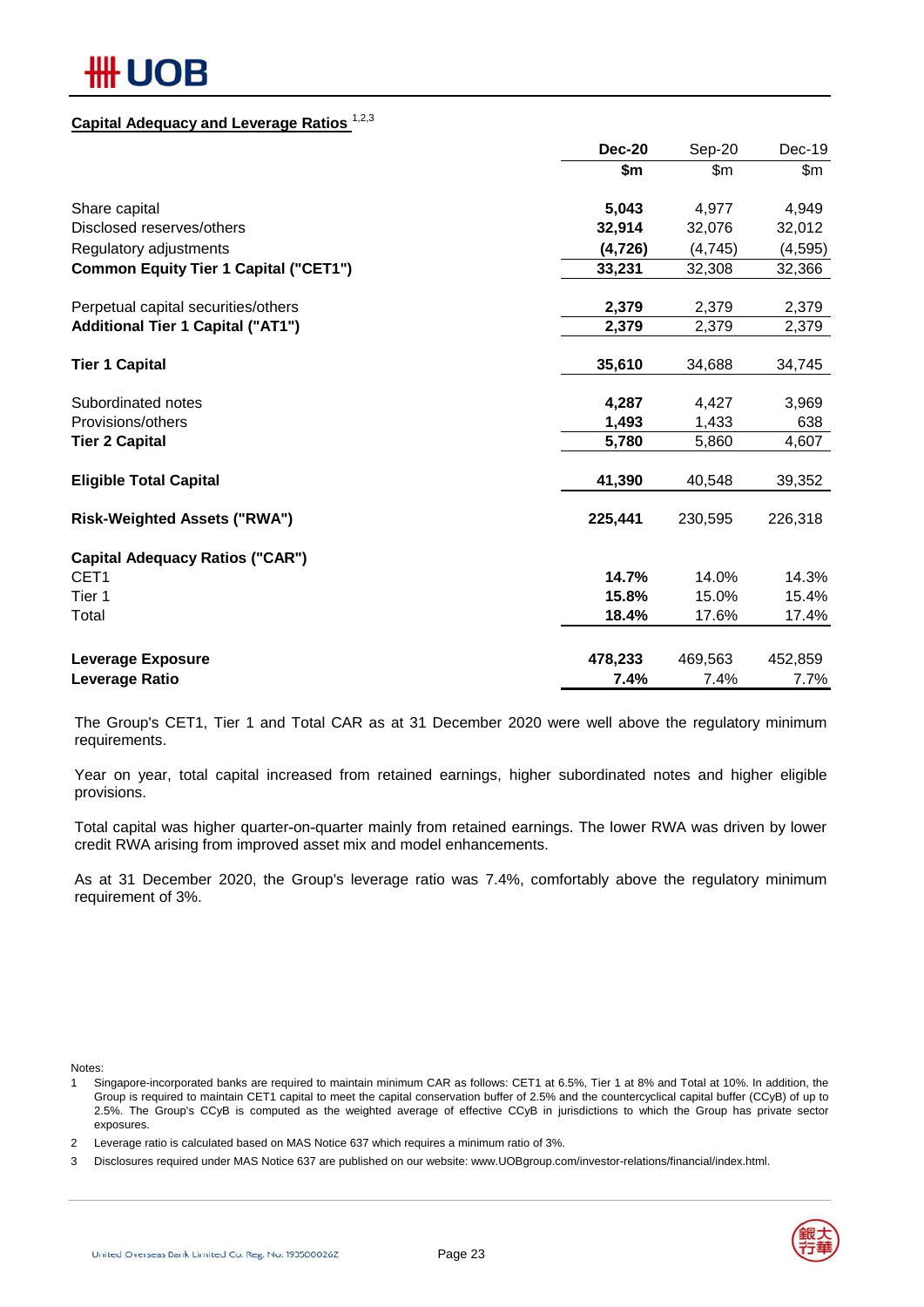## **Consolidated Income Statement (Audited)**

|                                                  | 2020  | 2019   | $+$ /(-) |
|--------------------------------------------------|-------|--------|----------|
|                                                  | \$m   | \$m    | $\%$     |
| Interest income                                  | 9,623 | 12,557 | (23)     |
| Less: Interest expense                           | 3,588 | 5,994  | (40)     |
| Net interest income                              | 6,035 | 6,563  | (8)      |
| Net fee and commission income                    | 1,997 | 2,032  | (2)      |
| Dividend income                                  | 50    | 51     | (0)      |
| Rental income                                    | 106   | 110    | (4)      |
| Net trading income                               | 594   | 874    | (32)     |
| Net gain from investment securities              | 286   | 242    | 18       |
| Other income                                     | 108   | 158    | (32)     |
| <b>Non-interest income</b>                       | 3,141 | 3,467  | (9)      |
| <b>Total operating income</b>                    | 9,176 | 10,030 | (9)      |
| Less: Staff costs                                | 2,501 | 2,716  | (8)      |
| Other operating expenses                         | 1,683 | 1,756  | (4)      |
| <b>Total operating expenses</b>                  | 4,184 | 4,472  | (6)      |
| Operating profit before allowance                | 4,992 | 5,558  | (10)     |
| Less: Allowance for credit and other losses      | 1,554 | 435    | >100     |
| <b>Operating profit after allowance</b>          | 3,438 | 5,123  | (33)     |
| Share of profit of associates and joint ventures | 98    | 51     | 91       |
| Profit before tax                                | 3,536 | 5,174  | (32)     |
| Less: Tax                                        | 606   | 812    | (25)     |
| Profit for the financial year                    | 2,930 | 4,362  | (33)     |
| Attributable to:                                 |       |        |          |
| <b>Equity holders of the Bank</b>                | 2,915 | 4,343  | (33)     |
| Non-controlling interests                        | 15    | 19     | (23)     |
|                                                  | 2,930 | 4,362  | (33)     |

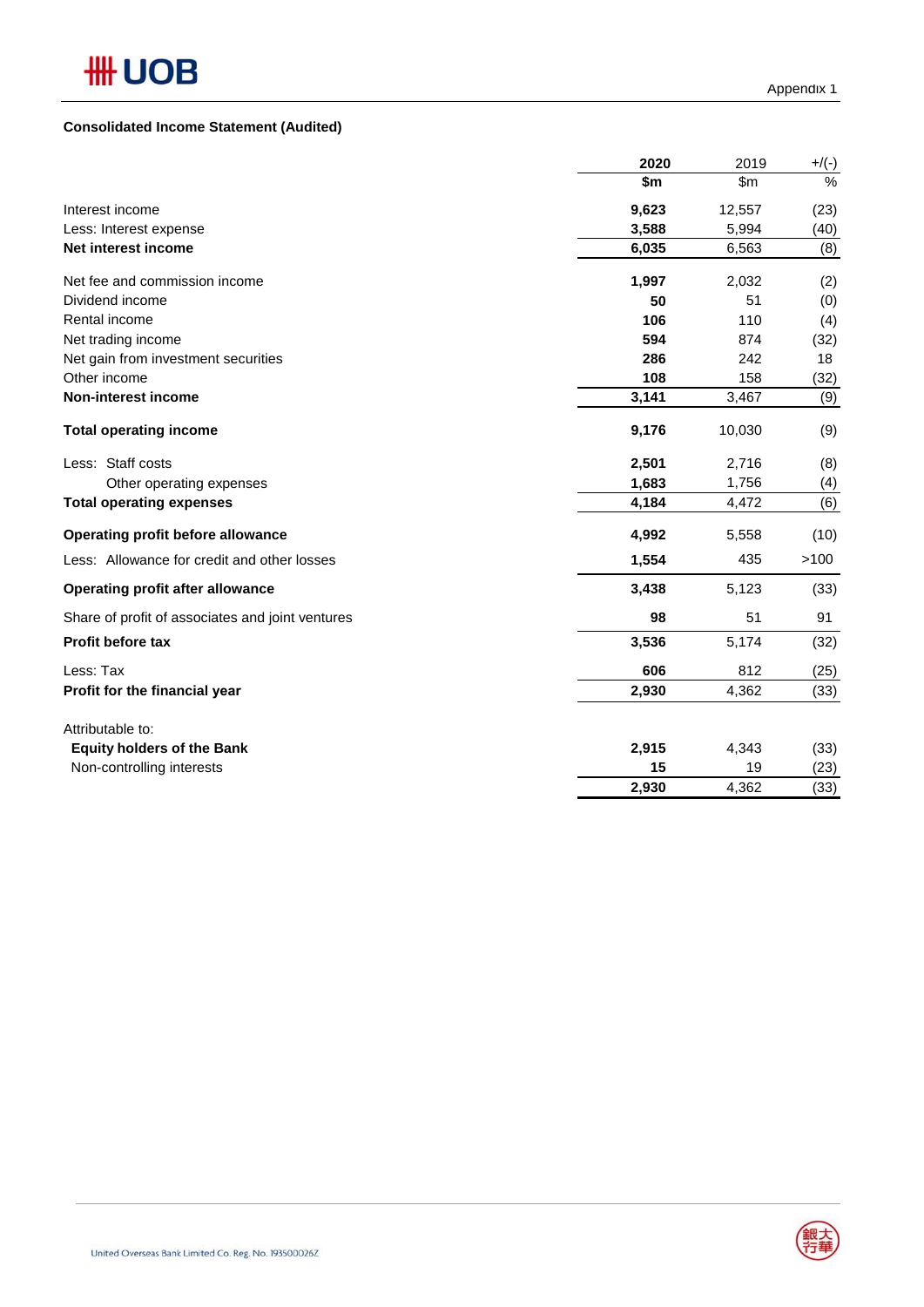## **Consolidated Statement of Comprehensive Income (Audited)**

|                                                                                                            | 2020         | 2019      | $+/(-)$        |
|------------------------------------------------------------------------------------------------------------|--------------|-----------|----------------|
|                                                                                                            | \$m          | \$m\$     | $\%$           |
| Profit for the financial year                                                                              | 2,930        | 4,362     | (33)           |
| Other comprehensive income that will not be                                                                |              |           |                |
| reclassified to income statement                                                                           |              |           |                |
| Net gains/(losses) on equity instruments at                                                                | $\mathbf{1}$ |           |                |
| fair value through other comprehensive income<br>Fair value changes on financial liabilities designated at |              | (845)     | >100           |
| fair value due to the Bank's own credit risk                                                               | (4)          | (62)      | 93             |
| Remeasurement of defined benefit obligation                                                                | (1)          | 0         | (>100)         |
| Related tax on items at fair value through other                                                           |              |           |                |
| comprehensive income                                                                                       | $\pmb{0}$    | (14)      | >100           |
|                                                                                                            | (4)          | (921)     | 100            |
| Other comprehensive income that may be                                                                     |              |           |                |
| subsequently reclassified to income statement                                                              |              |           |                |
| Currency translation adjustments                                                                           | (22)         | 146       | (>100)         |
| Debt instruments at fair value through other                                                               |              |           |                |
| comprehensive income                                                                                       |              |           |                |
| Change in fair value                                                                                       | 384          | 446       | (14)           |
| Transfer to income statement on disposal                                                                   | (109)        | (117)     | $\overline{7}$ |
| Changes in allowance for expected credit losses                                                            | 7            | (52)      | >100           |
| <b>Related tax</b>                                                                                         | (22)<br>238  | 38<br>461 | (>100)         |
|                                                                                                            |              |           | (48)           |
| Change in share of other comprehensive                                                                     |              |           |                |
| income of associates and joint ventures                                                                    | (6)          | 9         | (>100)         |
| Other comprehensive income for                                                                             |              |           |                |
| the financial year, net of tax                                                                             | 228          | (451)     | >100           |
| Total comprehensive income for                                                                             |              |           |                |
| the financial year, net of tax                                                                             | 3,158        | 3,911     | (19)           |
| Attributable to:                                                                                           |              |           |                |
| <b>Equity holders of the Bank</b>                                                                          | 3,143        | 3,885     | (19)           |
| Non-controlling interests                                                                                  | 15           | 26        | (40)           |
|                                                                                                            | 3,158        | 3,911     | (19)           |

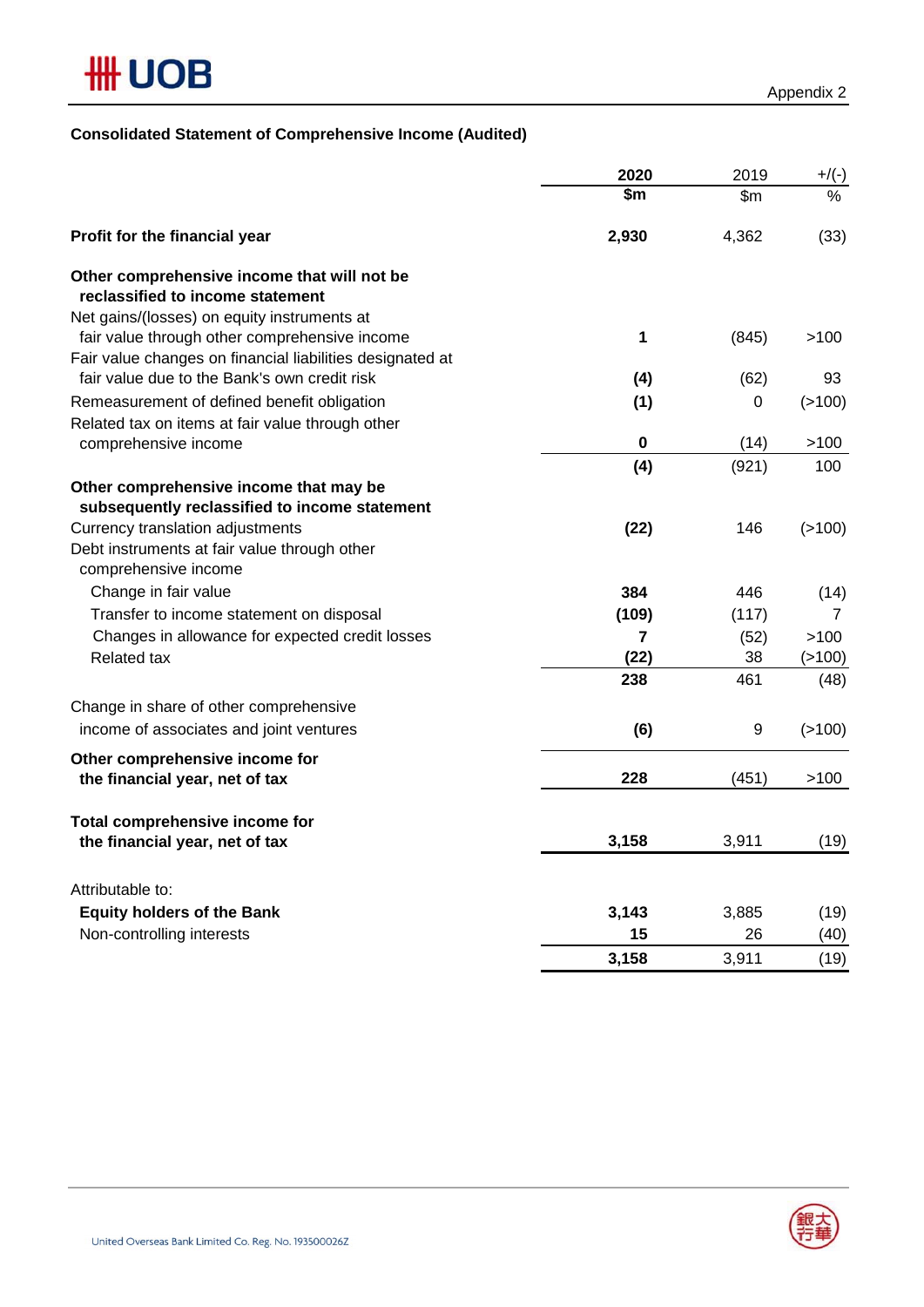## **Consolidated Balance Sheet (Audited)**

|                                                              | <b>Dec-20</b>  | Dec-19         |
|--------------------------------------------------------------|----------------|----------------|
|                                                              | \$m            | \$m            |
| <b>Equity</b>                                                |                |                |
| Share capital and other capital                              | 7,420          | 7,325          |
| Retained earnings                                            | 24,109         | 23,404         |
| Other reserves                                               | 9,372          | 8,907          |
| Equity attributable to equity holders of the Bank            | 40,901         | 39,636         |
| Non-controlling interests                                    | 230            | 228            |
|                                                              |                |                |
| <b>Total equity</b>                                          | 41,131         | 39,864         |
|                                                              |                |                |
| <b>Liabilities</b>                                           |                |                |
| Deposits and balances of banks                               | 15,977         | 15,302         |
| Deposits and balances of customers                           | 324,598<br>792 | 310,726<br>646 |
| Bills and drafts payable<br>Derivative financial liabilities | 11,519         | 6,695          |
| <b>Other liabilities</b>                                     | 7,379          | 5,179          |
| Tax payable                                                  | 374            | 489            |
| Deferred tax liabilities                                     | 436            | 299            |
| Debts issued                                                 | 29,608         | 25,209         |
|                                                              |                |                |
| <b>Total liabilities</b>                                     | 390,683        | 364,545        |
| <b>Total equity and liabilities</b>                          | 431,814        | 404,409        |
|                                                              |                |                |
|                                                              |                |                |
| <b>Assets</b>                                                |                |                |
| Cash, balances and placements with central banks             | 36,798         | 25,864         |
| Singapore government treasury bills and securities           | 8,103          | 6,199          |
| Other government treasury bills and securities               | 13,890         | 15,166         |
| <b>Trading securities</b>                                    | 4,215          | 2,789          |
| Placements and balances with banks                           | 40,284         | 52,840         |
| Loans to customers                                           | 277,201        | 265,458        |
| Derivative financial assets                                  | 11,368         | 6,408          |
| Investment securities                                        | 25,217         | 15,454         |
| Other assets                                                 | 5,033          | 4,906          |
| Deferred tax assets                                          | 429            | 300            |
| Investment in associates and joint ventures                  | 1,210          | 1,182          |
| Investment properties                                        | 964            | 936            |
| <b>Fixed assets</b>                                          | 2,959          | 2,759          |
| Intangible assets                                            | 4,143          | 4,148          |
| <b>Total assets</b>                                          | 431,814        | 404,409        |
|                                                              |                |                |
| <b>Off-balance sheet items</b>                               |                |                |
| <b>Contingent liabilities</b>                                | 27,120         | 32,364         |
| <b>Financial derivatives</b>                                 | 806,715        | 941,393        |
| Commitments                                                  | 160,407        | 161,245        |
|                                                              |                |                |
| Net asset value per ordinary share (\$)                      | 23.03          | 22.33          |

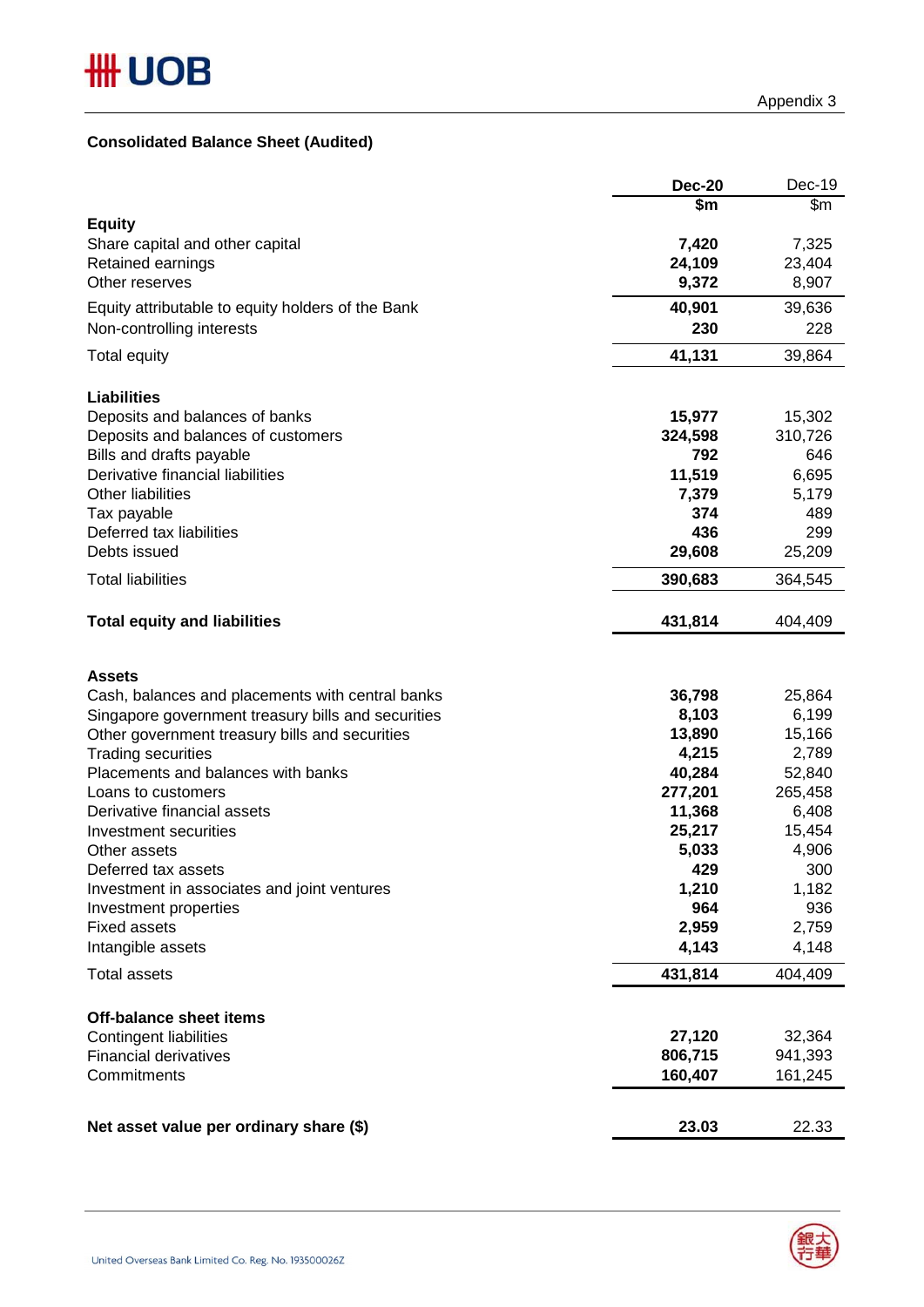|                                                                                                | Share capital<br>and other<br>capital<br>\$m | <b>Retained</b><br>earnings<br>\$m | Other<br>reserves<br>\$m | <b>Total</b><br>\$m | Non-<br>controlling<br>interests<br>\$m | <b>Total</b><br>equity<br>\$m |
|------------------------------------------------------------------------------------------------|----------------------------------------------|------------------------------------|--------------------------|---------------------|-----------------------------------------|-------------------------------|
| Balance at 1 January 2020                                                                      | 7,325                                        | 23,404                             | 8,907                    | 39,636              | 228                                     | 39,864                        |
| Profit for the financial year                                                                  |                                              | 2,915                              |                          | 2,915               | 15                                      | 2,930                         |
| Other comprehensive income<br>for the financial year                                           |                                              | (5)                                | 233                      | 228                 | (0)                                     | 228                           |
| Total comprehensive income<br>for the financial year                                           | $\blacksquare$                               | 2,910                              | 233                      | 3,143               | 15                                      | 3,158                         |
| <b>Transfers</b>                                                                               |                                              | (223)                              | 223                      |                     |                                         |                               |
| Change in non-controlling interests                                                            |                                              | 1                                  |                          | 1                   | (6)                                     | (5)                           |
| <b>Dividends</b>                                                                               |                                              | (1,983)                            |                          | (1,983)             | (7)                                     | (1,990)                       |
| Shares re-purchased - held in<br>treasury                                                      | (20)                                         |                                    |                          | (20)                |                                         | (20)                          |
| Shares issued under scrip<br>dividend scheme                                                   | 66                                           |                                    |                          | 66                  |                                         | 66                            |
| Share-based compensation                                                                       |                                              |                                    | 58                       | 58                  |                                         | 58                            |
| Shares issued under share-based<br>compensation plan                                           | 49                                           |                                    | (49)                     |                     |                                         |                               |
| Balance at 31 December 2020                                                                    | 7,420                                        | 24,109                             | 9,372                    | 40,901              | 230                                     | 41,131                        |
| Balance at 1 January 2019                                                                      | 7,014                                        | 21,716                             | 8,893                    | 37,623              | 190                                     | 37,813                        |
| Profit for the financial year                                                                  |                                              | 4,343                              |                          | 4,343               | 19                                      | 4,362                         |
| Other comprehensive income<br>for the financial year                                           | $\overline{a}$                               | (382)                              | (76)                     | (458)               | $\overline{7}$                          | (451)                         |
| Total comprehensive income<br>for the financial year                                           |                                              | 3,961                              | (76)                     | 3,885               | 26                                      | 3,911                         |
| <b>Transfers</b>                                                                               |                                              | (100)                              | 100                      |                     |                                         |                               |
| Change in non-controlling interests                                                            |                                              |                                    |                          |                     | 19                                      | 19                            |
| Dividends                                                                                      |                                              | (2, 173)                           |                          | (2, 173)            | (7)                                     | (2, 180)                      |
| Share-based compensation<br>Reclassification of share-based<br>compensation reserves on expiry |                                              | 0                                  | 52<br>(0)                | 52                  |                                         | 52                            |
| Shares issued under share-based<br>compensation plan                                           | 61                                           |                                    | (61)                     |                     |                                         |                               |
| Perpetual capital securities issued                                                            | 749                                          |                                    |                          | 749                 |                                         | 749                           |
| Redemption of perpetual capital<br>securities                                                  | (499)                                        |                                    | (1)                      | (500)               |                                         | (500)                         |
| Balance at 31 December 2019                                                                    | 7,325                                        | 23,404                             | 8,907                    | 39,636              | 228                                     | 39,864                        |

**Attributable to equity holders of the Bank**

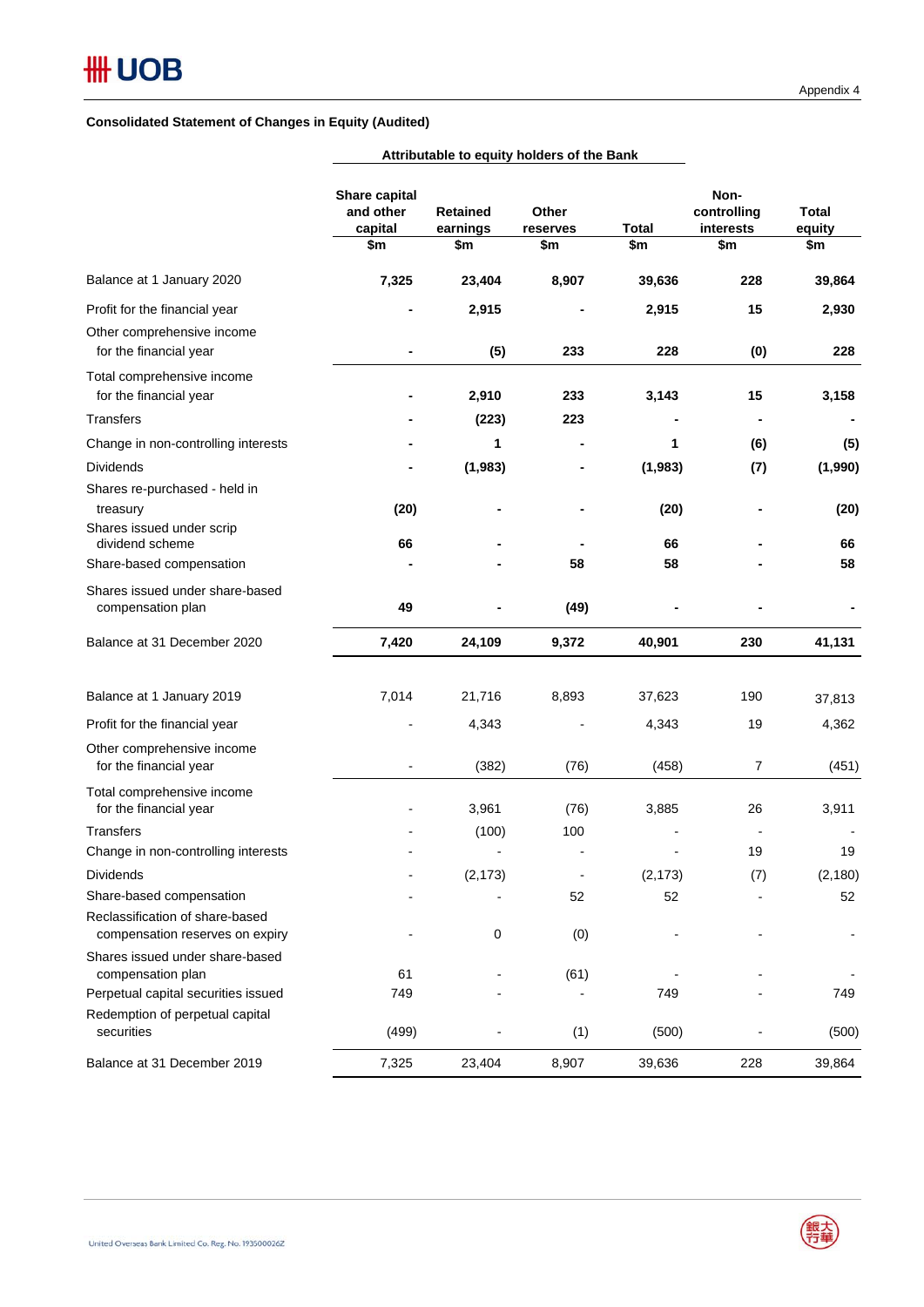

Appendix 5

| <b>Consolidated Cash Flow Statement (Audited)</b>            |           |           |
|--------------------------------------------------------------|-----------|-----------|
|                                                              | 2020      | 2019      |
|                                                              | \$m       | \$m       |
| Cash flows from operating activities                         |           |           |
| Profit for the financial year                                | 2,930     | 4,362     |
| Adjustments for:                                             |           |           |
| Allowance for credit and other losses                        | 1,554     | 435       |
| Share of profit of associates and joint ventures             | (98)      | (51)      |
| Tax                                                          | 606       | 812       |
| Depreciation of assets                                       | 454       | 399       |
| Net gain on disposal of assets                               | (718)     | (304)     |
| Share-based compensation                                     | 58        | 52        |
| Operating profit before working capital changes              | 4,786     | 5,705     |
| Change in working capital:                                   |           |           |
| Deposits and balances of banks                               | 495       | 1,560     |
| Deposits and balances of customers                           | 13,955    | 16,324    |
| Bills and drafts payable                                     | 149       | 1         |
| <b>Other liabilities</b>                                     | 6,634     | 673       |
| Restricted balances with central banks                       | 278       | (53)      |
| Government treasury bills and securities                     | (398)     | (2, 201)  |
| <b>Trading securities</b>                                    | (988)     | (828)     |
| Placements and balances with banks                           | 12,539    | (2,085)   |
| Loans to customers                                           | (13, 154) | (6, 412)  |
| Investment securities                                        | (9, 148)  | (2, 459)  |
| Other assets                                                 | (4,818)   | (1,089)   |
| Cash generated from operations                               | 10,330    | 9,136     |
| Income tax paid                                              | (707)     | (803)     |
| Net cash provided by operating activities                    | 9,623     | 8,333     |
| Cash flows from investing activities                         |           |           |
| Capital injection into associates and joint ventures         | (4)       | (30)      |
| Distribution from associates and joint ventures              | 47        | 66        |
| Purchase of properties and other fixed assets                | (563)     | (573)     |
| Disposal of properties and other fixed assets                | 9         | 36        |
| Net cash used in investing activities                        | (511)     | (501)     |
|                                                              |           |           |
| Cash flows from financing activities                         |           |           |
| Perpetual capital securities issued                          |           | 749       |
| Redemption of perpetual capital securities                   |           | (500)     |
| Issuance of debts issued                                     | 31,433    | 35,933    |
| Redemption of debts issued                                   | (27, 318) | (41, 538) |
| Shares re-purchased - held in treasury                       | (20)      |           |
| Change in non-controlling interests                          | (6)       | 19        |
| Dividends paid on ordinary shares                            | (1,837)   | (2,085)   |
| Distribution for perpetual capital securities                | (92)      | (88)      |
| Dividends paid to non-controlling interests                  | (7)       | (7)       |
| Lease payments                                               | (92)      | (81)      |
| Net cash provided by/(used in) financing activities          | 2,061     | (7, 598)  |
| Currency translation adjustments                             | 3         | 337       |
| Net increase in cash and cash equivalents                    | 11,176    | 571       |
| Cash and cash equivalents at beginning of the financial year | 20,188    | 19,617    |
| Cash and cash equivalents at end of the financial year       | 31,364    | 20,188    |

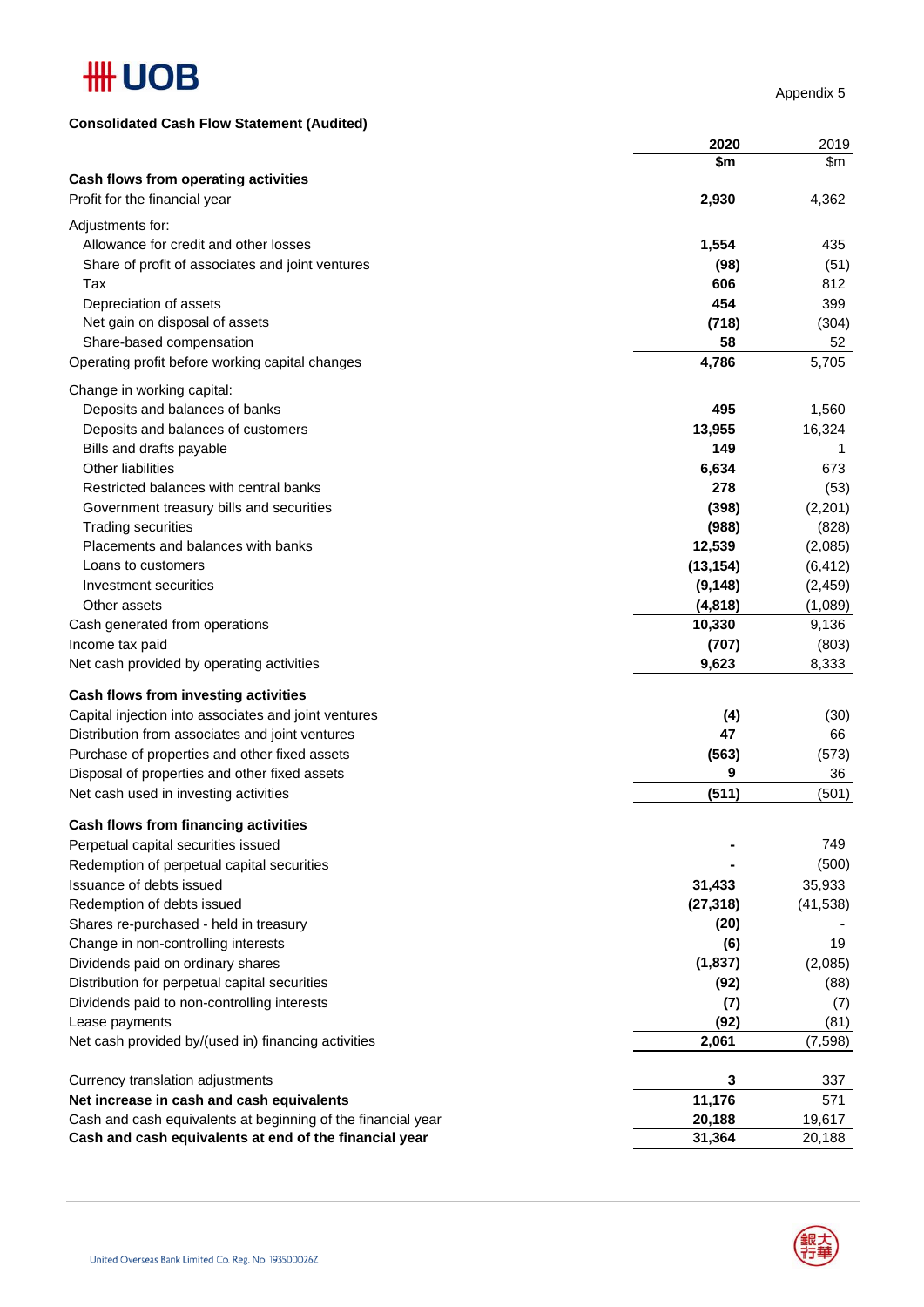## **Balance Sheet of the Bank (Audited)**

Appendix 6

|                                                    | <b>Dec-20</b>      | Dec-19             |
|----------------------------------------------------|--------------------|--------------------|
|                                                    | \$m                | \$m                |
| <b>Equity</b>                                      |                    |                    |
| Share capital and other capital                    | 7,420              | 7,325              |
| Retained earnings                                  | 17,510             | 17,197             |
| Other reserves                                     | 9,786              | 9,351              |
| Total                                              | 34,716             | 33,873             |
| <b>Liabilities</b>                                 |                    |                    |
| Deposits and balances of banks                     | 14,257             | 13,404             |
| Deposits and balances of customers                 | 251,111            | 241,462            |
| Deposits and balances of subsidiaries              | 14,216             | 13,419             |
| Bills and drafts payable                           | 613                | 465                |
| Derivative financial liabilities                   | 8,741              | 5,695              |
| <b>Other liabilities</b>                           | 5,954              | 3,667              |
| Tax payable                                        | 278                | 410                |
| Deferred tax liabilities                           | 263                | 202                |
| Debts issued                                       | 28,086             | 23,557             |
| Total                                              | 323,519            | 302,281            |
| <b>Total equity and liabilities</b>                | 358,235            | 336,154            |
| <b>Assets</b>                                      |                    |                    |
| Cash, balances and placements with central banks   | 31,452             | 22,319             |
| Singapore government treasury bills and securities | 8,103              | 6,199              |
| Other government treasury bills and securities     | 3,796              | 5,120              |
| <b>Trading securities</b>                          | 3,523              | 2,506              |
| Placements and balances with banks                 | 30,409             | 42,456             |
| Loans to customers                                 | 216,629            | 205,229            |
| Placements with and advances to subsidiaries       | 21,023             | 17,971             |
| Derivative financial assets                        | 8,719              | 5,394              |
| Investment securities                              | 18,158             | 12,723             |
| Other assets                                       | 3,428              | 3,528              |
| Deferred tax assets                                | 109                | 96                 |
| Investment in associates and joint ventures        | 325                | 350                |
| Investment in subsidiaries                         | 6,199              | 6,005              |
| Investment properties                              | 979                | 970                |
| <b>Fixed assets</b>                                | 2,201              | 2,106              |
| Intangible assets                                  | 3,182              | 3,182              |
| Total                                              | 358,235            | 336,154            |
|                                                    |                    |                    |
| <b>Off-balance sheet items</b>                     |                    |                    |
| <b>Contingent liabilities</b>                      | 19,890             | 19,908             |
| <b>Financial derivatives</b><br>Commitments        | 657,223<br>123,909 | 803,829<br>128,562 |
| Net asset value per ordinary share (\$)            | 19.33              | 18.88              |

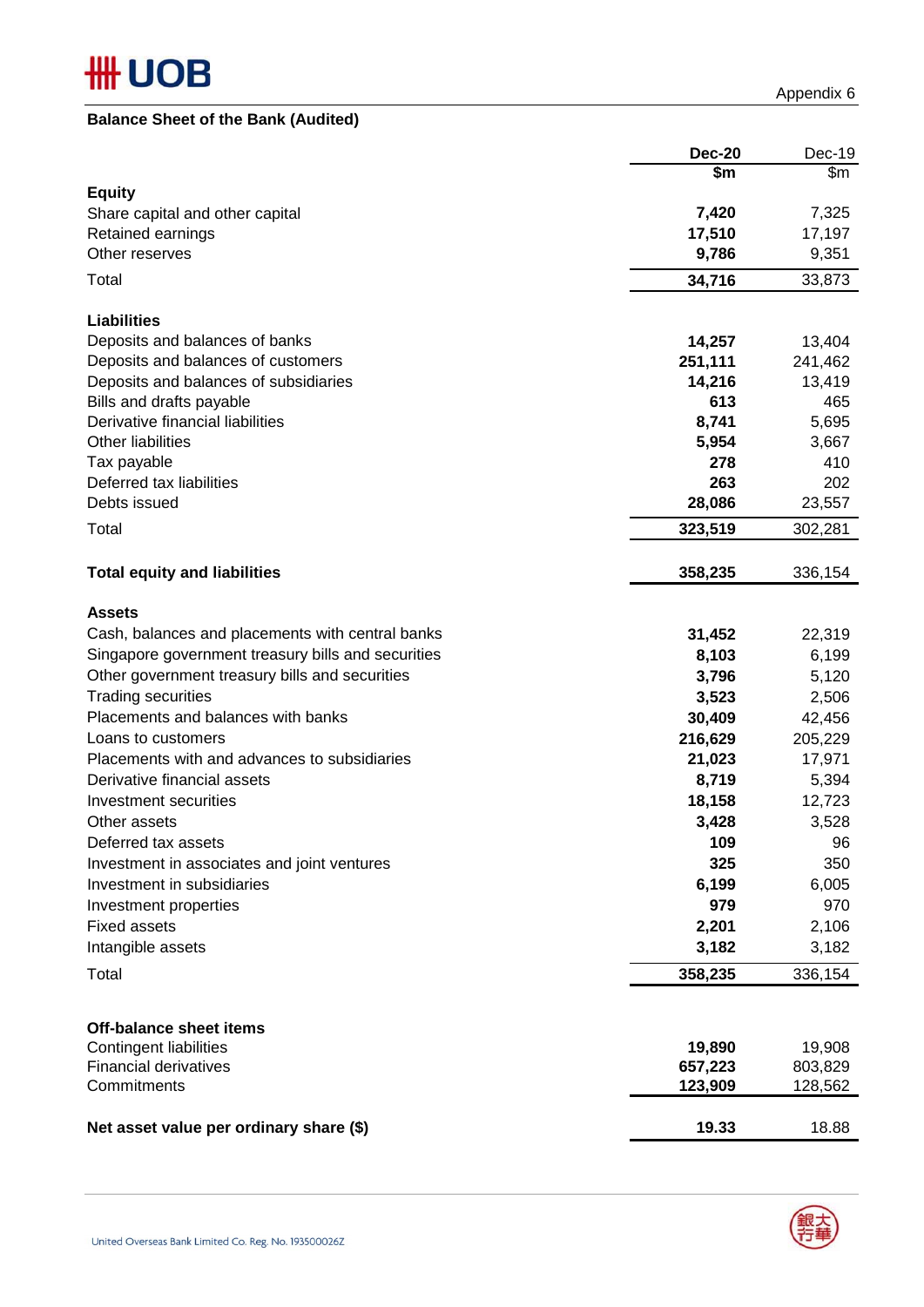## **Statement of Changes in Equity of the Bank (Audited)**

|                                                                                                                   | Share capital<br>and other<br>capital<br>\$m | <b>Retained</b><br>earnings<br>\$m | <b>Other</b><br>reserves<br>\$m | <b>Total equity</b><br>\$m |
|-------------------------------------------------------------------------------------------------------------------|----------------------------------------------|------------------------------------|---------------------------------|----------------------------|
| Balance at 1 January 2020                                                                                         | 7,325                                        | 17,197                             | 9,351                           | 33,873                     |
| Profit for the financial year                                                                                     |                                              | 2,523                              |                                 | 2,523                      |
| Other comprehensive income<br>for the financial year                                                              |                                              | (1)                                | 200                             | 199                        |
| Total comprehensive income<br>for the financial year<br><b>Transfers</b><br><b>Dividends</b>                      |                                              | 2,522<br>(226)<br>(1,983)          | 200<br>226                      | 2,722<br>(1,983)           |
| Share re-purchased - held in treasury<br>Shares issued under scrip<br>dividend scheme<br>Share-based compensation | (20)<br>66                                   |                                    | 58                              | (20)<br>66<br>58           |
| Shares issued under share-based<br>compensation plan                                                              | 49                                           |                                    | (49)                            |                            |
| Balance at 31 December 2020                                                                                       | 7,420                                        | 17,510                             | 9,786                           | 34,716                     |
| Balance at 1 January 2019<br>Profit for the financial year                                                        | 7,014                                        | 16,118<br>3,730                    | 9,597                           | 32,729<br>3,730            |
| Other comprehensive income<br>for the financial year                                                              |                                              | (383)                              | (331)                           | (714)                      |
| Total comprehensive income<br>for the financial year                                                              |                                              | 3,347                              | (331)                           | 3,016                      |
| <b>Transfers</b><br><b>Dividends</b><br>Share-based compensation                                                  |                                              | (95)<br>(2, 173)                   | 95<br>52                        | (2, 173)<br>52             |
| Reclassification of share-based<br>compensation reserves on expiry                                                |                                              | 0                                  | (0)                             |                            |
| Shares issued under share-based<br>compensation plan                                                              | 61                                           |                                    | (61)                            |                            |
| Perpetual capital securities issued                                                                               | 749                                          |                                    |                                 | 749                        |
| Redemption of perpetual capital securities                                                                        | (499)                                        |                                    | (1)                             | (500)                      |
| Balance at 31 December 2019                                                                                       | 7,325                                        | 17,197                             | 9,351                           | 33,873                     |

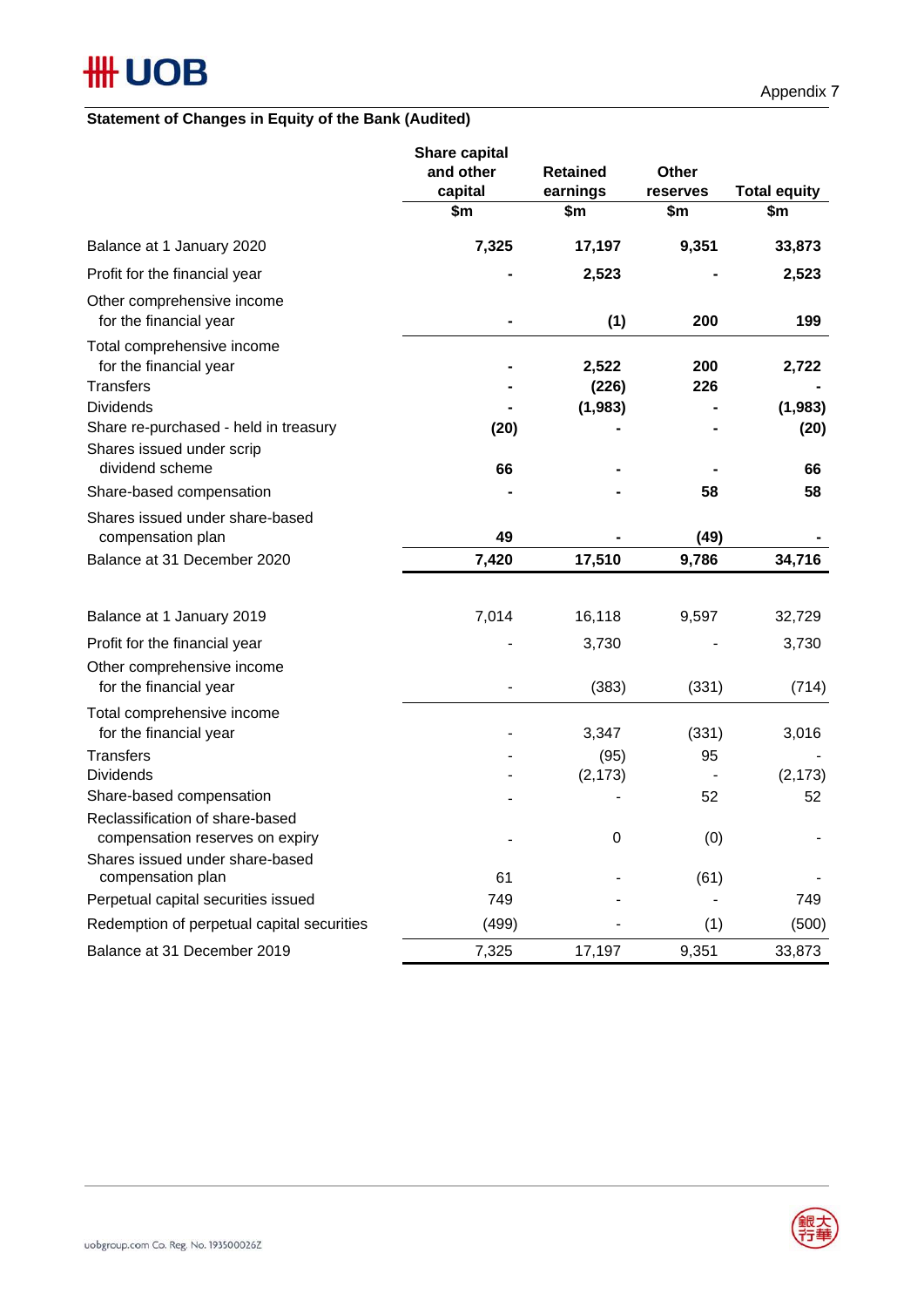The extract of the auditor's report dated 24 February 2021, on the financial statements of United Overseas Bank Limited and Its Subsidiaries for the financial year ended 31 December 2020, is as follows:

## United Overseas Bank Limited and Its Subsidiaries Independent Auditor's Report for the financial year ended 31 December 2020

## Independent Auditor's Report to the Members of United Overseas Bank Limited

## Report on the Audit of the Financial Statements

## Opinion

We have audited the financial statements of United Overseas Bank Limited (the Bank) and its subsidiaries (collectively, the Group), set out on pages 9 to 102, which comprise the balance sheets of the Bank and the Group as at 31 December 2020, the income statements, the statements of comprehensive income, and the statements of changes in equity of the Bank and the Group and consolidated cash flow statement of the Group for the year then ended, and notes to the financial statements, including a summary of significant accounting policies.

In our opinion, the accompanying consolidated financial statements of the Group and the balance sheet, income statement, statement of comprehensive income and statement of changes in equity of the Bank, are properly drawn up in accordance with the provisions of the Companies Act, Chapter 50 (the Act) and Singapore Financial Reporting Standards (International) (SFRS(I)s) so as to give a true and fair view of the consolidated financial position of the Group and the financial position of the Bank as at 31 December 2020 and of the consolidated financial performance, consolidated changes in equity and consolidated cash flows of the Group, and of the financial performance and changes in equity of the Bank for the year ended on that date.

### **Basis for Opinion**

We conducted our audit in accordance with Singapore Standards on Auditing (SSAs). Our responsibilities under those standards are further described in the Auditor's Responsibilities for the Audit of the Financial Statements section of our report. We are independent of the Group in accordance with the Accounting and Corporate Regulatory Authority (ACRA) Code of Professional Conduct and Ethics for Public Accountants and Accounting Entities (ACRA Code) together with the ethical requirements that are relevant to our audit of the financial statements in Singapore, and we have fulfilled our other ethical responsibilities in accordance with these requirements and the ACRA Code. We believe that the audit evidence we have obtained is sufficient and appropriate to provide a basis for our opinion.

## **Key Audit Matters**

Key audit matters are those matters that, in our professional judgement, were of most significance in our audit of the financial statements of the current period. These matters were addressed in the context of our audit of the financial statements as a whole and in forming our opinion thereon, and we do not provide a separate opinion on these matters. For each matter below, our description of how our audit addressed the matter, including any commentary on the findings or outcome of our procedures, is provided in that context.

We have fulfilled our responsibilities described in the Auditor's Responsibilities for the Audit of the Financial Statements section of our report, including in relation to these matters. Accordingly, our audit included the performance of procedures designed to respond to our assessment of the risks of material misstatement of the financial statements. The results of our audit procedures, including the procedures performed to address the matters below, provide the basis for our audit opinion on the accompanying financial statements.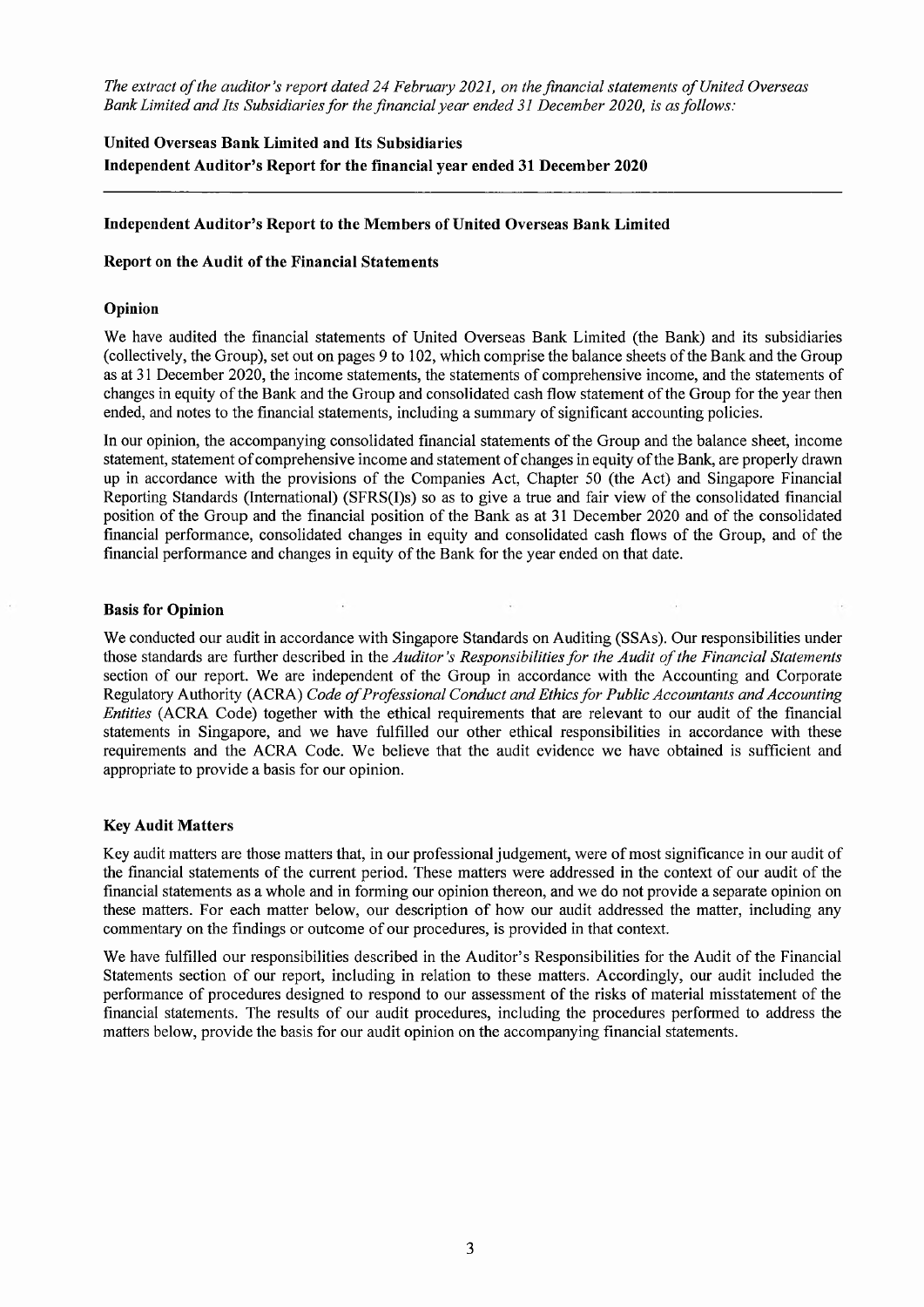## United Overseas Bank Limited and Its Subsidiaries Independent Auditor's Report for the financial year ended 31 December 2020

| <b>Areas of focus</b>                                                                                                                                                                                                                                                                                                                                                                                                                                                                                                                                                                                                                                                                                                                               | How our audit addressed the risk factors                                                                                                                                                                                                                                                                                                                                                                                                                                                                                                                                                                                                                                                                                                                                                                                                                                                                                                                                                   |
|-----------------------------------------------------------------------------------------------------------------------------------------------------------------------------------------------------------------------------------------------------------------------------------------------------------------------------------------------------------------------------------------------------------------------------------------------------------------------------------------------------------------------------------------------------------------------------------------------------------------------------------------------------------------------------------------------------------------------------------------------------|--------------------------------------------------------------------------------------------------------------------------------------------------------------------------------------------------------------------------------------------------------------------------------------------------------------------------------------------------------------------------------------------------------------------------------------------------------------------------------------------------------------------------------------------------------------------------------------------------------------------------------------------------------------------------------------------------------------------------------------------------------------------------------------------------------------------------------------------------------------------------------------------------------------------------------------------------------------------------------------------|
| <b>Expected credit losses</b>                                                                                                                                                                                                                                                                                                                                                                                                                                                                                                                                                                                                                                                                                                                       | a) Non-impaired credit exposures                                                                                                                                                                                                                                                                                                                                                                                                                                                                                                                                                                                                                                                                                                                                                                                                                                                                                                                                                           |
| Refer to Notes $2(d)(vi)$ , $3(a)(i)$ ,<br>$3(b)$ , 12, 21(b), 25, 27(b), 28(d),<br>30(b) and 31 to the consolidated<br>financial statements.                                                                                                                                                                                                                                                                                                                                                                                                                                                                                                                                                                                                       | We assessed the design and evaluated the operating effectiveness of the<br>key controls over the Group's ECL on non-impaired credit exposures<br>computation processes with a focus on:                                                                                                                                                                                                                                                                                                                                                                                                                                                                                                                                                                                                                                                                                                                                                                                                    |
| The Group follows SFRS(I) 9<br>Financial<br>Instruments<br>requirements to calculate the<br>expected credit loss (ECL) for its<br>credit exposures.<br>The credit<br>exposures are categorised into non-<br>impaired credit exposures and<br>impaired credit exposures.                                                                                                                                                                                                                                                                                                                                                                                                                                                                             | the completeness and accuracy of data inputs into the ECL<br>calculation system;<br>the validation of models;<br>$\bullet$<br>the selection and implementation of economic scenarios and<br>$\bullet$<br>probabilities, with the consideration of the COVID-19 impact;<br>the staging of credit exposures based on the Group's SICR criteria;<br>and<br>the governance over post model adjustments.                                                                                                                                                                                                                                                                                                                                                                                                                                                                                                                                                                                        |
| a) Non-impaired credit exposures<br>The ECL calculation on non-<br>impaired credit exposures involves<br>significant<br>judgements<br>and<br>estimates. Areas where we have<br>identified with greater levels of<br>management judgement are:<br>the economic scenarios used<br>and the probability weightage<br>applied to them to measure<br>ECLs on a forward-looking<br>basis, reflecting management's<br>potential<br>view<br>of<br>future<br>economic<br>environment,<br>specifically the COVID-19<br>pandemic economic impact;<br>significant increase in<br>the<br>credit risk (SICR) criteria;<br>the model assumptions; and<br>the adjustments to the model-<br>driven ECL results to address<br>model limitations or emerging<br>trends. | We involved our internal modelling specialists to assist us in<br>performing the following procedures on a sampling basis:<br>independently reviewed the model validation results;<br>assessed the reasonableness of the probabilities of default (PD),<br>loss given default (LGD) and exposure at default (EAD) models by<br>performing sensitivity analyses, benchmarking or back-testing;<br>checked the reasonableness of the PD, LGD and EAD used in the<br>computations to derive the ECL amount; and<br>reviewed the Group's assessment of its SICR criteria.<br>We also reviewed the Group's approach for the selection of economic<br>scenario to assess the reasonableness of the economic scenarios and<br>corresponding weightages applied by the Group, as well as inspected<br>the Group's SFRS(I) 9 Working Group decisions to assess the<br>appropriateness of management's rationale over the post model<br>adjustments and performed a recalculation, where applicable. |

 $\overline{a}$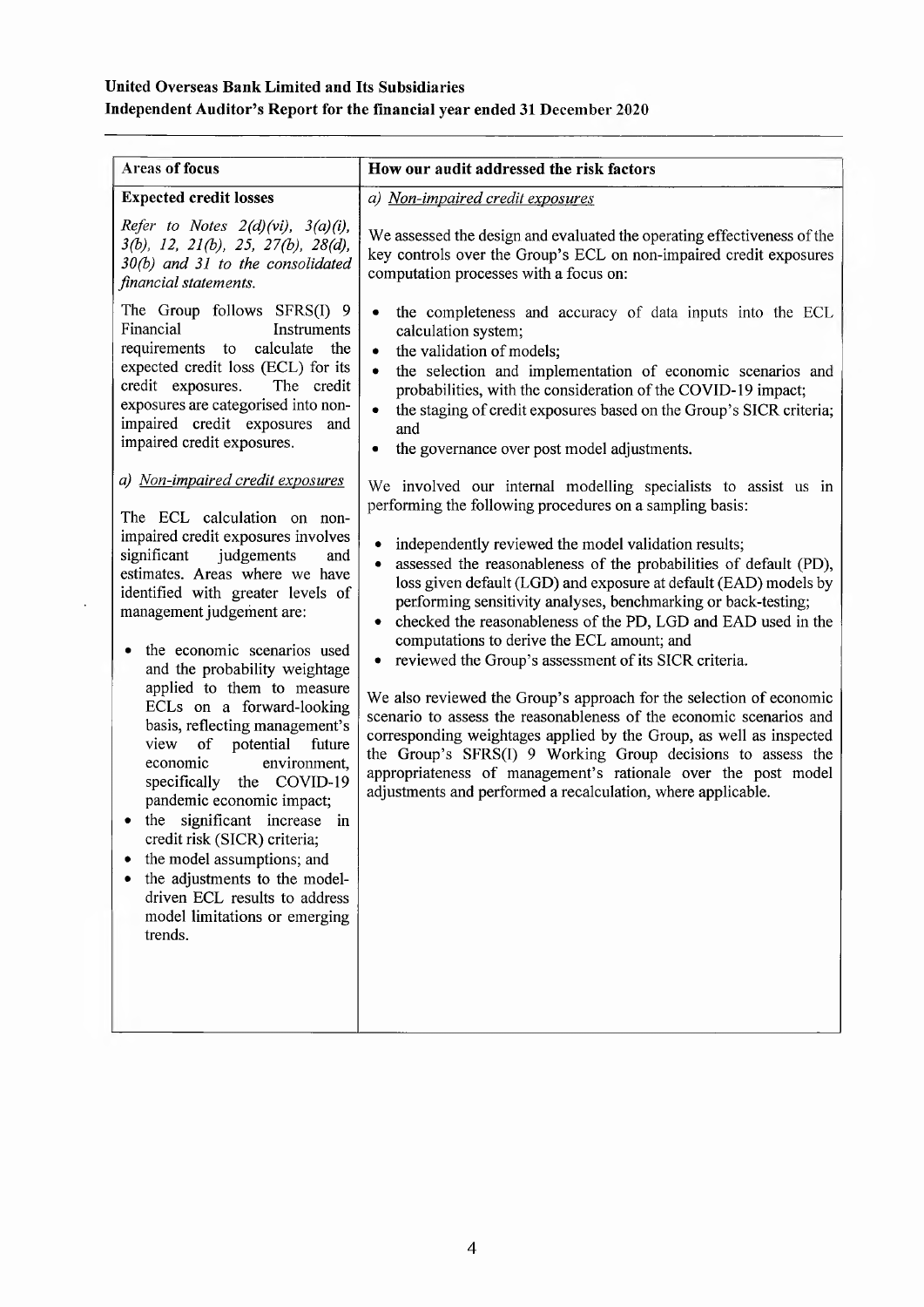## United Overseas Bank Limited and Its Subsidiaries Independent Auditor's Report for the financial year ended 31 December 2020

| <b>Areas of focus</b>                                                                                                                        | How our audit addressed the risk factors                                                                                                                                                                                                                                                                                                                                                                                                                                                                                                      |
|----------------------------------------------------------------------------------------------------------------------------------------------|-----------------------------------------------------------------------------------------------------------------------------------------------------------------------------------------------------------------------------------------------------------------------------------------------------------------------------------------------------------------------------------------------------------------------------------------------------------------------------------------------------------------------------------------------|
| b) Impaired credit exposures                                                                                                                 | b) Impaired credit exposures                                                                                                                                                                                                                                                                                                                                                                                                                                                                                                                  |
| As at 31 December 2020, the Stage<br>ECL for impaired<br>3<br>credit<br>exposures of the Group was \$1,692<br>million, out of which 79%      | We assessed the design and evaluated the operating effectiveness of the<br>key controls over the Stage 3 ECL estimation process for the GWB<br>portfolio. These controls included:                                                                                                                                                                                                                                                                                                                                                            |
| pertained to the Group Wholesale<br>Banking (GWB) portfolio.                                                                                 | collateral valuation and monitoring;<br>٠<br>identification of impairment indicators;<br>٠                                                                                                                                                                                                                                                                                                                                                                                                                                                    |
| We focused on the Stage 3 ECL for<br>the GWB<br>portfolio<br>the<br>as                                                                       | MAS Notice 612 credit grading; and<br>٠<br>oversight of Group Credit Committee.<br>٠                                                                                                                                                                                                                                                                                                                                                                                                                                                          |
| identification and estimation of<br>impairment within this portfolio<br>can be inherently subjective and<br>requires significant judgements. | We considered the magnitude of the credit exposures, macroeconomic<br>factors, industry trends and latest developments in relation to COVID-<br>19 pandemic in our audit sampling to focus on customers that are<br>assessed to be of higher risk. With the increase in credit risk resulting<br>from the COVID-19 pandemic, we performed additional procedures as<br>outlined below:                                                                                                                                                         |
|                                                                                                                                              | reviewed the COVID-19 rating guidance for the approval of<br>government backed loans, special relief loans and debt<br>moratoriums by the front office; and<br>assessed, as part of our credit reviews of selected borrowers, the<br>appropriateness of the Group's consideration of government<br>measures, reliefs and other qualitative assumptions to determine<br>the credit gradings.                                                                                                                                                   |
|                                                                                                                                              | For our selected sample of impaired loans, we performed the following<br>procedures:                                                                                                                                                                                                                                                                                                                                                                                                                                                          |
|                                                                                                                                              | assessed management's forecast of recoverable cash flows,<br>including the basis for the amounts and timing of recoveries.<br>Where possible, we compared key assumptions to external<br>evidence, e.g. independent valuation reports of the collaterals;<br>considered and corroborated the borrowers' latest developments<br>through adverse news search and/or publicly available<br>information,<br>checked that underlying data was accurate by agreeing to source<br>documents such as loan agreements; and<br>tested the calculations. |
|                                                                                                                                              | Overall, the results of our evaluation of the Group's ECL were within a<br>reasonable range of expectations.                                                                                                                                                                                                                                                                                                                                                                                                                                  |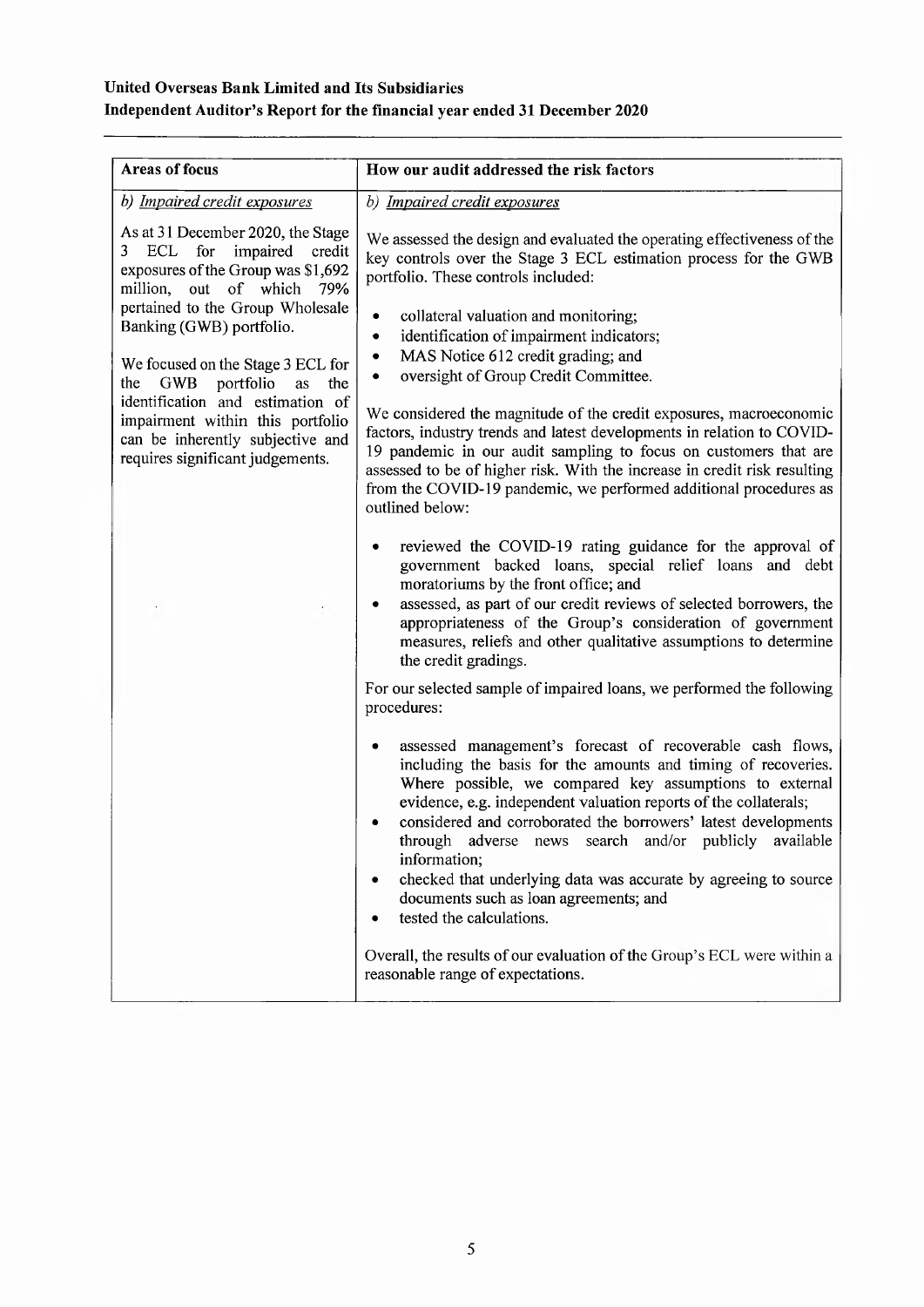## United Overseas Bank Limited and Its Subsidiaries Independent Auditor's Report for the financial year ended 31 December 2020

| <b>Areas of focus</b>                                                                                                                                                                                                                                                                                                                                                                                                                                                                                                                                                                                                                                               | How our audit addressed the risk factors                                                                                                                                                                                                                                                                                                                                                                                                                                                                                                                                                                                                                                                                                                                                                                                                                                                                                                                                              |
|---------------------------------------------------------------------------------------------------------------------------------------------------------------------------------------------------------------------------------------------------------------------------------------------------------------------------------------------------------------------------------------------------------------------------------------------------------------------------------------------------------------------------------------------------------------------------------------------------------------------------------------------------------------------|---------------------------------------------------------------------------------------------------------------------------------------------------------------------------------------------------------------------------------------------------------------------------------------------------------------------------------------------------------------------------------------------------------------------------------------------------------------------------------------------------------------------------------------------------------------------------------------------------------------------------------------------------------------------------------------------------------------------------------------------------------------------------------------------------------------------------------------------------------------------------------------------------------------------------------------------------------------------------------------|
| Valuation of illiquid or complex<br>financial instruments<br>Refer to Notes $2(d)(ii)$ , $3(a)(ii)$ and<br>19(b) to the consolidated financial<br>statements.<br>At 31 December 2020, 6% (\$5<br>billion) of the<br>Group's total<br>financial instruments that were<br>carried at fair value were classified<br>as Level 3.<br>The<br>Level<br>3<br>mainly<br>comprised<br>instruments<br>unquoted equity investments and<br>funds,<br>long<br>dated<br>equity<br>derivatives, callable interest rate<br>and<br>unquoted<br>debt<br>swaps                                                                                                                          | We assessed the design and evaluated the operating effectiveness of the<br>key controls over the Group's Level 3 financial instruments valuation<br>processes. These controls included:<br>model validation and approval;<br>٠<br>observability, completeness and accuracy of pricing inputs; and<br>$\bullet$<br>independent price verification.<br>$\bullet$<br>In addition, with the assistance of our internal valuation specialists, we<br>assessed the reasonableness of the valuation methodologies,<br>assumptions and inputs used by management for a sample of financial<br>instruments with significant unobservable inputs.<br>The results of our assessment of the Group's valuation of illiquid or<br>complex financial instruments were within the range of expected<br>outcomes.                                                                                                                                                                                      |
| securities.<br>The valuation of Level 3 financial<br>instruments was a key area of focus<br>of our audit as the determination of<br>Level 3 prices is considerably more<br>subjective given the lack of<br>availability of market-based data.<br>The valuation techniques used<br>could involve the exercise of<br>the<br>of<br>judgement and<br>use<br>assumptions and estimates.                                                                                                                                                                                                                                                                                  |                                                                                                                                                                                                                                                                                                                                                                                                                                                                                                                                                                                                                                                                                                                                                                                                                                                                                                                                                                                       |
| <b>Impairment of goodwill</b>                                                                                                                                                                                                                                                                                                                                                                                                                                                                                                                                                                                                                                       | We focused on CGUs with a low headroom or significantly reduced<br>headroom. Our work included the following:                                                                                                                                                                                                                                                                                                                                                                                                                                                                                                                                                                                                                                                                                                                                                                                                                                                                         |
| Refer to Notes $2(i)$ , $3(a)(iii)$ and 37<br>consolidated financial<br>the<br>to<br>statements.<br>As at 31 December 2020, the<br>Group's balance sheet included<br>goodwill of \$4 billion.<br>The<br>goodwill is<br>allocated to<br>the<br>respective cash-generating units<br>(CGUs) defined by the Group's<br>operating segments.<br>This was a key area of focus for our<br>audit<br>because<br>the<br>goodwill<br>impairment test relies on the<br>calculation of the value-in-use<br>(VIU) of each CGU, which<br>involves significant management<br>judgement and assumptions about<br>the future cash flows of the CGUs<br>and the discount rates applied. | reviewed the appropriateness of the CGU segmentation;<br>evaluated the forecasting process by reviewing historical<br>٠<br>achievement of projections;<br>assessed the reasonableness of key assumptions used in the<br>forecasts, including management's consideration of the impact of<br>the COVID-19 pandemic and continued uncertainty of the<br>macroeconomic environment;<br>compared the long-term growth rates and discount rates used by<br>management to our ranges, which were determined using external<br>market data and calculations performed by our internal valuation<br>specialists; and<br>performed sensitivity analyses to determine the impact of a<br>reasonably possible change in the key assumptions to the VIU<br>calculations to identify any CGU with a risk of impairment.<br>Based on the results of our audit procedures, the assumptions used by<br>management in its goodwill impairment tests were within a reasonable<br>range of expectations. |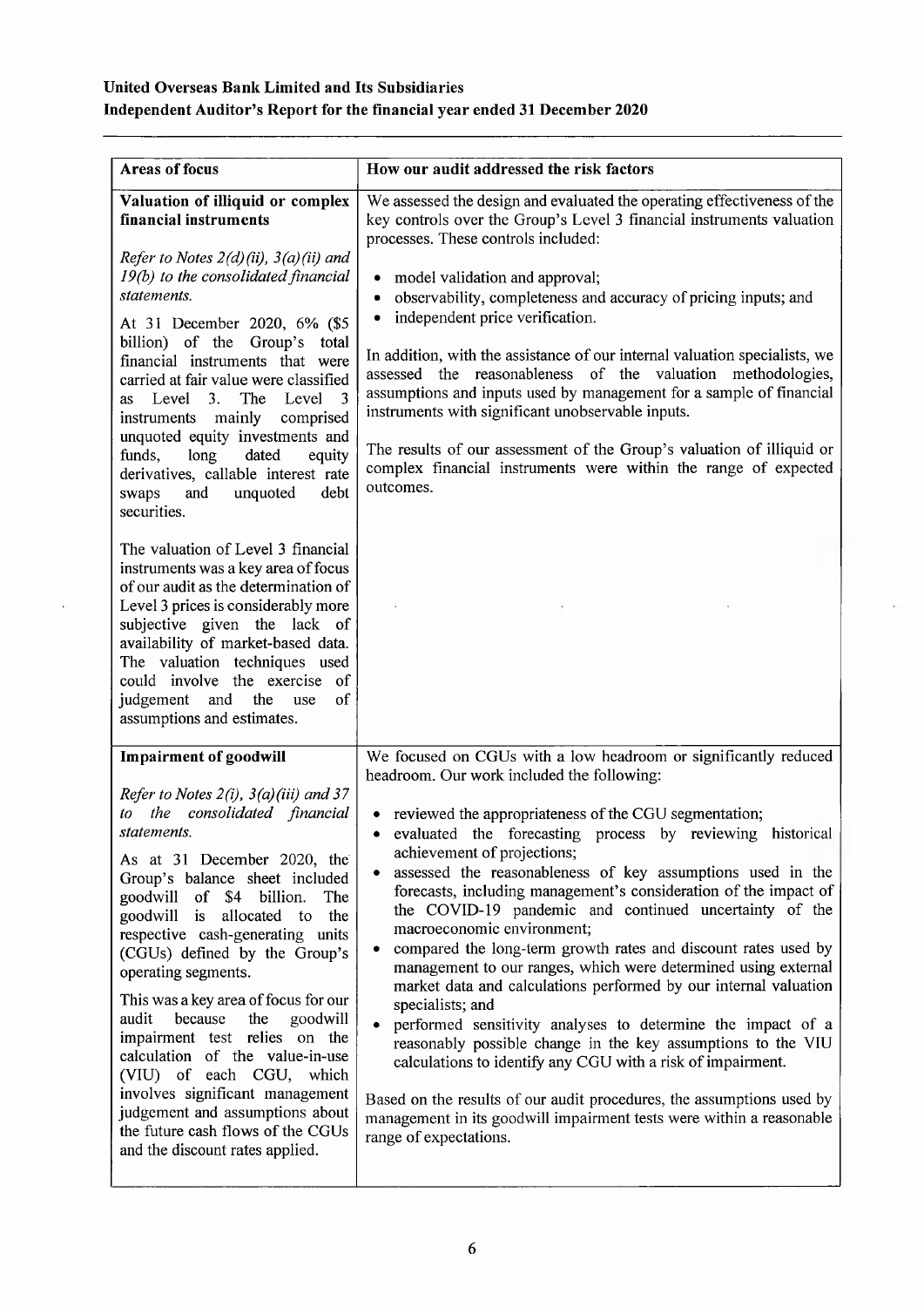## **Other Information**

Management is responsible for the other information. The other information comprises the Directors' Statement (but does not include the financial statements and our auditor's report thereon), which we obtained prior to the date of this auditor's report, and the other sections of the annual report (Other Sections), which are expected to be made available to us after that date.

Our opinion on the financial statements does not cover the other information and we do not and will not express any form of assurance conclusion thereon.

In connection with our audit of the financial statements, our responsibility is to read the other information identified above and, in doing so, consider whether the other information is materially inconsistent with the financial statements or our knowledge obtained in the audit, or otherwise appears to be materially misstated.

If, based on the work we have performed on the other information that we obtained prior to the date of this auditor's report, we conclude that there is a material misstatement of this other information, we are required to report that fact. We have nothing to report in this regard.

When we read the Other Sections, if we conclude that there is a material misstatement therein, we are required to communicate the matter to the directors and take appropriate actions in accordance with SSAs.

## Responsibilities of Management and Directors for the Financial Statements

Management is responsible for the preparation of financial statements that give a true and fair view in accordance with the provisions of the Act and SFRS(I)s, and for devising and maintaining a system of internal accounting controls sufficient to provide a reasonable assurance that assets are safeguarded against loss from unauthorised use or disposition; and transactions are properly authorised and that they are recorded as necessary to permit the preparation of true and fair financial statements and to maintain accountability of assets.

In preparing the financial statements, management is responsible for assessing the Group's ability to continue as a going concern, disclosing, as applicable, matters related to going concern and using the going concern basis of accounting unless management either intends to liquidate the Group or to cease operations, or has no realistic alternative but to do so.

The directors' responsibilities include overseeing the Group's financial reporting process.

## Auditor's Responsibilities for the Audit of the Financial Statements

Our objectives are to obtain reasonable assurance about whether the financial statements as a whole are free from material misstatement, whether due to fraud or error, and to issue an auditor's report that includes our opinion. Reasonable assurance is a high level of assurance, but is not a guarantee that an audit conducted in accordance with SSAs will always detect a material misstatement when it exists. Misstatements can arise from fraud or error and are considered material if, individually or in the aggregate, they could reasonably be expected to influence the economic decisions of users taken on the basis of these financial statements.

As part of an audit in accordance with SSAs, we exercise professional judgement and maintain professional scepticism throughout the audit. We also:

- Identify and assess the risks of material misstatement of the financial statements, whether due to fraud or error, design and perform audit procedures responsive to those risks, and obtain audit evidence that is sufficient and appropriate to provide a basis for our opinion. The risk of not detecting a material misstatement resulting from fraud is higher than for one resulting from error, as fraud may involve collusion, forgery, intentional omissions, misrepresentations, or the override of internal control.
- Obtain an understanding of internal control relevant to the audit in order to design audit procedures that are appropriate in the circumstances, but not for the purpose of expressing an opinion on the effectiveness of the Group's internal control.
- Evaluate the appropriateness of accounting policies used and the reasonableness of accounting estimates and  $\bullet$ related disclosures made by management.